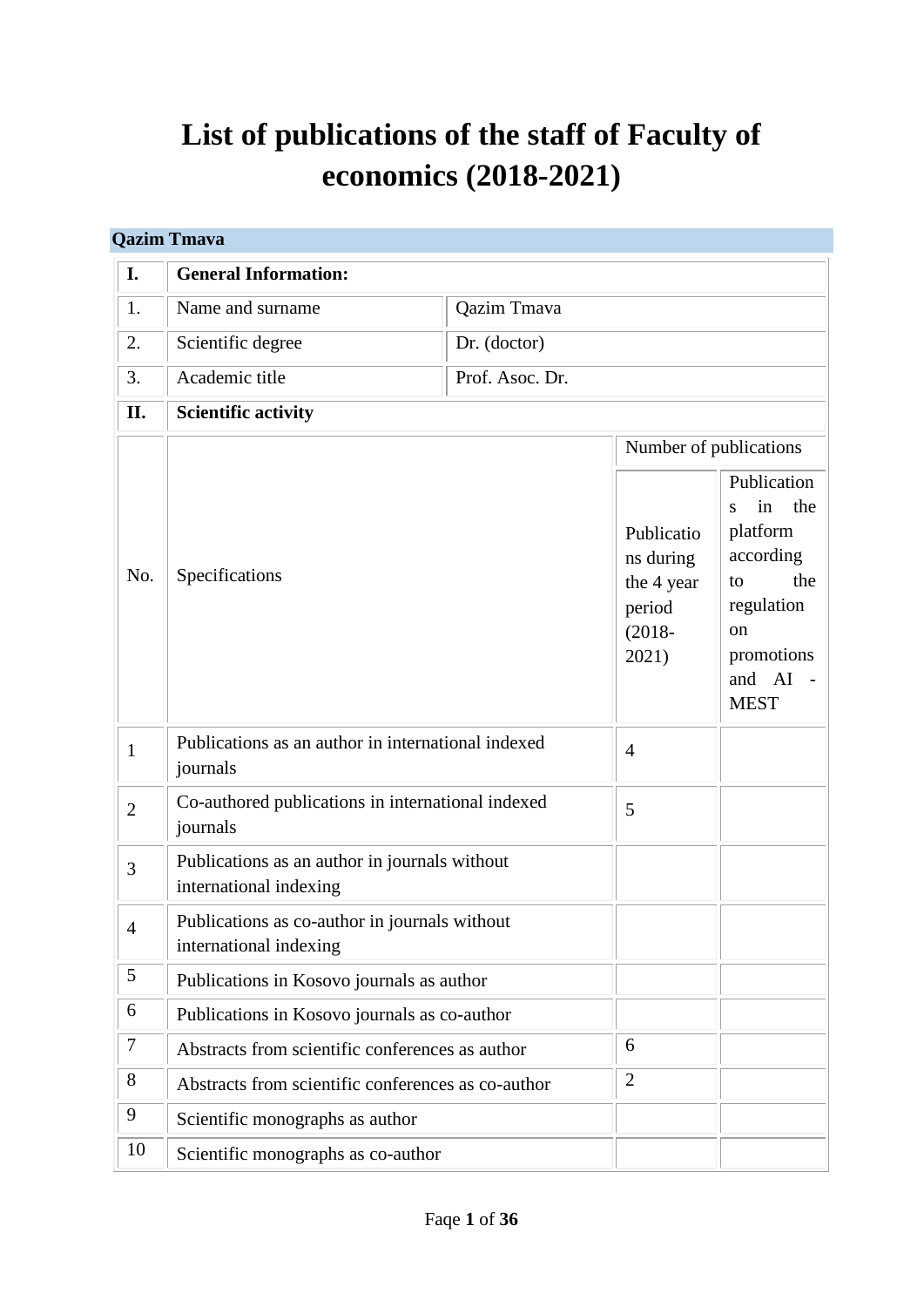| 11   | Mentoring of Doctoral Theses                                                                                                                                                                                                                                                                                                                                                                                                                                                                                                                                                                                                                                                                                    |                                            |                                               |
|------|-----------------------------------------------------------------------------------------------------------------------------------------------------------------------------------------------------------------------------------------------------------------------------------------------------------------------------------------------------------------------------------------------------------------------------------------------------------------------------------------------------------------------------------------------------------------------------------------------------------------------------------------------------------------------------------------------------------------|--------------------------------------------|-----------------------------------------------|
| 12   | <b>Mentoring of Master Theses</b>                                                                                                                                                                                                                                                                                                                                                                                                                                                                                                                                                                                                                                                                               | 62                                         |                                               |
| 13   | Participation in international scientific projects                                                                                                                                                                                                                                                                                                                                                                                                                                                                                                                                                                                                                                                              |                                            |                                               |
| 14   | University text                                                                                                                                                                                                                                                                                                                                                                                                                                                                                                                                                                                                                                                                                                 |                                            |                                               |
| 15   | No. of citations of your publications                                                                                                                                                                                                                                                                                                                                                                                                                                                                                                                                                                                                                                                                           | 9                                          |                                               |
|      | <b>Total</b>                                                                                                                                                                                                                                                                                                                                                                                                                                                                                                                                                                                                                                                                                                    | 88                                         |                                               |
| III. | <b>Publication data</b><br>(starting with the latest                                                                                                                                                                                                                                                                                                                                                                                                                                                                                                                                                                                                                                                            |                                            |                                               |
| No.  | Authors, title, journals, volume, number, pages, code<br>(ISSN, ISBN, etc.), web site, etc.                                                                                                                                                                                                                                                                                                                                                                                                                                                                                                                                                                                                                     | With<br>internati<br>onal<br>indexing<br>☑ | Without<br>internation<br>al<br>indexing<br>☑ |
| 1.   | Bashkim Bellaqa/ Qazim Tmava / Arif Krasniqi,<br>Comparison of the labor market between the countries of<br>Western<br><b>Balkans</b><br>[Special issue]. Corporate<br>the<br>Governance and Organizational Behavior Review, 5(2),<br>135-144. https://doi.org/10.22495/cgobrv5i2sip2z<br>Indexed: Scopus, WorldCat, Google Scholar, Scilit<br>,JournalTOCs (UK), NSD Database (Norway), ICI<br>Journals Master List - Index Copernicus (Poland), ZDB<br>(Germany), Lens (Australia), QOAM<br>catalogue<br>(Netherlands), OUCI, Naver Academic, NKI - China<br>National Knowledge Infrastructure (China), ANVUR<br>(Italy).<br>Contents available at:<br>https://virtusinterpress.org/IMG/pdf/cgobrv5i2sip2.pdf | ☑                                          |                                               |
| 2.   | Filloreta Kunoviku Demiri, Qazim Tmava, Esat Durguti:<br>Analyzing the variabiles that influence Access to Bank<br>Financing for SMEs in Kosovo and North Macedonia,<br>Journal of Liberty and International Affairs, Vol 7 No 3,<br>2021; eISSN: 1857 - 9760, pg: 12-32<br>https://e-jlia.com/index.php/jlia/article/view/315/231                                                                                                                                                                                                                                                                                                                                                                              | ☑                                          |                                               |
| 3.   | Esat Durguti, Qazim Tmava, Filloreta Kunoviku-<br>Demiri, and Enver KRASNIQI (2021): Panel estimating<br>effects of macroeconomic determinants on inflation:<br>Evidence of Western Balkan. Cogent Economics &<br>Finance,<br>9:1,<br>https://doi.org/10.1080/23322039.2021.1942601                                                                                                                                                                                                                                                                                                                                                                                                                             | ☑                                          |                                               |
| 4.   | Qazim TMAVA, Shefket JAKUPI : "Comparative<br>Analysis of Interest Rates in Western Ballkan                                                                                                                                                                                                                                                                                                                                                                                                                                                                                                                                                                                                                     | ☑                                          |                                               |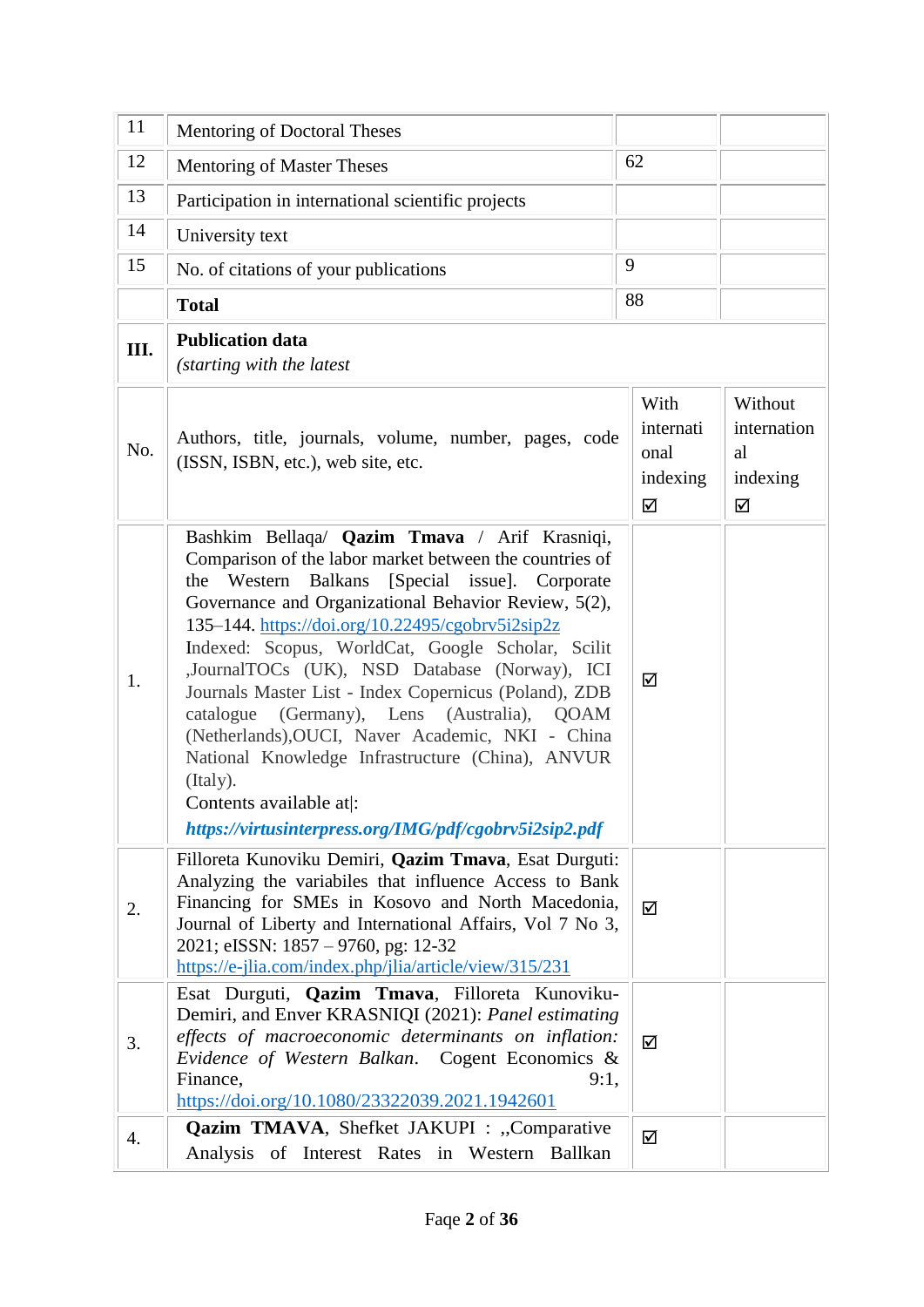|    | Countries, Kosova Perspective."<br>International Journal of English Literature and Social<br>Sciences (IJELS) Vol-4, Issue-1, Jan - Feb, 2019.<br>https://dx.doi.org/10.22161/ijels.4.1.4 ISSN: 2456-<br>7620 www.ijels.com Page   19                                                                                                                                                                                        |   |
|----|------------------------------------------------------------------------------------------------------------------------------------------------------------------------------------------------------------------------------------------------------------------------------------------------------------------------------------------------------------------------------------------------------------------------------|---|
| 5. | Qazim Tmava, Fahredin Berisha and<br>Milaim Mehmeti: "Comparative Analysis of Banking<br>System Profitability in Western Balkan Countries."<br>Journal of Economics and Management Sciences;<br>Vol. 2, No. 2; 2019, ISSN 2576-3008 E-ISSN<br>2576-3016 https://doi.org/10.30560/jems.v2n2p33                                                                                                                                | ☑ |
| 6. | Qazim Tmava, Ajtene Avdullahi, Besë Sadikaj: "<br>Loan portfolio and nonperforming loans in Western<br><b>Balkan Countries.</b> "<br>Journal of Finance & Banking Studies 7(4), 2018:<br>10-20 Page10 Finance & Banking Studies IJFBS, VOL<br>7 NO 4ISSN:<br>2147-4486 Contents<br>available<br>atwww.ssbfnet.com/ojs<br>https://doi.org/10.20525/ijfbs.v7i4.203                                                             | ☑ |
| 7. | Qazim Tmava, Ajtene Avdullahi, Besë Sadikaj: "<br>Loan portfolio and nonperforming loans in Western<br>Balkan Countries. Journal of Finance & Banking<br>Studies 7(4), 2018: 10 - 20 Page10. Finance &<br>Banking Studies IJFBS, VOL 7 NO 4 ISSN: 2147-<br>4486 Contents available at www.ssbfnet.com/ojs<br>https://doi.org/10.20525/ijfbs.v7i4.203                                                                         | ☑ |
| 8. | Prof. Ass. Dr. Ajtene Avdullahi; Prof. Ass. Dr. Qazim<br><b>TMAVA</b><br>Title:"Public-private wage gap: The effort of private<br>sector to attract, motivate and retain qualified staff"<br>Eurasian Journal of Economics and Finance, Online<br>ISSN: 2148-0192, 2018/vol 6/3 pp. 59-71<br>DOI: 10.15604/ejef.2018.06.03.005<br>Web: https://eurasianpublications.com/Eurasian-<br>Journal- of-Economics-and-Finance.aspx/ | ☑ |
| 9. | Prof. Ass. Dr. Bashkim BELLAQA; Prof. Ass. Dr.<br><b>QazimTMAVA</b><br>Economic<br>Title:Impact<br>Remittances<br>of<br>on<br>Development<br>Remittances:<br>and<br>Management<br>of<br>Evidence from Kosovo                                                                                                                                                                                                                 | ☑ |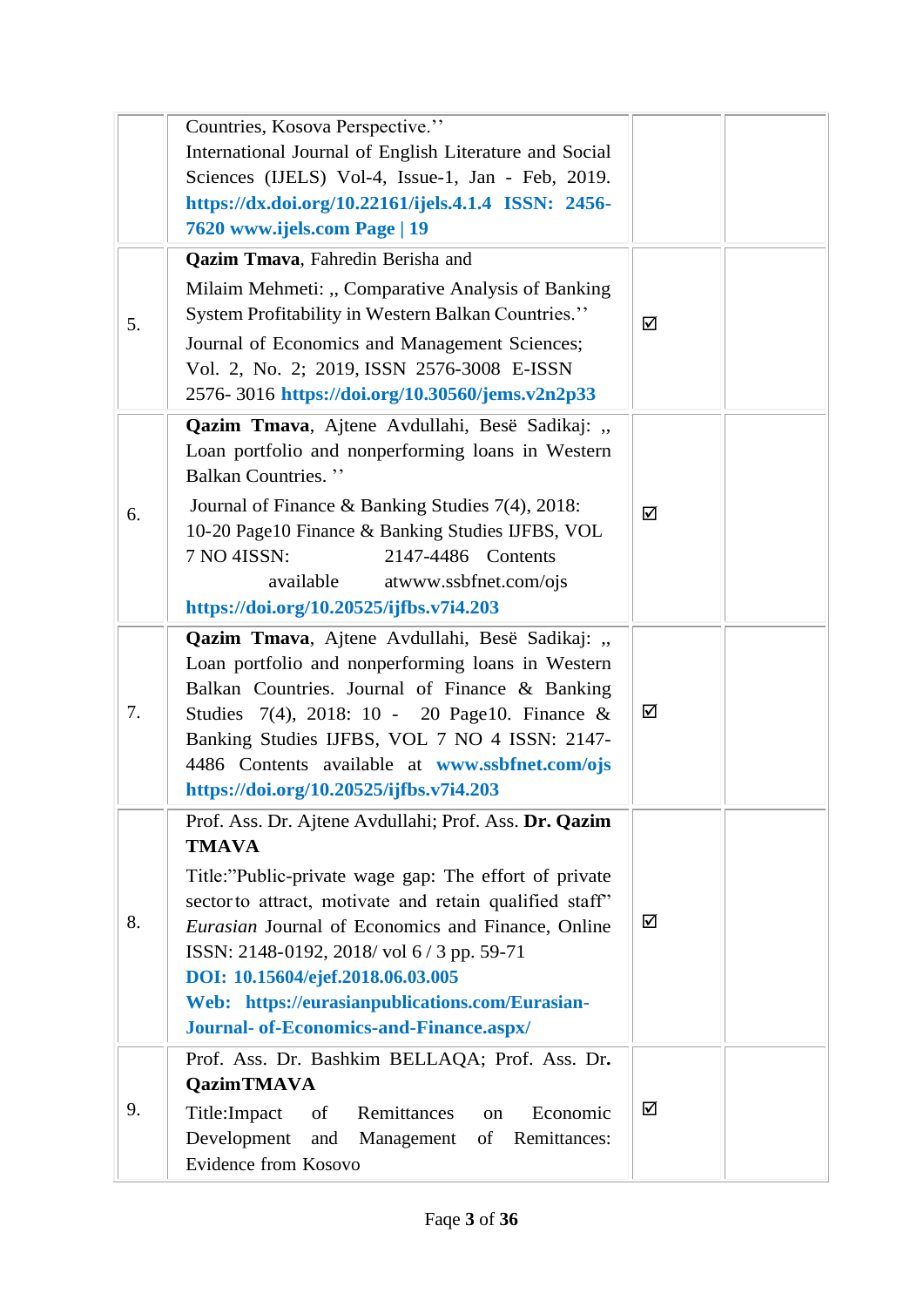|     | International Journal of Economics, Commerce and<br>Management United Kingdom Vol. VI, Issue 4, page<br>14, (ISSN 2348-0386), April 2018 Licensed under<br>Creative Common Page 179<br>http://ijecm.co.uk                                                                                                                                                                                                                                                                                                       |                               |                                 |                       |
|-----|-----------------------------------------------------------------------------------------------------------------------------------------------------------------------------------------------------------------------------------------------------------------------------------------------------------------------------------------------------------------------------------------------------------------------------------------------------------------------------------------------------------------|-------------------------------|---------------------------------|-----------------------|
| IV. | Presentation/Participation in conferences, congresses, symposiums, etc.<br>(starting with the latest)                                                                                                                                                                                                                                                                                                                                                                                                           |                               |                                 |                       |
| No. | Authors, title, journals, volume, number, pages,<br>code (ISSN, ISBN, etc.), web site, etc.                                                                                                                                                                                                                                                                                                                                                                                                                     | Oral<br>presenta<br>tion<br>☑ | Poster<br>presentat<br>ion<br>☑ | Participa<br>nts<br>☑ |
| 1.  | International Conference of the Balkan<br>$4^{\circ}$<br>Sociological Forum (BSF) "The Ballkans: The<br>Balkans - A Comparative and Intergrative<br>Aproach" and 15' international Interdisciplinary<br>Conference: "Comparative Studies in Modern<br>Society; Balkans in Europian and Global<br>Content", 19-20 Mars 2021, në Universitetin<br>'Ukshin Hoti' të Prizrenit, Autor: Qazim<br><b>T</b> mava<br>Thesis: "The Banking sector Performance in<br>Balkan Countries- The Case of<br>Western<br>Kosova". | ☑                             |                                 | ☑                     |
| 2.  | <b>Qazim TMAVA/Bashkim BELLAQA/ PhD</b><br>Filloreta DEMIRI, Efekti i remitencave në<br>ekonomit në tranzicion – Rasti i Kosovës, 3rd<br><b>International Multidisciplinary Geosciences</b><br>Conference (IMGC 2021) GEOSCIENCES<br>AND SUSTAINABLE DEVELOPMENT                                                                                                                                                                                                                                                | ☑                             |                                 | ☑                     |
| 3.  | Qazim Tmava, Ajtene Avdullahi & Milaim<br>Mehmeti<br>Shpërlarja e parasë dhe efektet negative në<br>ekonomi - Rasti i Kosovës "Të drejtat e<br>njeriut, kriminaliteti dhe ekonomia në kohë të<br>Pandemisë<br>Covid-19"Organizuar<br>nga<br>Fakulteti Juridik i Universitetit "Isa Boletini"<br>në Mitrovicë, 20 Dhjetor 2021                                                                                                                                                                                   | ☑                             |                                 | ☑                     |
| 4.  | Qazim TMAVA/ Fahredin BERISHA, EFEKTI<br>I REMITENCAVE TË MËRGATES GJATË<br>PANDEMISË – ANALIZË RASTI KOSOVA,<br>Konference Shkencore Mbarekombetare-<br>organizuar nga Qendra per Studim dhe<br>Hulumtim ne Mitrovice (QSHM): ROLI I                                                                                                                                                                                                                                                                           | ☑                             |                                 | ☑                     |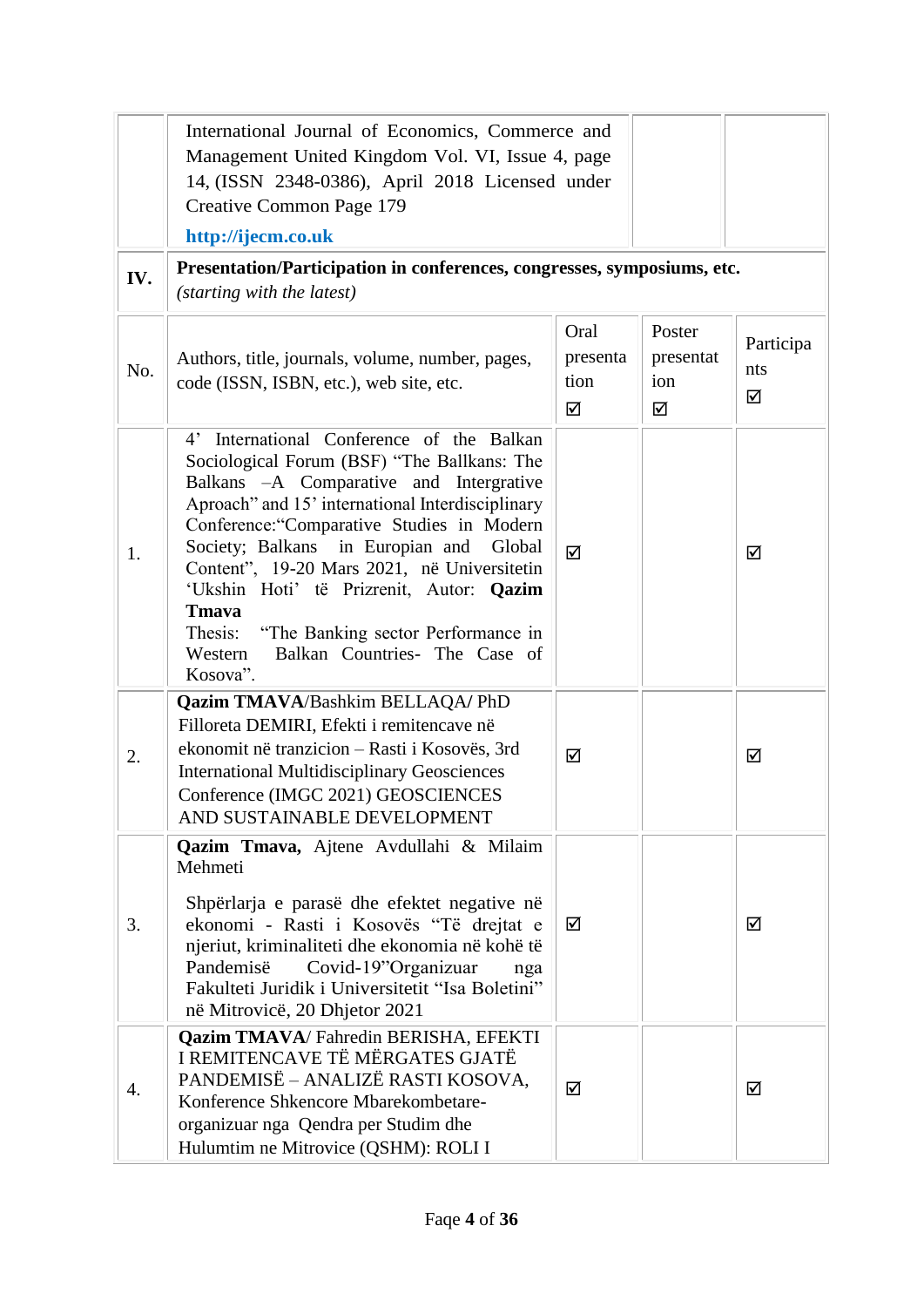|     | DIASPORES SHQIPTARE NE<br><b>SHTEFORMIMIN E KOSOVES</b>                                                                                                                                                                                                                           |   |  |   |  |
|-----|-----------------------------------------------------------------------------------------------------------------------------------------------------------------------------------------------------------------------------------------------------------------------------------|---|--|---|--|
| 5.  | <b>Qazim TMAVA, "Comparative</b><br>Analysis of Main Macroeconomic<br><b>Indicators and Banking Sector</b><br>Performance in Western Balkan<br>Countries". 23-24,                                                                                                                 | ☑ |  | ☑ |  |
|     | 5th International Conference in Business and<br>Economics (Balancing the Economic Cycle in a<br>Pandemic State: Lessons Learned and Future<br>Actions). BECON 2020 (on-line), (on-line).<br>Organized by the Faculty of Business-University<br>"Haxhi Zeka", Octomber 2020, Peja. |   |  |   |  |
| 6.  | Ajtene Avdullahi, Qazim Tmava, UIBM and<br>Trepça Mine collaboration. Bashkëpunimi<br>Universitet-Industri, 6 Prill 2021, Universiteti<br>Isa Boletini Mitrovicë                                                                                                                  | ☑ |  | ☑ |  |
| 7.  | Vjosa Fejza Ademi, Ajtene Avdullahi, Qazim<br>Tmava, Esat Durguti<br>Analysis of the Banking Sector Competition in<br>Kosovo "3rd International Conference on Global<br>Competition and Innovation Management", 16<br>September 2021, Istanbul University, Turkey                 | ☑ |  | ☑ |  |
| 8.  | QazimTMAVA: "Menaxhimi korporativ-<br>Shqyrtimi i modeleve per menaxhim me<br>efektiv<br>te investimeve ne TREPCE, sh.a".<br>2nd International Multidisciplinary<br>GeosciencesConference (IMGC2020).<br>Gjeoshkencat dhe zhvillmi i qendrueshem<br>8-9 tetor, 2020. (on-line).   | ☑ |  | ☑ |  |
| V.  | <b>University texts / publications</b><br>(starting with the latest)                                                                                                                                                                                                              |   |  |   |  |
| Nr. | Authors, book title, year of publication, pages, ISBN code                                                                                                                                                                                                                        |   |  |   |  |
| 1.  |                                                                                                                                                                                                                                                                                   |   |  |   |  |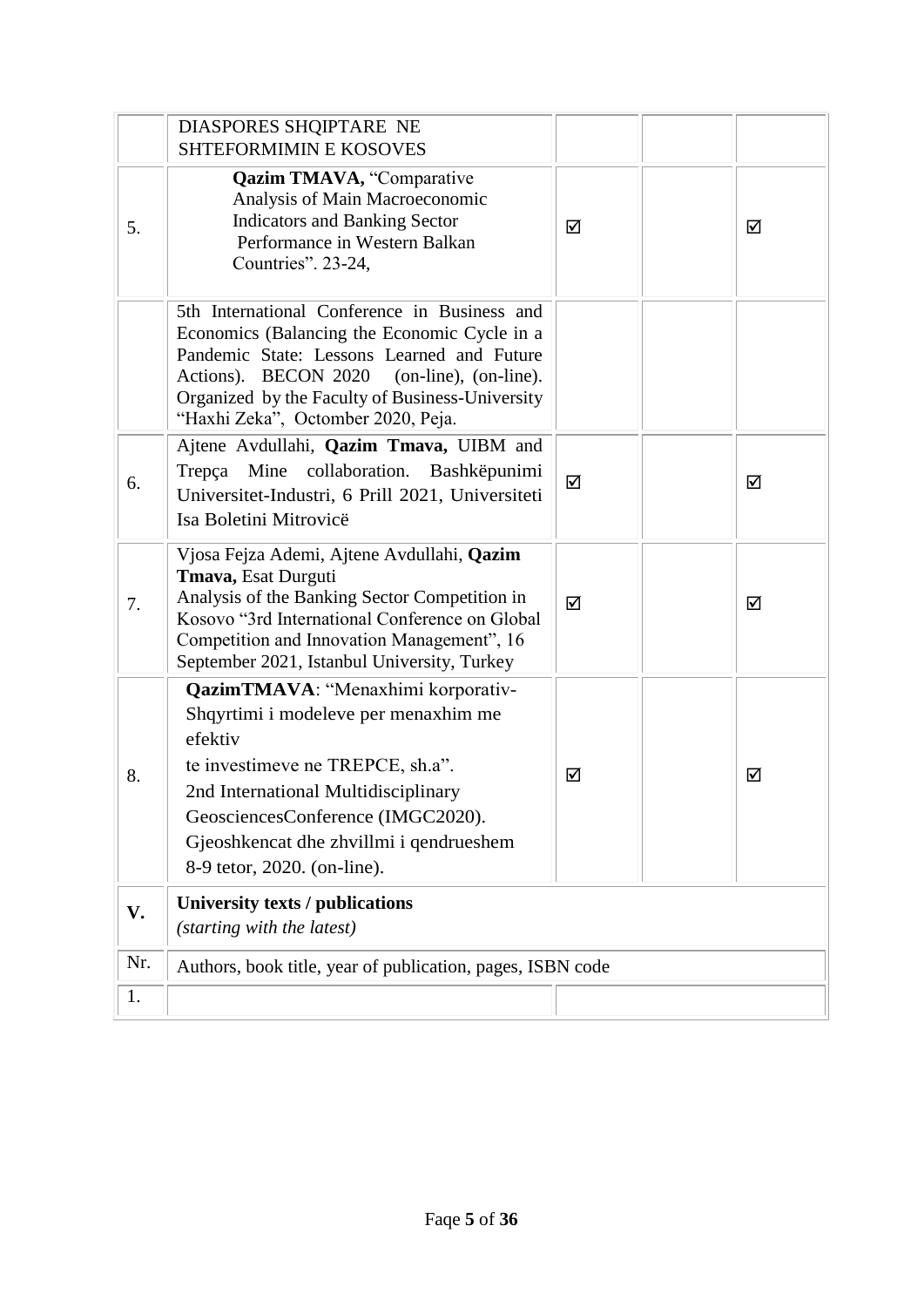#### **Bashkim Blellaqa**

| I.             | <b>General Information:</b>                                             |                 |                                                                                                 |                                                                                                                                       |  |
|----------------|-------------------------------------------------------------------------|-----------------|-------------------------------------------------------------------------------------------------|---------------------------------------------------------------------------------------------------------------------------------------|--|
| 1.             | Name and surname                                                        | Bashkim Bellaqa |                                                                                                 |                                                                                                                                       |  |
| 2.             | Scientific degree                                                       | Dr.             |                                                                                                 |                                                                                                                                       |  |
| 3.             | Academic title                                                          | Prof. Asoc. Dr. |                                                                                                 |                                                                                                                                       |  |
| II.            | <b>Scientific activity</b>                                              |                 |                                                                                                 |                                                                                                                                       |  |
|                |                                                                         |                 |                                                                                                 |                                                                                                                                       |  |
| No.            | Specifications                                                          |                 | Number of publications<br>Publication<br>s during the<br>4 year<br>period<br>$(2018 -$<br>2021) | Publications<br>on the<br>platform<br>according to<br>the UMIB<br>regulation<br><sub>on</sub><br>promotion<br>and AI -<br><b>MEST</b> |  |
| $\mathbf{1}$   | Publications as an author in international indexed journals             |                 | 12                                                                                              | 12                                                                                                                                    |  |
| $\overline{2}$ | Co-authored publications in international indexed journals              |                 | 3                                                                                               | $\overline{3}$                                                                                                                        |  |
| 3              | Publications as an author in journals without international<br>indexing |                 | $\sqrt{2}$                                                                                      |                                                                                                                                       |  |
| $\overline{4}$ | Publications as co-author in journals without international<br>indexing |                 |                                                                                                 |                                                                                                                                       |  |
| 5              | Publications in Kosovo journals as author                               |                 |                                                                                                 |                                                                                                                                       |  |
| 6              | Publications in Kosovo journals as co-author                            |                 |                                                                                                 |                                                                                                                                       |  |
| $\overline{7}$ | Abstracts from scientific conferences as author                         |                 | $\overline{2}$                                                                                  | $\overline{2}$                                                                                                                        |  |
| $8\,$          | Abstracts from scientific conferences as co-author                      |                 | 1                                                                                               | 1                                                                                                                                     |  |
| 9              | Scientific monographs as author                                         |                 |                                                                                                 |                                                                                                                                       |  |
| 10             | Scientific monographs as co-author                                      |                 |                                                                                                 |                                                                                                                                       |  |
| 11             | Mentoring of Doctoral Theses                                            |                 | $\sqrt{2}$                                                                                      | $\sqrt{2}$                                                                                                                            |  |
| 12             | Mentoring of Master Theses                                              |                 |                                                                                                 |                                                                                                                                       |  |
| 13             | Participation in international scientific projects                      |                 |                                                                                                 |                                                                                                                                       |  |
| 14             | University text                                                         |                 | $\sqrt{2}$                                                                                      |                                                                                                                                       |  |
| 15             | No. of citations of your publications                                   |                 | 74                                                                                              | 74                                                                                                                                    |  |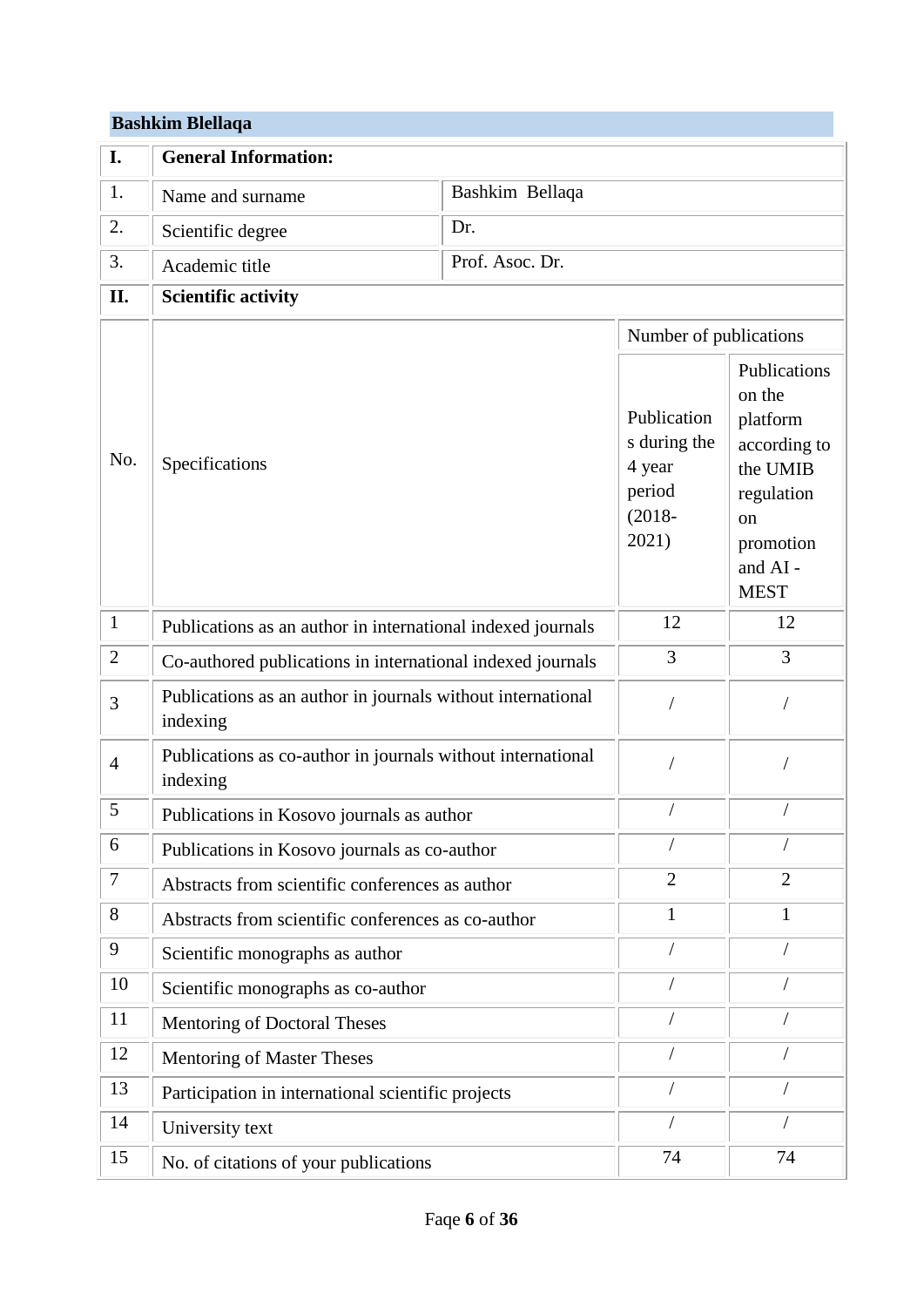|      | <b>Total</b>                                                                                                                                                                                                                                                                                                                                                                                                                                                                                                                                                                                                                                                                                                 | 92                                         | 92                                         |
|------|--------------------------------------------------------------------------------------------------------------------------------------------------------------------------------------------------------------------------------------------------------------------------------------------------------------------------------------------------------------------------------------------------------------------------------------------------------------------------------------------------------------------------------------------------------------------------------------------------------------------------------------------------------------------------------------------------------------|--------------------------------------------|--------------------------------------------|
| III. | <b>Publication data</b><br>(starting with the latest)                                                                                                                                                                                                                                                                                                                                                                                                                                                                                                                                                                                                                                                        |                                            |                                            |
| No.  | Authors, title, journals, volume, number, pages, code (ISSN,<br>ISBN, etc.), web site, etc.                                                                                                                                                                                                                                                                                                                                                                                                                                                                                                                                                                                                                  | With<br>internatio<br>nal<br>indexing<br>☑ | Without<br>internation<br>al indexing<br>☑ |
| 1.   | Bashkim Bellaqa, Youth unemployment and labour<br>market policies: The case of the Republic of<br>Kosovo,<br>Journal of Global Business and Technology, Volume<br>17, Number<br>2, Fall 2021, 61-81, ISSN 1553-5495 (Print) ISSN<br>2616-<br>2733 (Online). Indexed: Scopus, Cabell's International<br>Journalytics, EBSCO's Academic Search, and<br>ProQuest's<br>database including the International Bibliography of<br>Social<br>Sciences (IBSS). Contents available at :<br>https://gbata.org/wp-<br>content/uploads/2021/12/JGBAT_Vol17-2-<br><b>FullText.pdf</b>                                                                                                                                      | ☑                                          |                                            |
| 2.   | Bashkim Bellaqa/ Qazim Tmava / Arif Krasniqi,<br>Comparison of the labor market between the countries of the<br>Western Balkans [Special issue]. Corporate Governance and<br>Organizational<br>Behavior<br>Review,<br>$5(2)$ ,<br>$135 - 144.$<br>https://doi.org/10.22495/cgobrv5i2sip2z<br>Indexed: Scopus, WorldCat, Google Scholar, Scilit<br>,JournalTOCs (UK), NSD Database (Norway), ICI Journals<br>Master List - Index Copernicus (Poland), ZDB catalogue<br>(Germany), Lens (Australia), QOAM (Netherlands), OUCI,<br>Naver Academic, NKI - China National Knowledge<br>Infrastructure (China), ANVUR (Italy).<br>Contents available at:<br>https://virtusinterpress.org/IMG/pdf/cgobrv5i2sip2.pdf | ☑                                          |                                            |
| 3.   | Bashkim Bellaqa/ Besim Gollopeni, Youth employment<br>and unemployment rates in Kosovo, Corporate Governance<br>and Organizational Behavior Review, 5 (2), 212-224.<br>$\frac{https://doi.org/10.22495/cgobrv5i2sip9}{https://doi.org/10.22495/cgobrv5i2sip9}$<br>Indexed: Scopus, WorldCat, Goo.gle Scholar, Scilit<br>,JournalTOCs (UK), NSD Database (Norway), ICI Journals<br>Master List - Index Copernicus (Poland), ZDB catalogue<br>(Germany), Lens (Australia), QOAM (Netherlands), OUCI,                                                                                                                                                                                                           | ☑                                          |                                            |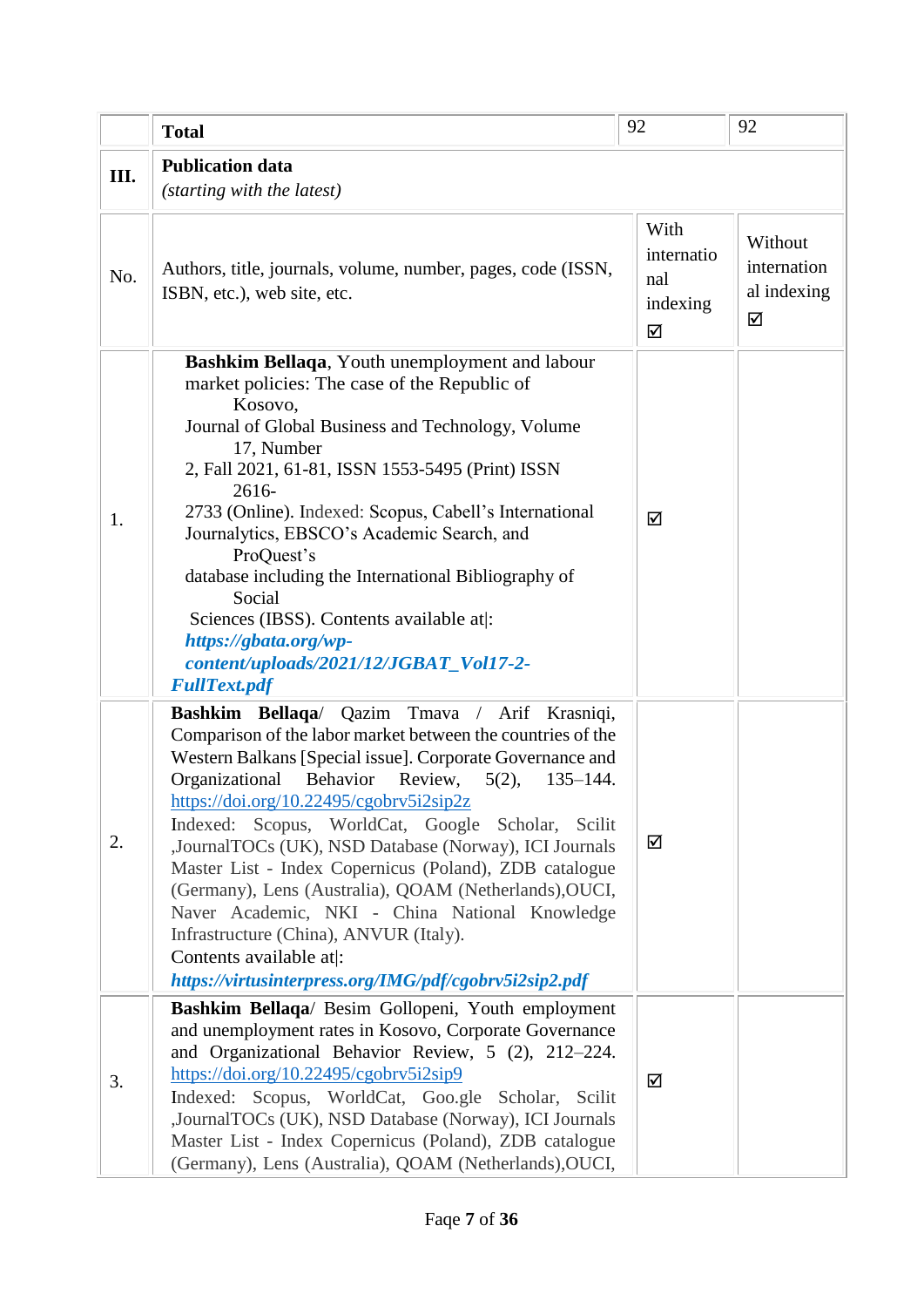|    | Naver Academic, NKI - China National Knowledge<br>Infrastructure (China), ANVUR (Italy).<br>Contents available at:<br>https://virtusinterpress.org/IMG/pdf/cgobrv5i2sip2.pdf                                                                                                                                                                                                                                                                                                                                                                                                                                                                                                                                          |   |  |
|----|-----------------------------------------------------------------------------------------------------------------------------------------------------------------------------------------------------------------------------------------------------------------------------------------------------------------------------------------------------------------------------------------------------------------------------------------------------------------------------------------------------------------------------------------------------------------------------------------------------------------------------------------------------------------------------------------------------------------------|---|--|
| 4. | Bashkim Bellaqa/Arif Krasniqi/Xhavit Shala/Influence of<br>leadership on organizational effectiveness of commercial<br>banks and political parties - Kosovo case, International<br>Journal of Finance & Banking Studies IJFBS, VOL 8 NO 3<br>ISSN: 2147-4486. https://doi.org/10.20525/ijfbs.v9i3.795.<br>International Journal of Finance & Banking Studies IJFBS,<br>VOL 8 NO 3 ISSN: 2147-4486 Indexed: World Cat, DOAJ,<br>BASE, ProQuest, RePEc, IDEAS, EDIRC, EconPapers,<br>ASOS Index, OAISTER, PKP, Google Scholar, Rice<br>Bibliography, AqEcon, WAICENTO, IndexCopernicus,<br>Cabell's<br>Directory<br>Contents<br>available<br>at:<br>http://www.ssbfnet.com/ojs/index.php/ijfbs/article/vi<br>ew/795/624 | ☑ |  |
| 5. | Bashkim Bellaqa/Arif Krasniqi/Xhavit Shala/Influence<br>leadership on organizational effectiveness<br>of<br>-of<br>commercialbanks and political parties – Kosovo case<br>ISSN: 2147-4486<br>https://doi.org/10.20525/ijfbs.v9i3.795.<br>International Journal of Finance & Banking<br>StudiesIJFBS, VOL 8 NO 3 ISSN: 2147-4486<br>Indexed: World Cat, DOAJ, BASE, ProQuest, RePEc,<br>IDEAS, EDIRC, EconPapers, ASOS Index, OAISTER,<br>PKP, Google Scholar, Rice Bibliography, AqEcon,<br>WAICENTO, IndexCopernicus, Cabell's Directory<br>available<br>Contents<br>at<br>http://www.ssbfnet.com/ojs/index.php/ijfbs/article/view/79<br>5/624                                                                       | ☑ |  |
| 6. | Bashkim Bellaqa/Gezim Jusufi/ Management of<br>remittances and their role in economic development in<br>ISSN:2292-1648<br>DOI:<br>Kosovo.<br>http://dx.doi.org/10.17722/ijme.v14i2<br>International Journal of Management Excellence, Vol 14,<br>No 2 (2020). Indexed: Worldcat, BASE, Google<br>Scholar, Open Archives Initiative, Cornell University<br>Library, University of Washington<br>Library.<br>http://www.ijmeonline.com/index.php/ijme/issue/view/41/sh<br>o wToc                                                                                                                                                                                                                                        | ☑ |  |
| 7. | Halil Bajrami/Bashkim Bellaqa/Foreign Investment and<br>Export Management and Analysis - Kosovo Case, ISSN:<br>.https://doi.org/10.20525/ijfbs.v9i1.638.<br>2147-<br>4486<br>International Journal of Finance & Banking Studies                                                                                                                                                                                                                                                                                                                                                                                                                                                                                       | ☑ |  |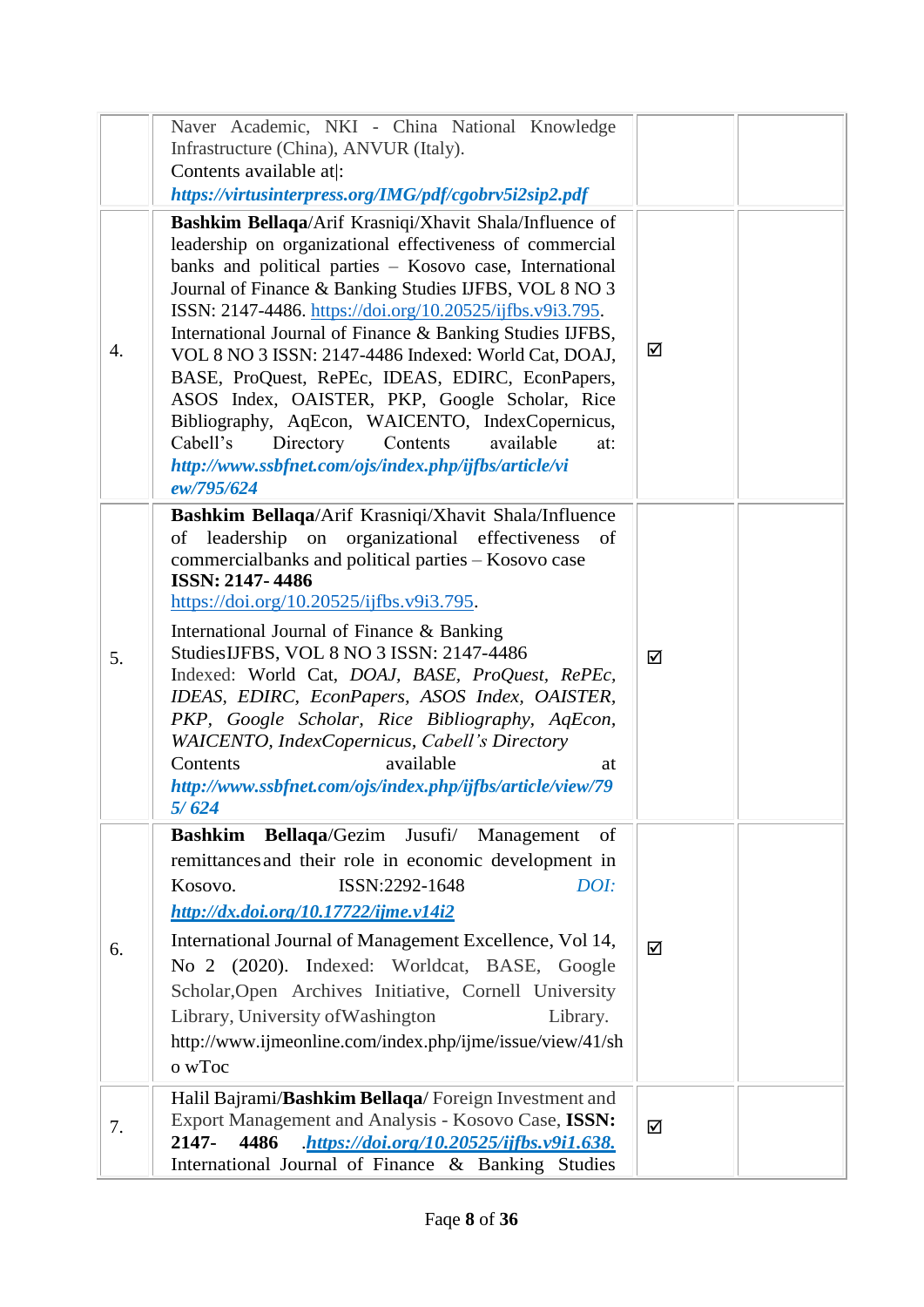|     | Vol 9 No 1, 2020.Indexed: World Cat, DOAJ, BASE,<br>ProQuest, , RePEc, IDEAS, EDIRC, EconPapers,<br>ASOS Index, OAISTER, PKP, Google Scholar, Rice<br>Bibliography, AqEcon, WAICENTO, IndexCopernicus,<br>Cabell's<br>Directory<br>https://www.ssbfnet.com/ojs/index.php/ijfbs/article/view/6<br>38/<br>52                                                                                                                                                 |   |
|-----|------------------------------------------------------------------------------------------------------------------------------------------------------------------------------------------------------------------------------------------------------------------------------------------------------------------------------------------------------------------------------------------------------------------------------------------------------------|---|
| 8.  | Gezim Jusufi/Bashkim Bellaqa/ Trade Barriers and<br><b>Balkan</b><br>Western<br>Exports between<br>Countries<br>DOI:https://doi.org/10.2478/ngoe-2019-0021<br>Naše gospodarstvo/Our economy   Volume 65: Issue<br>4. Indexed: DOAJ, EBSCO, ECONIS,<br>JournalGuide, RePEc, Ulrich's Periodicals Directory,<br>WorldCat.<br>https://content.sciendo.com/view/journals/ngoe/65/4/artic<br>$le-$<br>p72.xml                                                   | ☑ |
| 9.  | Bashkim Bellaqa/Xhavit Shala/Dea Bellaqa/Labor market<br>and management of gender based decision making ISSN:<br>2147-4478. https://doi.org/10.20525/ijrbs.v8i6.521<br>Research in Business & Social Science IJRBS VOL 8 NO<br>ISSN:<br>Available<br>2147-<br>4478<br>online<br>6<br>at<br>www.ssbfnet.comJournal<br>homepage:<br>https://www.ssbfnet.com/ojs/index.php/ijrbs                                                                              | ☑ |
| 10. | Bashkim Bellaqa/ Halil Bajrami /Foreign Direct<br>Investment, Management and Their Role in Economic<br>Development - Kosovo Case<br>ISSN:<br>2147-<br>4486<br>https://doi.org/10.20525/ijfbs.v8i3.83<br>Finance & Banking Studies IJFBS, VOL 8 NO 3 ISSN:<br>2147-4486 Contents<br>available<br>at<br>https://www.ssbfnet.com/ojs/index.php/ijfbs/a<br>rticle/view/484/439                                                                                 | ☑ |
| 11. | <b>Bashkim Bellaqa</b> / Managing the quality of higher<br>education and its impact on economic development -<br>Kosovo case This work is licensed under Creative<br>Commons Attribution 3.0 License. ISSN 2410-3918<br>Academic Journal of Business, Administration, Law and<br>Social Sciences Vol. 5, No. 1, - March 2019 This work is<br>licensed<br>under<br>a CC License<br>Attribution-<br>of<br>Noncommercial- Noderivatives 4.0 International (CC | ☑ |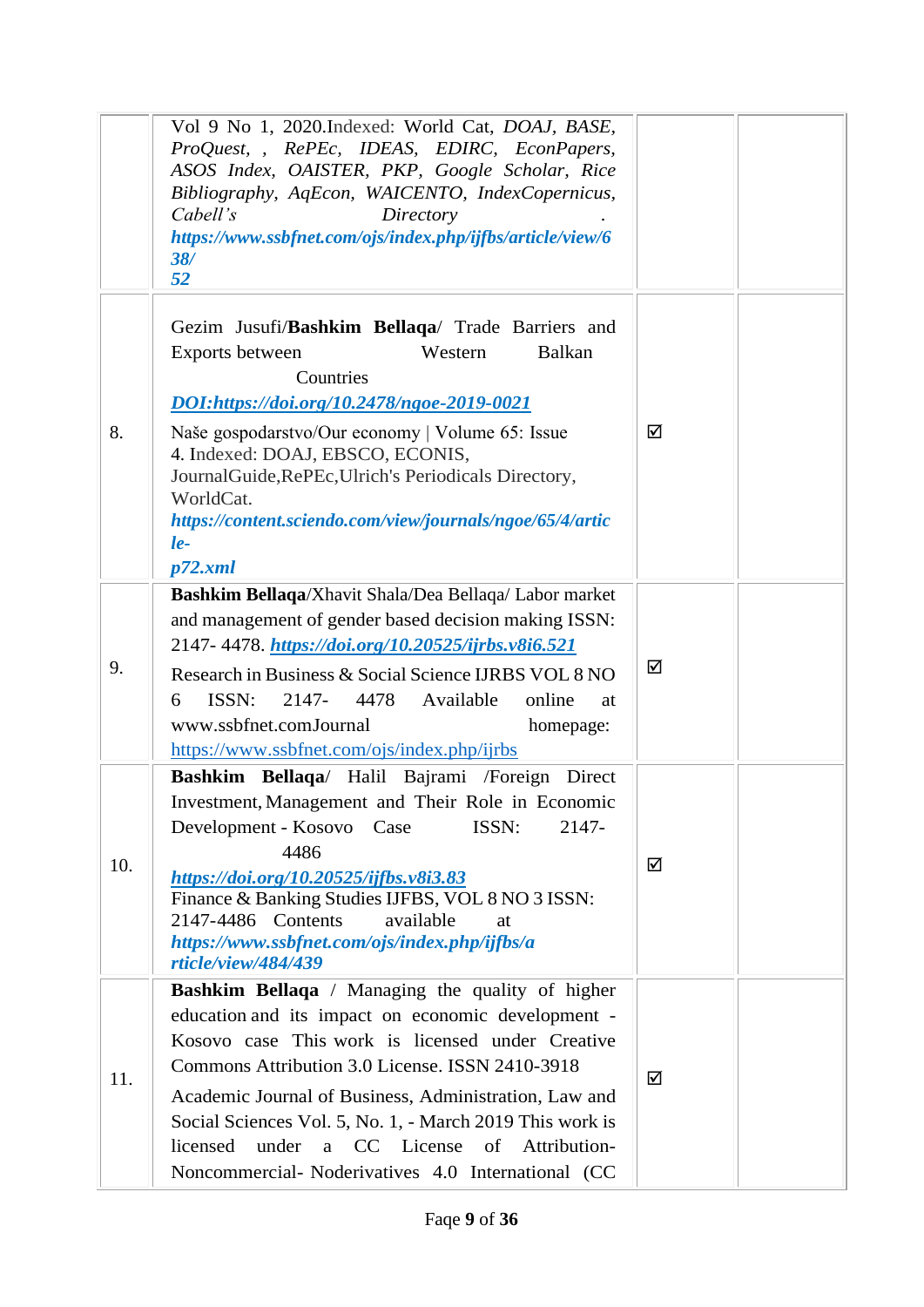|     | BY-NC-ND 4.0). Basedon a work at http://iipccl.org/                                                                                                                                                                                                                                                                                                                                                                                                                                                     |                          |                            |                       |
|-----|---------------------------------------------------------------------------------------------------------------------------------------------------------------------------------------------------------------------------------------------------------------------------------------------------------------------------------------------------------------------------------------------------------------------------------------------------------------------------------------------------------|--------------------------|----------------------------|-----------------------|
| 12. | Prof. Ass. Dr. Bashkim Bellaqa<br>Title: Labour Market Dynamics and Labour Market<br>Policies - Case Study Kosovo<br>European Scientific Journal, Vol.14, No.22, page 13, (<br>ISSN1857-7881 print, e - ISNN 1857-743), August<br>2018<br>http://eujournal.org/index.php/esj                                                                                                                                                                                                                            |                          | ☑                          |                       |
| 13. | Prof. Ass. Dr. Bashkim Bellaqa; Prof. Ass. Dr. Qazim<br>Tmava<br>Title: Impact of Remittances on Economic Development<br>andManagement of Remittances: Evidence from Kosovo<br>International Journal of Economics, Commerce and<br>Management United Kingdom Vol. VI, Issue 4, page 14,<br>(ISSN 2348-0386), April 2018 Licensed under Creative<br>Common Page 179 /http://ijecm.co.uk/                                                                                                                 |                          | ☑                          |                       |
| 14. | Prof. Ass. Dr. Bashkim Bellaqa<br>Title: Management of Labour Market Dynamics – Case<br>Study Of Kosovo<br>International Journal of Economics, Commerce and<br>Management United Kingdom Vol. VI, Issue 5, page 14,<br>(ISSN 2348-0386), May 2018 Licensed under Creative<br>Common Page 581<br>http://ijecm.co.uk/                                                                                                                                                                                     |                          | ☑                          |                       |
| 15. | Fatime Arenliu PhD candidat; Prof. Dr.<br>Guenter<br>Froeschl; Prof. Dr, Merita Berisha; Prof. Ass. Dr.<br>Bashkim Bellaqa; Prof. Dr. Rolf Holle, Catastrophic<br>expenditures and impoverishment due to out-of-pocket<br>health payments in Kosovo, Journal, BMC is part of<br>Springer nature, Campus, 4 Crinan Street London N1<br>9XW United Kingdom, Vol. I, CERA-D-17-00044.2,<br>page 12, (ISSN:147-7547), July 2018<br>https://www.biomedcentral.com/<br>http://eproofing.springer.com/journals |                          | ☑                          |                       |
| IV. | Presentation/Participation in conferences, congresses, symposiums, etc.<br>(starting with the latest)                                                                                                                                                                                                                                                                                                                                                                                                   |                          |                            |                       |
| No. | Authors, title, journals, volume, number, pages,<br>code (ISSN, ISBN, etc.), web site, etc.                                                                                                                                                                                                                                                                                                                                                                                                             | Oral<br>presentat<br>ion | Poster<br>presentati<br>on | Participan<br>ts<br>☑ |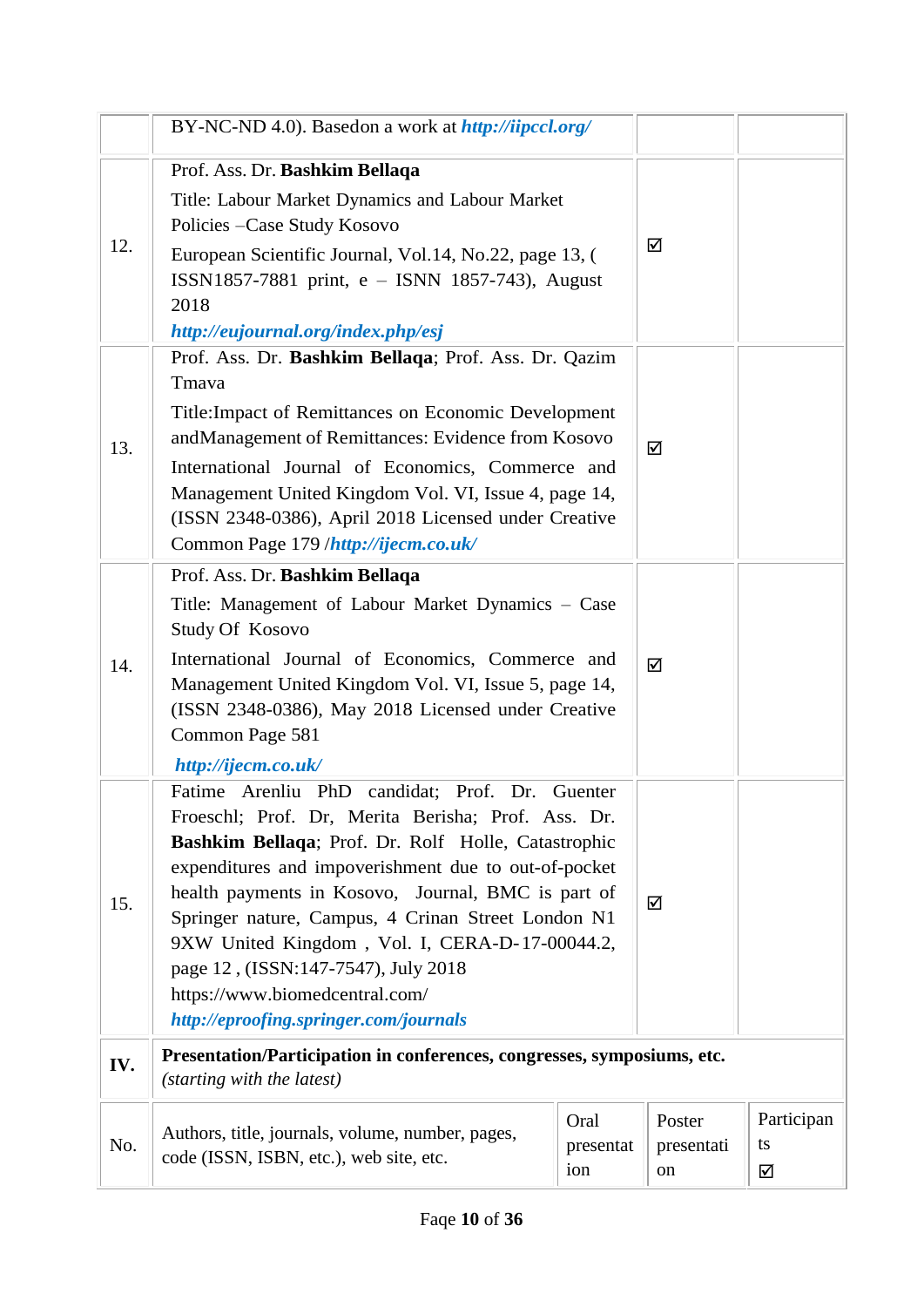|     |                                                                                                                                                                                                                                                                                                                                                 | ☑ | ☑ |   |
|-----|-------------------------------------------------------------------------------------------------------------------------------------------------------------------------------------------------------------------------------------------------------------------------------------------------------------------------------------------------|---|---|---|
| 1.  | Autorët, titulli, revista, volumi, numri, faqet,<br>kodi(ISSN, ISBN, etj.), web-faqja, etj.                                                                                                                                                                                                                                                     | ☑ |   | ☑ |
| 2.  | Bashkim Bellaqa/Xhavit Shala, Funksioni i<br>organizimit dhe trendet e biznesit në Kosovë, në<br>konferencën, The 8th International Conference<br>"Scientific challenges for Sustainable Development<br>$-SCfSD'21$ ", me ISBN $-13978-608-4573-41-8$ .<br>https://iust.edu.mk/wp-<br>content/uploads/2021/09/BookofProceedingsCom<br>plete.pdf | ☑ |   | ☑ |
| 3.  | Qazim Tmava/Bashkim Bellaqa/ PhD Filloreta<br>Demiri, Efekti i remitencave në ekonomit në<br>tranzicion – Rasti i Kosovës, 3rd International<br>Multidisciplinary Geosciences Conference (IMGC)<br>2021) GEOSCIENCES AND SUSTAINABLE<br><b>DEVELOPMENT</b>                                                                                      | ☑ |   | ☑ |
| V.  | University texts / publications<br>(starting with the latest)                                                                                                                                                                                                                                                                                   |   |   |   |
| No. | Authors, book title, year of publication, pages, ISBN code                                                                                                                                                                                                                                                                                      |   |   |   |
| 1.  |                                                                                                                                                                                                                                                                                                                                                 |   |   |   |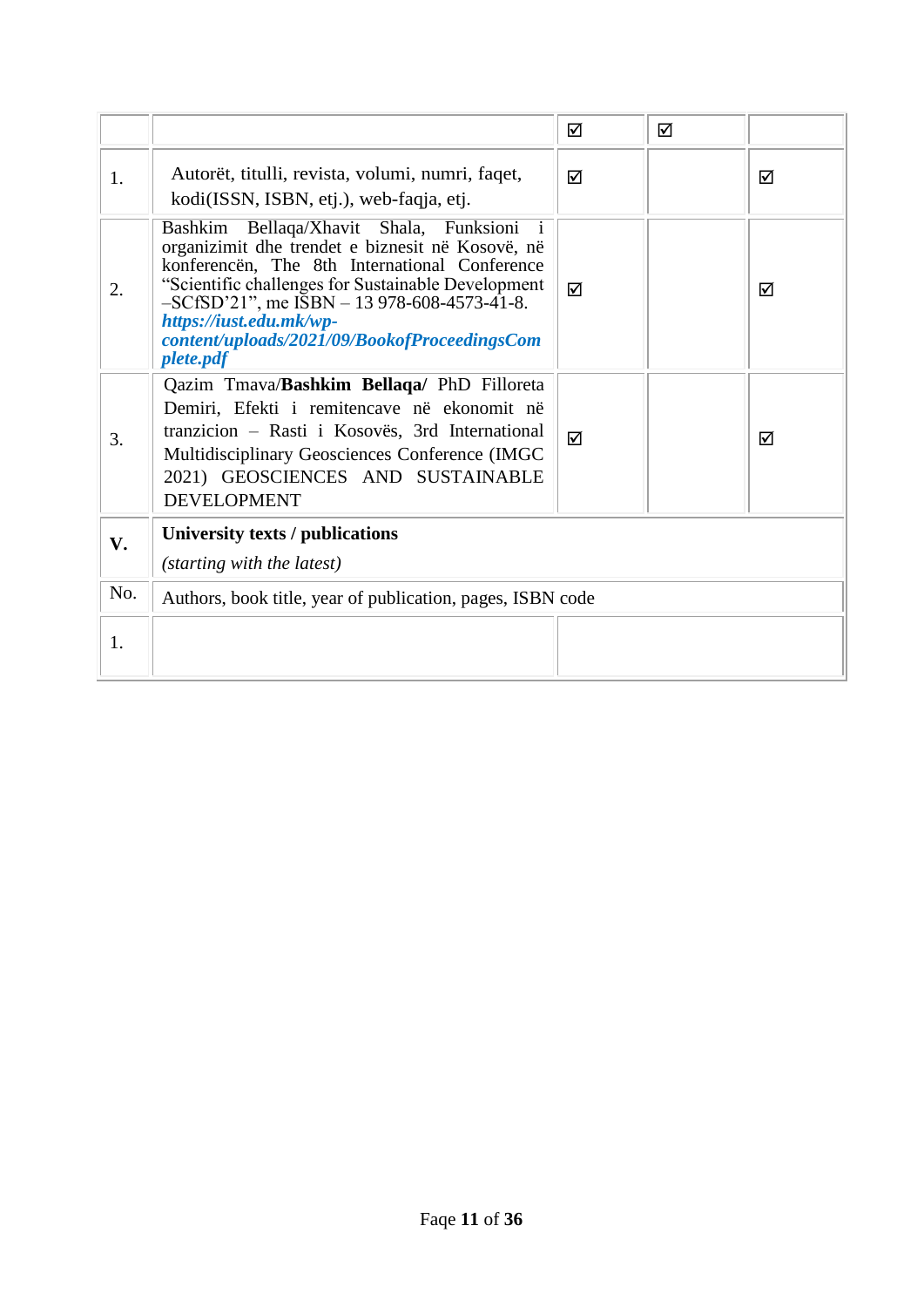## **Esat Durguti**

| I.             | <b>General Information:</b>                                             |                 |                                                                       |                                                                                                                    |
|----------------|-------------------------------------------------------------------------|-----------------|-----------------------------------------------------------------------|--------------------------------------------------------------------------------------------------------------------|
| 1.             | Name and surname                                                        | Esat A. DURGUTI |                                                                       |                                                                                                                    |
| 2.             | Scientific degree                                                       | Dr.sc           |                                                                       |                                                                                                                    |
| 3.             | Academic title                                                          | Prof. Asoc. Dr. |                                                                       |                                                                                                                    |
| II.            | <b>Scientific activity</b>                                              |                 |                                                                       |                                                                                                                    |
|                |                                                                         |                 | Number of publications                                                |                                                                                                                    |
| No.            | Specification                                                           |                 | Publication<br>s during the<br>4 year<br>period<br>$(2018 -$<br>2021) | Publicati<br>ons in the<br>platform<br>according<br>to the<br>regulatio<br>n on<br>promotio<br>ns and AI<br>- MEST |
| $\mathbf{1}$   | Publications as an author in international indexed journals             |                 | 8                                                                     | 8                                                                                                                  |
| $\overline{2}$ | Co-authored publications in international indexed journals              |                 | $\overline{4}$                                                        | $\overline{4}$                                                                                                     |
| 3              | Publications as an author in journals without international<br>indexing |                 |                                                                       |                                                                                                                    |
| $\overline{4}$ | Publications as co-author in journals without international<br>indexing |                 |                                                                       |                                                                                                                    |
| 5              | Publications in Kosovo journals as author                               |                 |                                                                       |                                                                                                                    |
| 6              | Publications in Kosovo journals as co-author                            |                 |                                                                       |                                                                                                                    |
| $\overline{7}$ | Abstracts from scientific conferences as author                         |                 | 3                                                                     | $\mathbf{1}$                                                                                                       |
| 8              | Abstracts from scientific conferences as co-author                      |                 | $\overline{2}$                                                        |                                                                                                                    |
| 9              | Scientific monographs as author                                         |                 | $\mathbf{1}$                                                          | $\mathbf{1}$                                                                                                       |
| 10             | Scientific monographs as co-author                                      |                 |                                                                       | $\sqrt{2}$                                                                                                         |
| 11             | Mentoring of Doctoral Theses                                            |                 |                                                                       | $\sqrt{2}$                                                                                                         |
| 12             | <b>Mentoring of Master Theses</b>                                       |                 | 84                                                                    |                                                                                                                    |
| 13             | Participation in international scientific projects                      |                 |                                                                       |                                                                                                                    |
| 14             | University text                                                         |                 |                                                                       |                                                                                                                    |
| 15             | No. of citations of your publications                                   |                 | 37                                                                    |                                                                                                                    |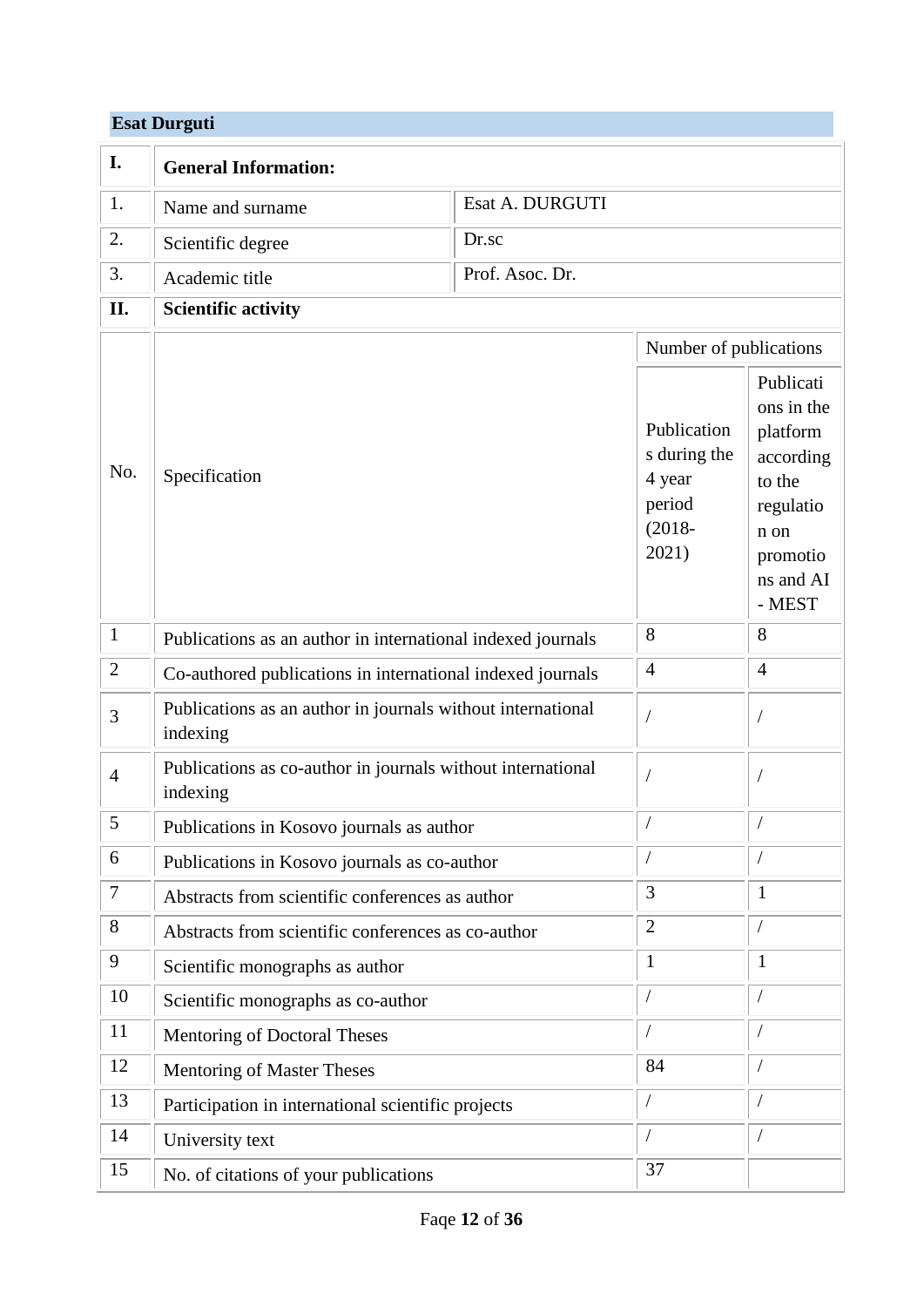|                | <b>Total</b>                                                                                                                                                                                                                                                                                                                                                            | 139                                        |                                               |
|----------------|-------------------------------------------------------------------------------------------------------------------------------------------------------------------------------------------------------------------------------------------------------------------------------------------------------------------------------------------------------------------------|--------------------------------------------|-----------------------------------------------|
| Ш.             | <b>Publication data</b><br>(starting with the latest)                                                                                                                                                                                                                                                                                                                   |                                            |                                               |
| No.            | Authors, title, journals, volume, number, pages, code (ISSN,<br>ISBN, etc.), web site, etc.                                                                                                                                                                                                                                                                             | With<br>internatio<br>nal<br>indexing<br>☑ | Without<br>internati<br>onal<br>indexing<br>☑ |
| $\mathbf{1}$   | Durguti, E and Kryeziu, N. (2021). Importance of<br>Corporate Governance: Evidence from Kosovo's Banking<br>Croatian Economic Survey: Vol. 23: No. 2:<br>Sector.<br>December<br>2021:<br>$5 - 32.$<br>pp.<br>https://doi.org/10.15179/ces.23.2.1                                                                                                                        | ☑                                          |                                               |
| $\overline{2}$ | Durguti, E. A., & Arifi, E. A., (2021). CHALLENGES<br>AND DIFFICULTIES FOR MICRO-BUSINESSES IN<br>ADAPTING IFRS FOR SMES REQUIREMENTS:<br>KOSOVO EVIDENCE. Journal of Liberty and International<br>85-101.<br>Affairs,<br>$7(3)$ ,<br>https://doi.org/10.47305/JLIA2137085d                                                                                             | ☑                                          |                                               |
| 3              | Kunoviku-Demiri, F. ., Tmava, Q. ., & Durguti, E. A<br>(2021).<br><i>ANALYZING</i><br><b>THE</b><br><b>VARIABLES</b><br><b>THAT</b><br>INFLUENCE ACCESS TO BANK FINANCING FOR<br>SMALL AND MEDIUM ENTERPRISES IN KOSOVO AND<br>NORTH MACEDONIA. Journal of Liberty<br>and<br>Affairs, $7(3)$ ,<br>International<br>$12 - 32.$<br>https://doi.org/10.47305/JLIA2137012kd | ☑                                          |                                               |
| $\overline{4}$ | DURGUTI,<br>Qazim<br>TMAVA,<br><b>Filloreta</b><br><b>Esat</b><br>KUNOVIKU-DEMIRI, and Enver KRASNIQI (2021):<br>Panel estimating effects of macroeconomic determinants<br>on inflation: Evidence of Western Balkan.<br>Cogent<br>Economics<br>Finance,<br>9:1,<br>$\&$<br>https://doi.org/10.1080/23322039.2021.1942601                                                | ☑                                          |                                               |
| 5              | $(2020)$ :<br>Challenges of<br><b>DURGUTI</b><br><b>Esat</b><br><b>Banking</b><br>Profitability in Eurozone Countries: Analysis of Specific<br>and Macroeconomic Factors. Naše gospodarstvo/Our<br>Economy, 66(4), 1–10. https://doi.org/10.2478/ngoe-2020-<br>0019                                                                                                     | ☑                                          |                                               |
| 6              | DURGUTI, Enver KRASNIQI<br><b>Esat</b><br>and<br>Dea<br><b>KRASNIQI:</b> Assessing the Performance of Factors Affecting<br>the Profitability of the Banking System: Evidence from                                                                                                                                                                                       | ☑                                          |                                               |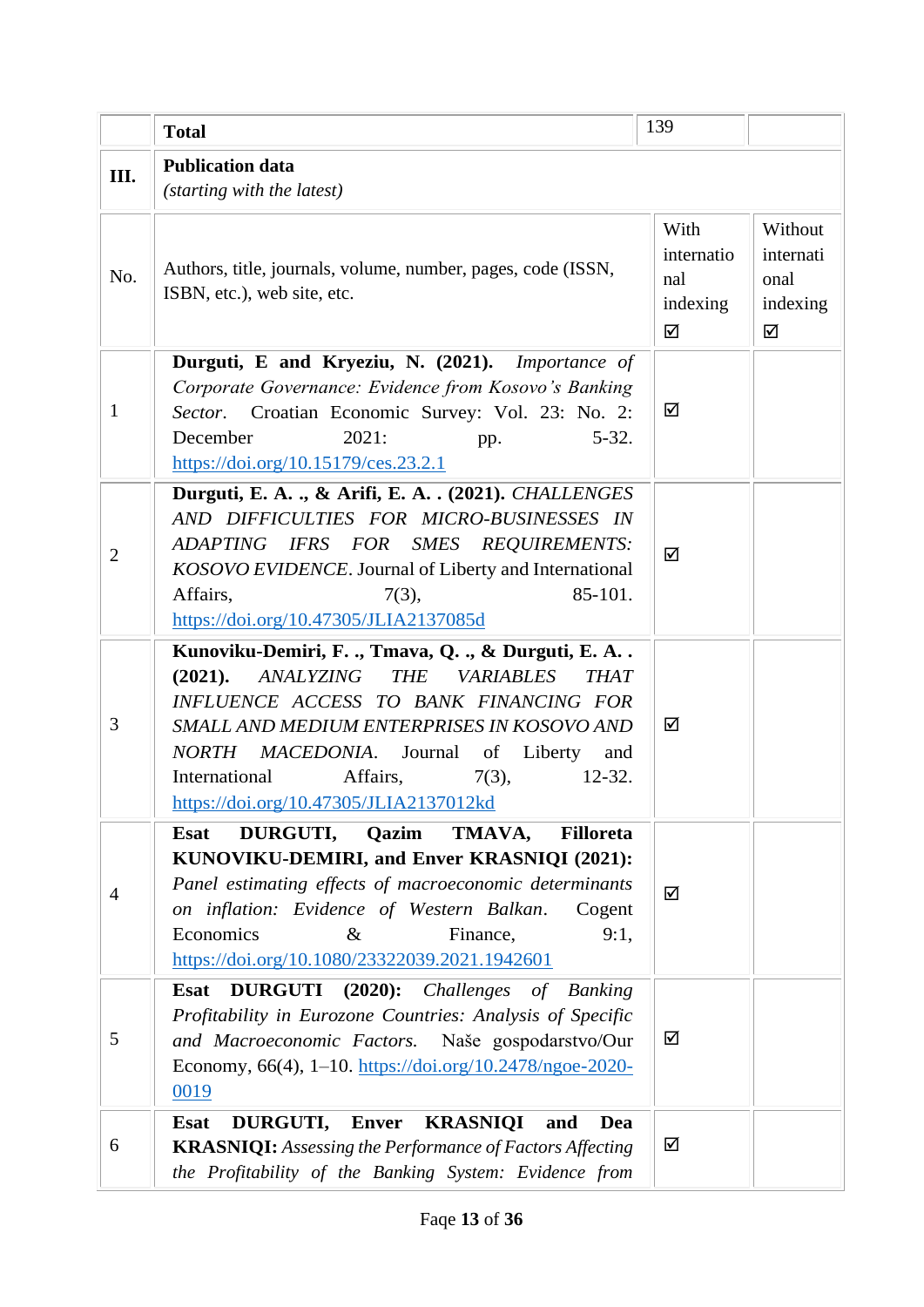|                | Kosovo. European Journal of Sustainable Development,<br>9(2), 304.                                                                                                                                                                                                                                                                                                                                                                                                                 |   |  |
|----------------|------------------------------------------------------------------------------------------------------------------------------------------------------------------------------------------------------------------------------------------------------------------------------------------------------------------------------------------------------------------------------------------------------------------------------------------------------------------------------------|---|--|
|                | https://doi.org/10.14207/ejsd.2020.v9n2p304.                                                                                                                                                                                                                                                                                                                                                                                                                                       |   |  |
| $\overline{7}$ | DURGUTI, Enver KRASNIQI<br><b>Esat</b><br>Dea<br>and<br><b>KRASNIQI:</b> The impact of manager's experiences in<br>entrepreneurship evidence from Kosovo SME's. The<br>Journal of Perspectives on Financing and Regional<br>175<br>184.<br>Development.<br>8(2),<br>https://doi.org/10.22437/ppd.v8i2.9447.                                                                                                                                                                        | ☑ |  |
| 8.             | KRASNIQI, Esat DURGUTI,<br>Dea<br><b>Enver</b><br>and<br><b>KRASNIQI:</b><br>The Innovations and Entrepreneurship $-$ Evidence from<br>Kosovo's SME Sector. Annals of "Dunarea de Jos" University<br>of Galati Fascicle I. Economics and Applied Informatics.<br>https://doi.org/10.35219/eai1584040977.                                                                                                                                                                           | ☑ |  |
| 9              | DURGUTI,<br><b>Emine</b><br><b>Esat</b><br>GASHI,<br><b>Filloreta</b><br><b>KUNOVIKUDEMIRI and Milaim MEHMETI: Evaluation</b><br>of Economic Indicators for Western Balkans Countries:<br>Policy Recommendations for the Financial and Economic<br>Growth. International Journal of Finance & Banking Studies,<br>ISSN:<br>2147-<br>4486<br>Vol<br>9<br>N <sub>o</sub><br>1,<br>2020<br>$\frac{https://doi.org/10.20525/ijfbs.v9i1.526}{https://doi.org/10.20525/ijfbs.v9i1.526}.$ | ☑ |  |
| 10.            | Esat DURGUTI, Nexhat KRYEZIU and Emine<br><b>GASHI:</b> How Does the Budget Deficit Affect Inflation<br>RateEvidence from Western Balkans? International Journal<br>of Finance & BankingStudies, Vol 9 No 1, 2020 ISSN:<br>2147-4486<br>$\frac{https://doi.org/10.20525/ijfbs.v9i1.526}{https://doi.org/10.20525/ijfbs.v9i1.526}.$                                                                                                                                                 | ☑ |  |
| 11.            | Nexhat KRYEZIU, Esat DURGUTI: The Impact of<br>Inflationon Economic Growth- Eurozone Evidence. 03 July<br>2019. International Journal of Finance & Banking Studies<br>$01-09.$<br>$(2147 -$<br>4486),<br>8(1),<br>$\frac{https://doi.org/10.20525/ijfbs.v8i1.297}{https://doi.org/10.20525/ijfbs.v8i1.297}.$                                                                                                                                                                       | ☑ |  |
| 12.            | Nexhat KRYEZIU, Esat DURGUTI: The Impact of<br>Deficit to Inflation Rate - Empirical Evidence Case of<br>Journal<br>International<br>of<br>Eurozone.<br>Management<br>Excellence; February 2019, Volume 12 No.2 February<br>2019.<br>http://ijmeonline.com/index.php/ijme/article/view/532                                                                                                                                                                                         | ☑ |  |
| IV.            | Presentation/Participation in conferences, congresses, symposiums, etc.<br>(starting with the latest)                                                                                                                                                                                                                                                                                                                                                                              |   |  |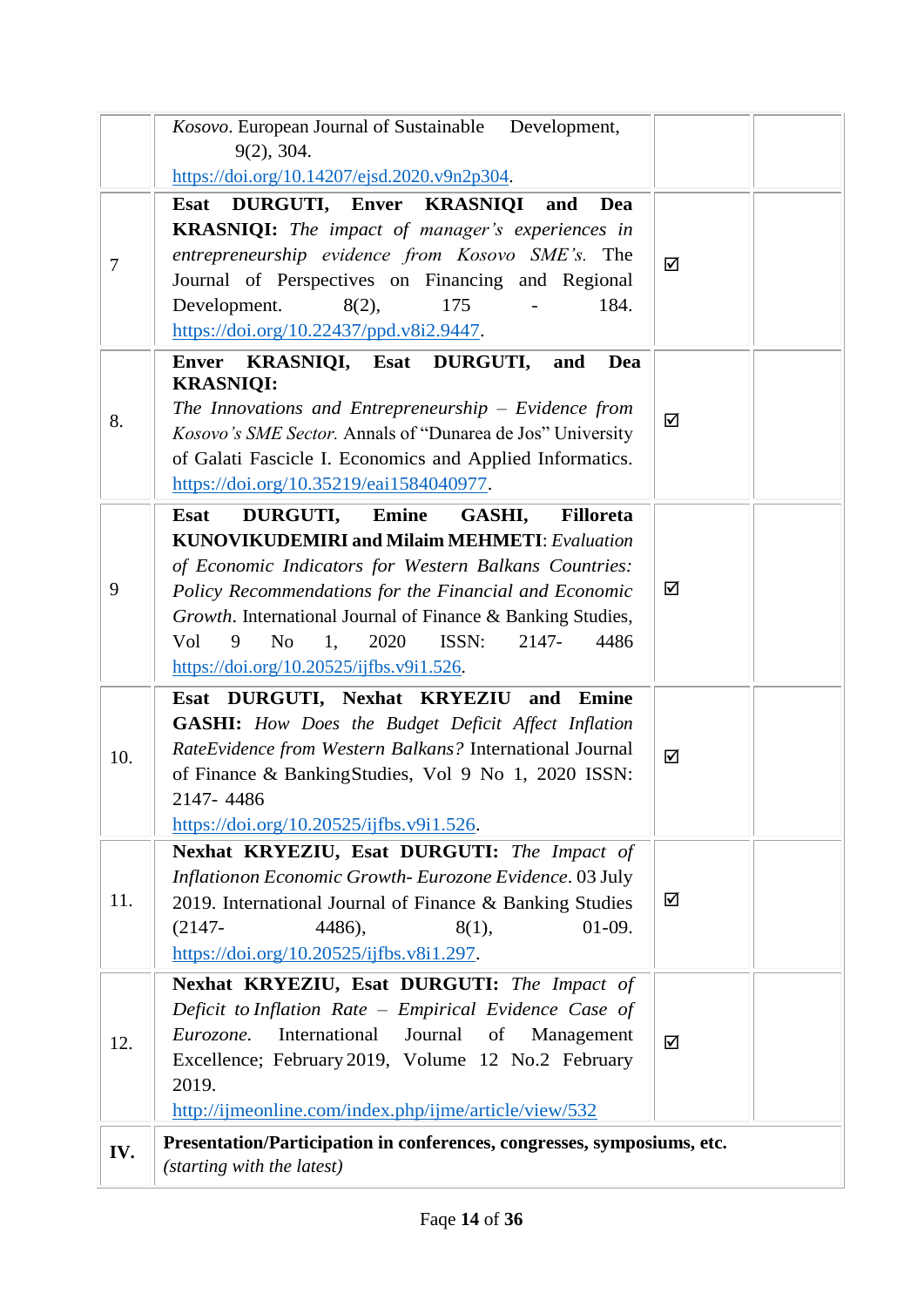| No.          | Authors, title, journals, volume, number, pages, code<br>(ISSN, ISBN, etc.), web site, etc.                                                                                                                                                                                                                                                                             | Oral<br>presentat<br>ion<br>☑ | Poster<br>presentati<br>on<br>☑ | Partici<br>pants<br>☑ |
|--------------|-------------------------------------------------------------------------------------------------------------------------------------------------------------------------------------------------------------------------------------------------------------------------------------------------------------------------------------------------------------------------|-------------------------------|---------------------------------|-----------------------|
| $\mathbf{1}$ | Esat DURGUTI and Emine GASHI (2021):<br>Publication with title subject: Application of<br>corporate governance mechanisms to protect the<br>value of shareholders: Evidence of the banking<br>sector in Kosovo. Aman Jordani. E indeksuar:<br>Scopus – Springer                                                                                                         | ☑                             |                                 | ☑                     |
| 2.           | Esat DURGUTI and Emine GASHI (2021):<br>Publication with title subject: Government<br>Expenditure and Measures Applied to Control<br>Inflation and Promote Economic Growth:<br>Evidence from Western Balkan.<br>$3$ rd<br>International Multidisciplinary Geosciences<br>Conference (IMGC 2021).                                                                        | ☑                             |                                 | ☑                     |
| 3.           | Vjosa FEJZA-ADEMI, Ajtene ABDULLAHI,<br>Qazim TMAVA, and Esat DURGUTI (2021):<br>Publication with title subject: Analysis of the<br>banking sector competition in Kosovo. Journal<br>name: Istanbul Business Research.                                                                                                                                                  | ☑                             |                                 | ☑                     |
| 4.           | Esat A. DURGUTI, Emine<br>Q.<br>GASHI:<br>International Multidisciplinary Geo-Science<br>Conference "The Role of Geosciencies in<br>Sustainable Development". September 2019,<br>University of Mitrovica.Publication with title<br>subject: "Determinantat ePërfitueshmërise -<br>Evidenca Sistemi Bankar në Kosovë".                                                   | ☑                             |                                 | ☑                     |
| 5.           | Nexhat<br><b>KRYEZIU</b><br>and<br>Esat<br>DURGUTI.<br><b>Central Banking Nowadays - Price Stability</b><br>vs. FinancialStability, The Second Conference<br>of University of Peja Haxhi Zeka with title:<br>"Promoting<br>Sustainable<br>Development<br>in<br>Business, Tourism and Agriculture in Balkan<br>Countries".<br>December,<br>2018.<br>www.unhz.eu/ballina. | ☑                             |                                 | ☑                     |
| V.           | University texts / publications<br>(starting with the latest)                                                                                                                                                                                                                                                                                                           |                               |                                 |                       |
| Nr.          | Authors, book title, year of publication, pages, ISBN code                                                                                                                                                                                                                                                                                                              |                               |                                 |                       |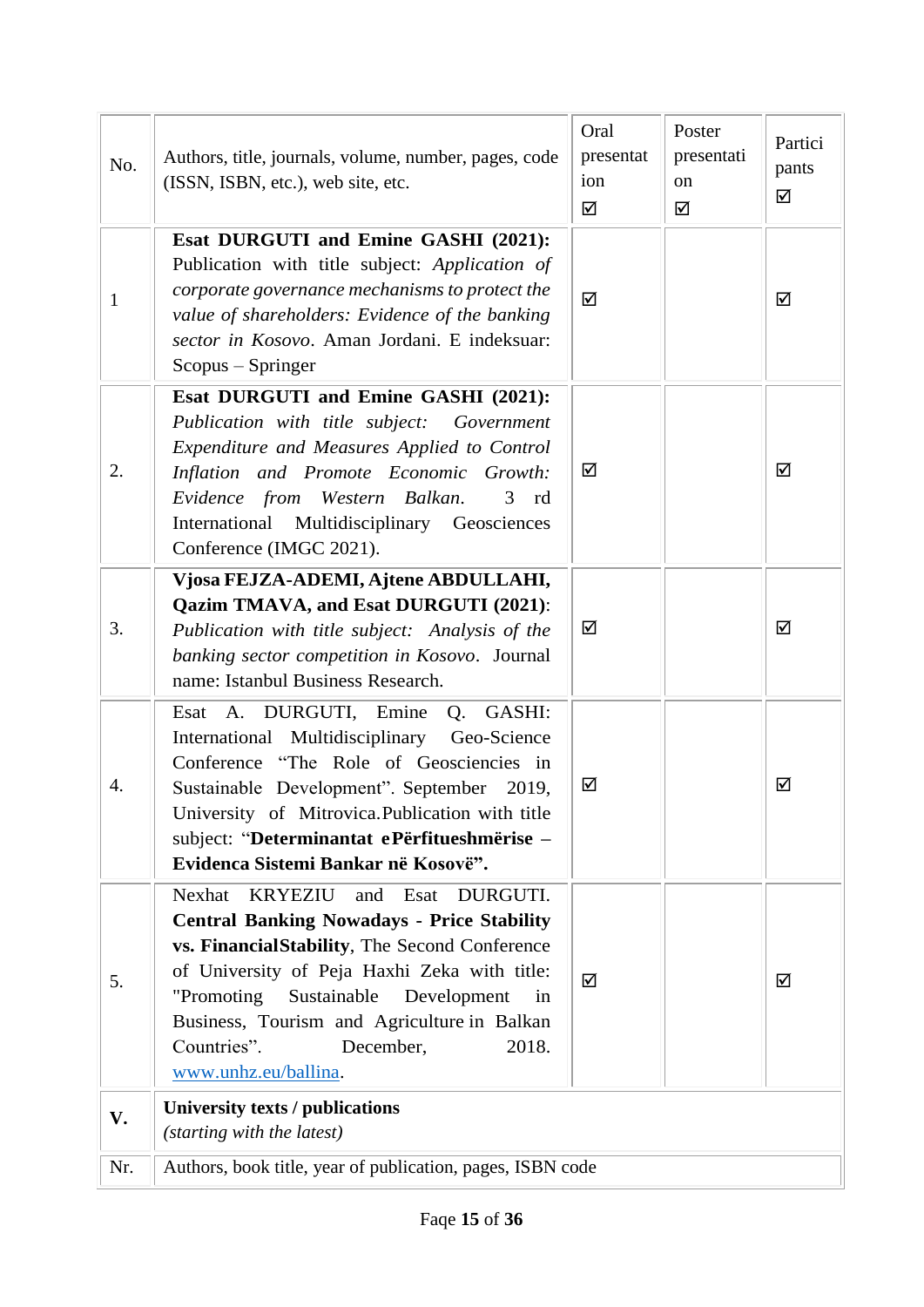| Ajtene Avdullahi |                                                                         |                        |                                                                       |                                                                                                                                   |
|------------------|-------------------------------------------------------------------------|------------------------|-----------------------------------------------------------------------|-----------------------------------------------------------------------------------------------------------------------------------|
| I.               | <b>General Information:</b>                                             |                        |                                                                       |                                                                                                                                   |
| 1.               | Name and surname                                                        | Ajtene Avdullahi       |                                                                       |                                                                                                                                   |
| 2.               | Scientific degree                                                       | Dr. (doctor)           |                                                                       |                                                                                                                                   |
| 3.               | Academic title                                                          | Prof. Asoc. Dr.        |                                                                       |                                                                                                                                   |
| II.              | <b>Aktiviteti shkencor</b>                                              |                        |                                                                       |                                                                                                                                   |
|                  |                                                                         | Number of publications |                                                                       |                                                                                                                                   |
| No.              | Specifications                                                          |                        | Publication<br>s during<br>the 4 year<br>period<br>$(2018 -$<br>2021) | Publication<br>s in the<br>platform<br>according<br>to the<br>regulation<br><sub>on</sub><br>promotions<br>and AI-<br><b>MEST</b> |
| $\mathbf{1}$     | Publications as an author in international indexed journals             |                        | 5                                                                     | 5                                                                                                                                 |
| $\overline{2}$   | Co-authored publications in international indexed journals              |                        | $\overline{2}$                                                        | $\overline{2}$                                                                                                                    |
| 3                | Publications as an author in journals without international<br>indexing |                        |                                                                       |                                                                                                                                   |
| $\overline{4}$   | Publications as co-author in journals without international<br>indexing |                        |                                                                       |                                                                                                                                   |
| 5                | Publications in Kosovo journals as author                               |                        |                                                                       |                                                                                                                                   |
| 6                | Publications in Kosovo journals as co-author                            |                        |                                                                       |                                                                                                                                   |
| $\tau$           | Abstracts from scientific conferences as author                         |                        | 6                                                                     |                                                                                                                                   |
| $8\,$            | Abstracts from scientific conferences as co-author                      |                        | 3                                                                     |                                                                                                                                   |
| 9                | Scientific monographs as author                                         |                        | $\mathbf{1}$                                                          |                                                                                                                                   |
| 10               | Scientific monographs as co-author                                      |                        |                                                                       |                                                                                                                                   |
| 11               | Mentoring of Doctoral Theses                                            |                        |                                                                       |                                                                                                                                   |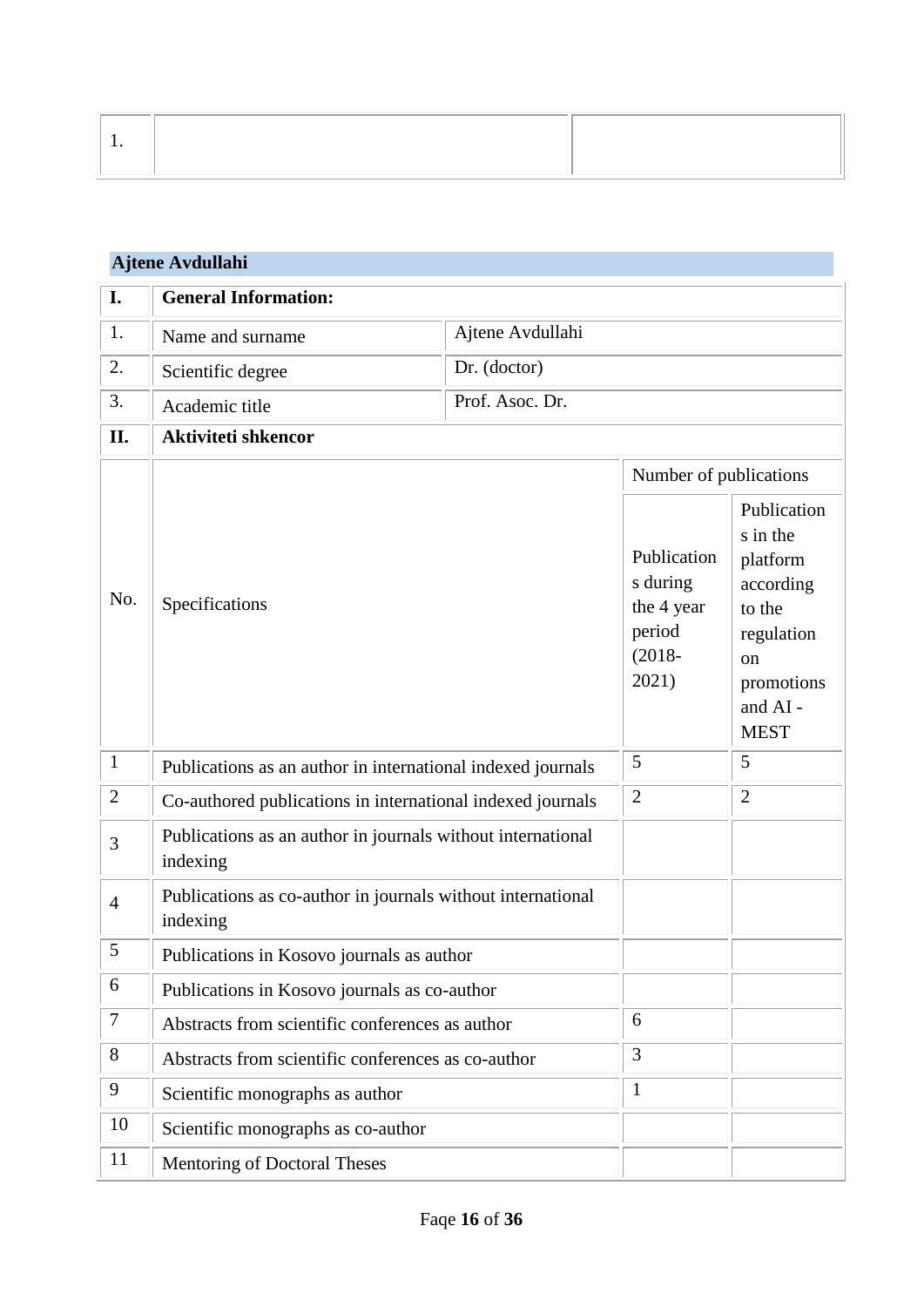| 12   | Mentoring of Master Theses                                                                                                                                                                                                                                                                                                                             |                                            |                                            |
|------|--------------------------------------------------------------------------------------------------------------------------------------------------------------------------------------------------------------------------------------------------------------------------------------------------------------------------------------------------------|--------------------------------------------|--------------------------------------------|
| 13   | Participation in international scientific projects                                                                                                                                                                                                                                                                                                     | $\overline{2}$                             |                                            |
| 14   | University textbooks                                                                                                                                                                                                                                                                                                                                   |                                            |                                            |
| 15   | No. of citations of your publications                                                                                                                                                                                                                                                                                                                  | 13                                         |                                            |
|      | <b>Total</b>                                                                                                                                                                                                                                                                                                                                           | 32                                         |                                            |
| III. | <b>Publication data</b><br>(starting with the latest)                                                                                                                                                                                                                                                                                                  |                                            |                                            |
| No.  | Authors, title, journals, volume, number, pages, code (ISSN,<br>ISBN, etc.), web site, etc.                                                                                                                                                                                                                                                            | With<br>internatio<br>nal<br>indexing<br>☑ | Without<br>internation<br>al indexing<br>☑ |
| 1.   | Vjosa Fejza Ademi, Ajtene Avdullahi,<br>Pricing Strategies for New Agricultural Products<br>Emirates Journal of Food and Agriculture. 2021, Vol. 33<br>Issue 5, pp.434-442 doi: 10.9755/ejfa.2021.v33.i5.2705                                                                                                                                          | ☑                                          |                                            |
| 2.   | Ajtene Avdullahi, Osman Yildirim<br>The Mediating Role of Emotional Stability between<br><b>Regulation of Emotion and Overwork</b><br>Eurasian Business and Economics Perspectives. Eurasian<br>Studies in Business and Economics, Springer 2021, Vol. 19<br>pp. 53-69<br>Online ISBN 978-3-030-77438-7<br>https://doi.org/10.1007/978-3-030-77438-7_4 | ☑                                          |                                            |
| 3.   | Ajtene Avdullahi, Avdullah Hoti<br>The search for determinants of Kosovan small and<br>mediumenterprises performance<br>International Journal of Economic Sciences. 2020, Vol. 9<br>Issue2, pp 1-22 ISSN 1804-9796 doi:<br>10.20472/ES.2020.9.2.001                                                                                                    | ☑                                          |                                            |
| 4.   | Ajtene Avdullahi, Vjosa Fejza<br>The Impact of the Entrepreneur and Firm Related<br>Factors on Small and Medium Enterprise Sales Growth<br>International Journal of Business & Economic Sciences<br>Applied Research. 2020, Vol. 13 Issue 1, p 61-68 ISSN<br>2408-<br>0101 doi: 10.25103/ijbesar.131.06                                                | ☑                                          |                                            |
| 5.   | Ajtene Avdullahi, Vjosa Fejza<br>Lending Conditions and Marketing Strategies Of Financial                                                                                                                                                                                                                                                              | ☑                                          |                                            |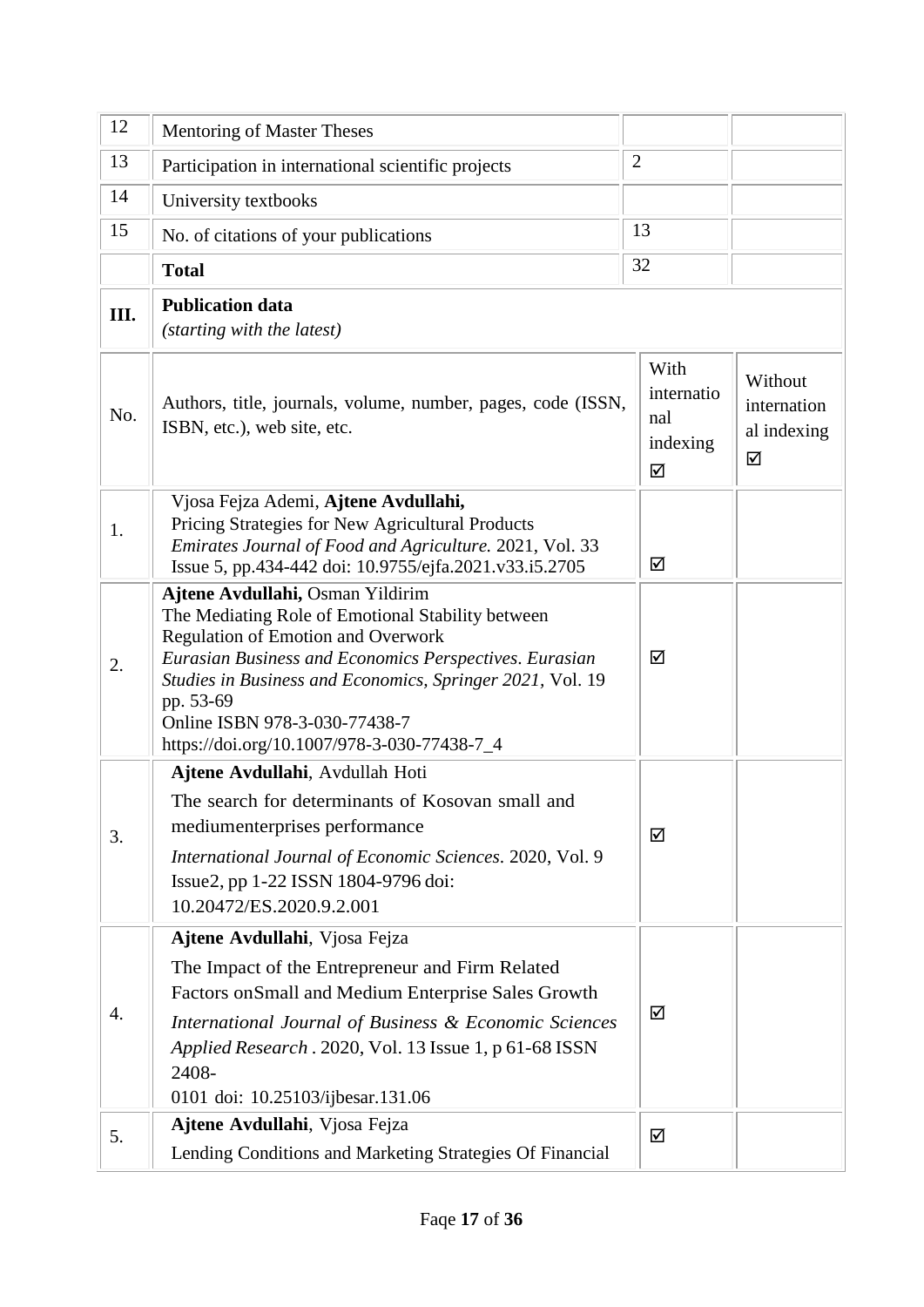|     | Institutions in Kosovo to Support Access to Finance for                                           |           |            |           |
|-----|---------------------------------------------------------------------------------------------------|-----------|------------|-----------|
|     | Women Entrepreneurs International Journal Of                                                      |           |            |           |
|     | Entrepreneurship And Business Development, 2020 Vol                                               |           |            |           |
|     | 3/2pp. 111 - 120 ISSN 2597 - 4750                                                                 |           |            |           |
|     | https://doi.org/10.29138/ijebd.v3i02.980                                                          |           |            |           |
|     | Ajtene Avdullahi, Vjosa Fejza                                                                     |           |            |           |
|     | Do gender and age of bank clients have an impact on bank                                          |           |            |           |
| 6.  | card usage? Journal of Perspectives on Financing and                                              |           | ☑          |           |
|     | Regional Development, 2020 vol 8 / 1 pp. 1-12 ISSN:                                               |           |            |           |
|     | 2338-4603https://doi.org/10.22437/ppd.v8i1.8839                                                   |           |            |           |
|     | Qazim Tmava, Ajtene Avdullahi & Bese Sadikaj                                                      |           |            |           |
|     | Loan portfolio and nonperforming loans in Western                                                 |           |            |           |
| 7.  | BalkanCountries International Journal of Finance &                                                |           | ☑          |           |
|     | <b>Banking Studies</b>                                                                            |           |            |           |
|     | ISSN: 2147-                                                                                       |           |            |           |
|     | 4486DOI:https://doi.org/10.20525/ijfbs.v7i4.203                                                   |           |            |           |
| IV. | Presentation/Participation in conferences, congresses, symposiums, etc.                           |           |            |           |
|     | (starting with the latest)                                                                        |           |            |           |
|     |                                                                                                   | Oral      | Poster     |           |
|     | Authors, title, journals, volume, number, pages,                                                  | presentat | presentati | Participa |
| No. | code (ISSN, ISBN, etc.), web site, etc.                                                           | ion       | on         | nts       |
|     |                                                                                                   | ☑         | ☑          | ☑         |
|     | Tmava, Ajtene Avdullahi & Milaim<br>Qazim                                                         |           |            |           |
|     |                                                                                                   |           |            |           |
|     | Mehmeti                                                                                           |           |            |           |
|     | Shpërlarja e parasë dhe efektet negative në                                                       |           |            |           |
| 1.  | ekonomi - Rasti i Kosovës                                                                         |           |            | ☑         |
|     |                                                                                                   |           |            |           |
|     | "Të drejtat e njeriut, kriminaliteti dhe ekonomia<br>në kohë të Pandemisë Covid-19"Organizuar nga |           |            |           |
|     | Fakulteti Juridik i Universitetit "Isa Boletini" në                                               |           |            |           |
|     | Mitrovicë, 20 Dhjetor 2021                                                                        |           |            |           |
|     | Rinor Nimani, Ajtene Avdullahi, Vjosa Fejza-                                                      |           |            |           |
|     | Ademi                                                                                             |           |            |           |
|     | Roli i marketingut në agrobiznesin Pestova shpk                                                   |           |            | ☑         |
| 2.  | 3rd International Multidisciplinary Geo-Science                                                   |           |            |           |
|     | Conference - "IMGC 2021" Geosciences and                                                          |           |            |           |
|     | sustainable development 14 October 2021,                                                          |           |            |           |
|     | Mitrovicë, Kosova                                                                                 |           |            |           |
| 3.  | Vjosa Fejza Ademi, Ajtene Avdullahi, Qazim<br>Tmava, Esat Durguti                                 |           |            | ☑         |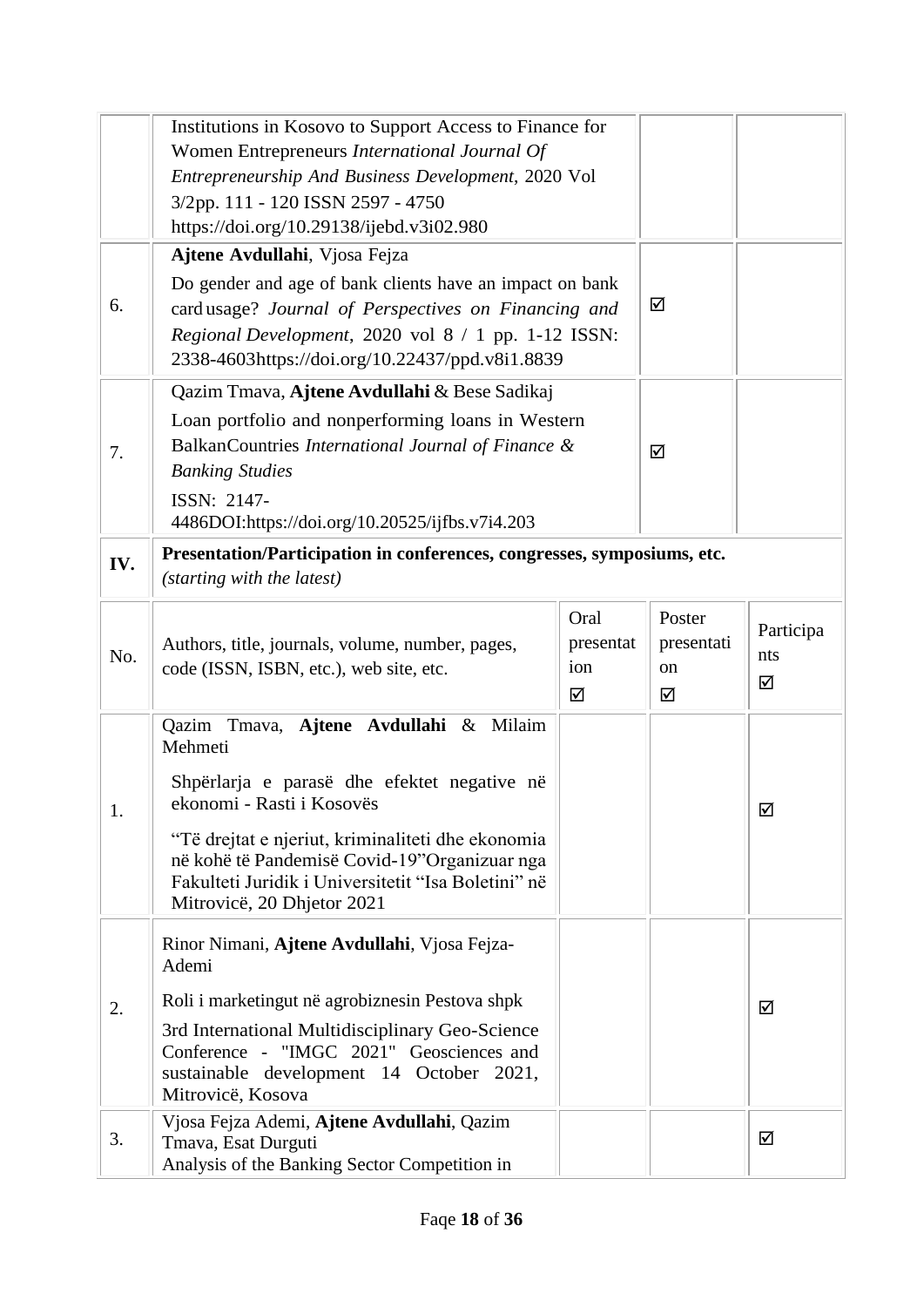|    | Kosovo<br>"3rd International Conference on Global<br>Competition and Innovation Management", 16<br>September 2021, Istanbul University, Turkey                                                                                                                                                                                                                                                                                                      |   |   |
|----|-----------------------------------------------------------------------------------------------------------------------------------------------------------------------------------------------------------------------------------------------------------------------------------------------------------------------------------------------------------------------------------------------------------------------------------------------------|---|---|
| 4. | Ajtene Avdullahi, Qazim Tmava<br><b>UIBM</b> and Trepça Mine collaboration<br>Bashkëpunimi Universitet-Industri<br>6 Prill 2021, Universiteti Isa Boletini                                                                                                                                                                                                                                                                                          | ☑ | ☑ |
| 5. | Ajtene Avdullahi, Besmir Salihu, Vjosa Fejza<br>Ademi<br>Female Unemployment in Mitrovica Region<br>Theory to Practice as a Cognitive, Educational<br>"T2P<br>and Social<br>Challenge<br>International<br>Scientific Conference", 17th-18th September<br>2020, Mitrovica, Kosovo                                                                                                                                                                    | ☑ | ☑ |
| 6. | Ajtene Avdullahi, Osman Yildirim<br>The Mediating Role of Emotional Stability<br>betweenEmotional Intelligence and Overwork<br><b>Behavior</b><br>32nd EBES Conference, August 5-7, 2020,<br>Istanbul, Turkey                                                                                                                                                                                                                                       | ☑ | ☑ |
| 7. | Ajtene Avdullahi, Vjosa Fejza<br>Roli i panaireve në afarizmin e bizneseve<br>të grave ndërmarrëse në rajonin e Mitrovicës<br>International Multidisciplinary Geo-<br>First<br>Science Conference - "IMGC 2019" The role of<br>Geosciences in sustainabledevelopment 10-11<br>October 2019, Mitrovicë, Kosova<br>ISBN 978-9951-8991-0-9                                                                                                             | ☑ | ☑ |
| 8. | Ajtene Avdullahi, Vjosa Fejza Ademi &<br>Filloreta Kunoviku Demiri<br>Consumer Decision Making Process - A<br><b>LiteratureReview</b><br>International<br>Conference<br>Enhancing<br>on<br>Consumer<br>"Prospects<br>for<br>Awareness<br>Advancing Consumer Rights Protection on<br>Traditional and Digital Markets" June 16-18,<br>2019, Katowice, Poland<br>Co-funded by the Erasmus $+$ Programme of<br>the European Union and the University of | ☑ | ☑ |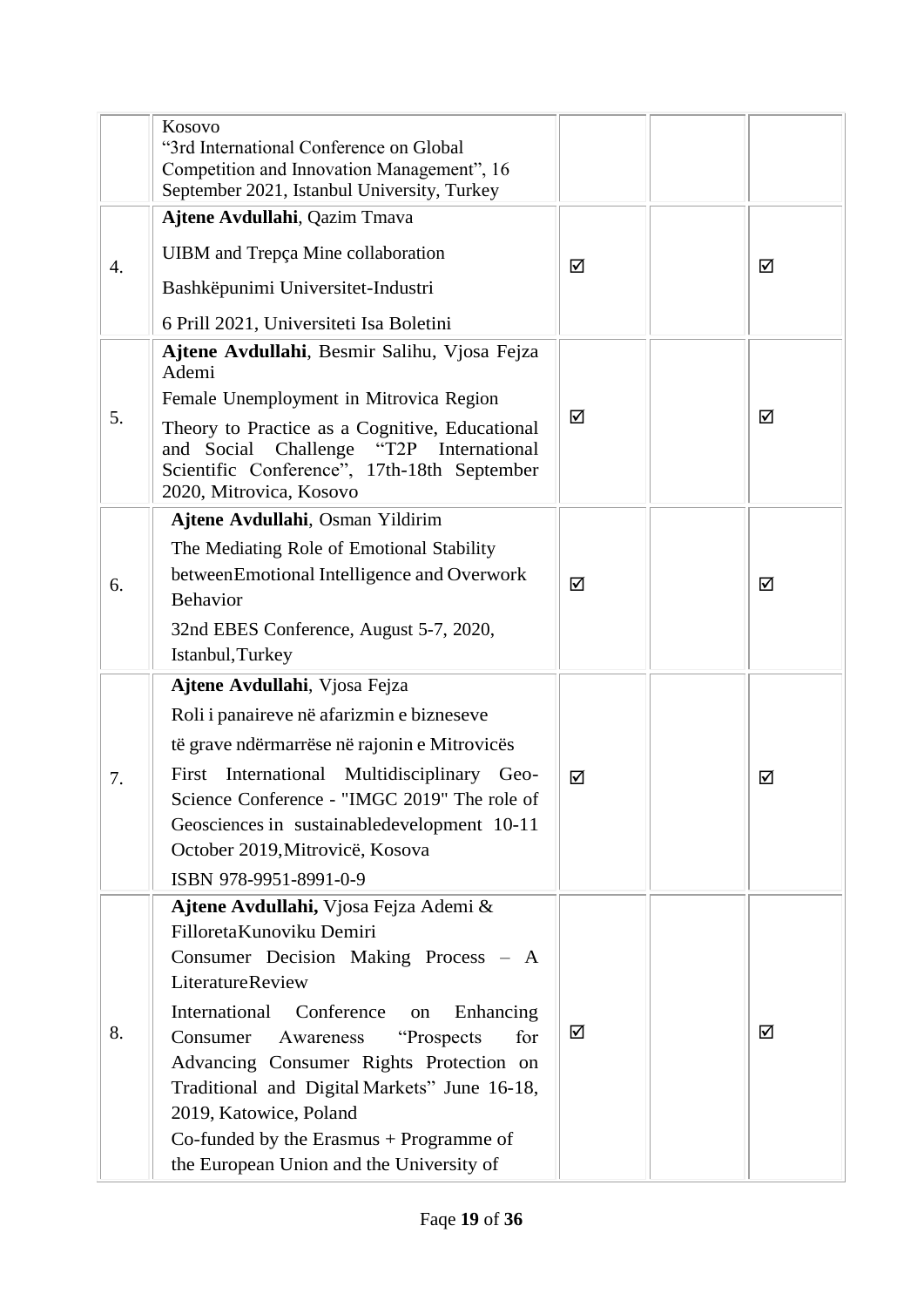| Economics Katowice, Poland                                 |
|------------------------------------------------------------|
| Ajtene Avdullahi, Arlind Avdullahi                         |
| The utilization of loyalty cards, CRM and big              |
| dataasdrivers of market share growth                       |
| "Creating Value" 10th EPIEM/ESTIEM                         |
| Conference Graz University of Technology                   |
| Institute of Business Economics and Industrial             |
| Sociology 4May 2018, Graz, Austria                         |
| pp. 19-24ISBN (Electronic) 978-3-85125-601-7               |
| ISBN (Print)978-3-85125-600-0                              |
| https://doi.org/10.3217/978-3-85125-600-0                  |
| University texts / publications                            |
| (starting with the latest)                                 |
| Authors, book title, year of publication, pages, ISBN code |
|                                                            |
|                                                            |

## **Ylber Januzaj**

| I.             | <b>General Information:</b>                                 |                   |                                                                       |                                                                                                                                    |  |
|----------------|-------------------------------------------------------------|-------------------|-----------------------------------------------------------------------|------------------------------------------------------------------------------------------------------------------------------------|--|
| 1.             | Name and surname                                            | Ylber Januzaj     |                                                                       |                                                                                                                                    |  |
| 2.             | Scientific degree                                           | Dr. sc.           |                                                                       |                                                                                                                                    |  |
| 3.             | Academic title                                              | Profesor Asistent |                                                                       |                                                                                                                                    |  |
| II.            | <b>Scientific activity</b>                                  |                   |                                                                       |                                                                                                                                    |  |
|                |                                                             |                   | Number of publications                                                |                                                                                                                                    |  |
| No.            | Specifications                                              |                   | Publication<br>s during<br>the 4 year<br>period<br>$(2018 -$<br>2021) | Publication<br>s in the<br>platform<br>according<br>to the<br>regulation<br><sub>on</sub><br>promotions<br>and AI -<br><b>MEST</b> |  |
| $\mathbf{1}$   | Publications as an author in international indexed journals |                   | 5                                                                     | 5                                                                                                                                  |  |
| $\overline{2}$ | Co-authored publications in international indexed journals  |                   | $\mathbf{1}$                                                          | $\mathbf{1}$                                                                                                                       |  |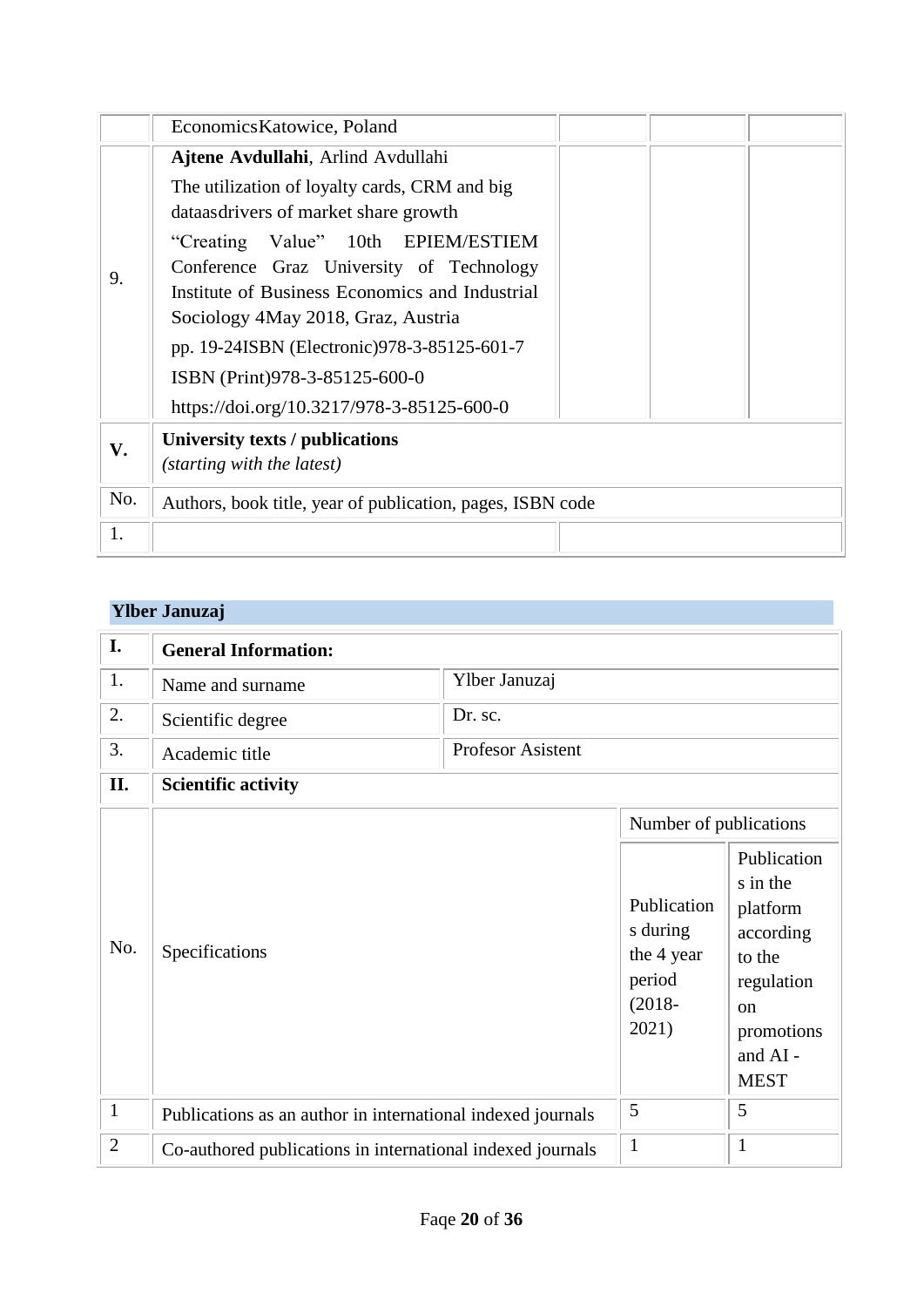| 3              | Publications as an author in journals without international<br>indexing                                                                                                                                                                                                                                    |                                            |                                            |
|----------------|------------------------------------------------------------------------------------------------------------------------------------------------------------------------------------------------------------------------------------------------------------------------------------------------------------|--------------------------------------------|--------------------------------------------|
| $\overline{4}$ | Publications as co-author in journals without international<br>indexing                                                                                                                                                                                                                                    |                                            |                                            |
| 5              | Publications in Kosovo journals as author                                                                                                                                                                                                                                                                  |                                            |                                            |
| 6              | Publications in Kosovo journals as co-author                                                                                                                                                                                                                                                               |                                            |                                            |
| 7              | Abstracts from scientific conferences as author                                                                                                                                                                                                                                                            | $\mathbf 1$                                | $\mathbf{1}$                               |
| 8              | Abstracts from scientific conferences as co-author                                                                                                                                                                                                                                                         | $\overline{2}$                             | $\overline{2}$                             |
| 9              | Scientific monographs as author                                                                                                                                                                                                                                                                            |                                            |                                            |
| 10             | Scientific monographs as co-author                                                                                                                                                                                                                                                                         |                                            |                                            |
| 11             | Mentoring of Doctoral Theses                                                                                                                                                                                                                                                                               |                                            |                                            |
| 12             | Mentoring of Master Theses                                                                                                                                                                                                                                                                                 |                                            |                                            |
| 13             | Participation in international scientific projects                                                                                                                                                                                                                                                         |                                            |                                            |
| 14             | University text                                                                                                                                                                                                                                                                                            |                                            |                                            |
| 15             | No. of citations of your publications                                                                                                                                                                                                                                                                      | 17                                         |                                            |
|                | <b>Total</b>                                                                                                                                                                                                                                                                                               | 26                                         |                                            |
|                |                                                                                                                                                                                                                                                                                                            |                                            |                                            |
| Ш.             | <b>Publication data</b><br>(starting with the latest)                                                                                                                                                                                                                                                      |                                            |                                            |
| No.            | Authors, title, journals, volume, number, pages, code (ISSN,<br>ISBN, etc.), web site, etc.                                                                                                                                                                                                                | With<br>internatio<br>nal<br>indexing<br>☑ | Without<br>internation<br>al indexing<br>☑ |
| $\mathbf{1}$   | Ylber Januzaj, Artan Luma, Besnik Selimi, Bujar Raufi.<br>Web data scraping technique and preparation for comparison<br>techniques between different documents. In International<br>Journal on Information Technologies & Security, No 2 (vol.<br>11), Union of Scientists in Bulgaria, Bulgaria, 05/2019. | ☑                                          |                                            |
| $\overline{2}$ | Ylber Januzaj, Artan Luma, Besnik Selimi, Bujar Raufi.<br>Evaluation of model that makes comparison between market<br>demands and university curricula. In International Journal on<br>Information Technologies & Security, No 2 (vol. 11), Union<br>of Scientists in Bulgaria, Bulgaria, 12/2019.         | ☑                                          |                                            |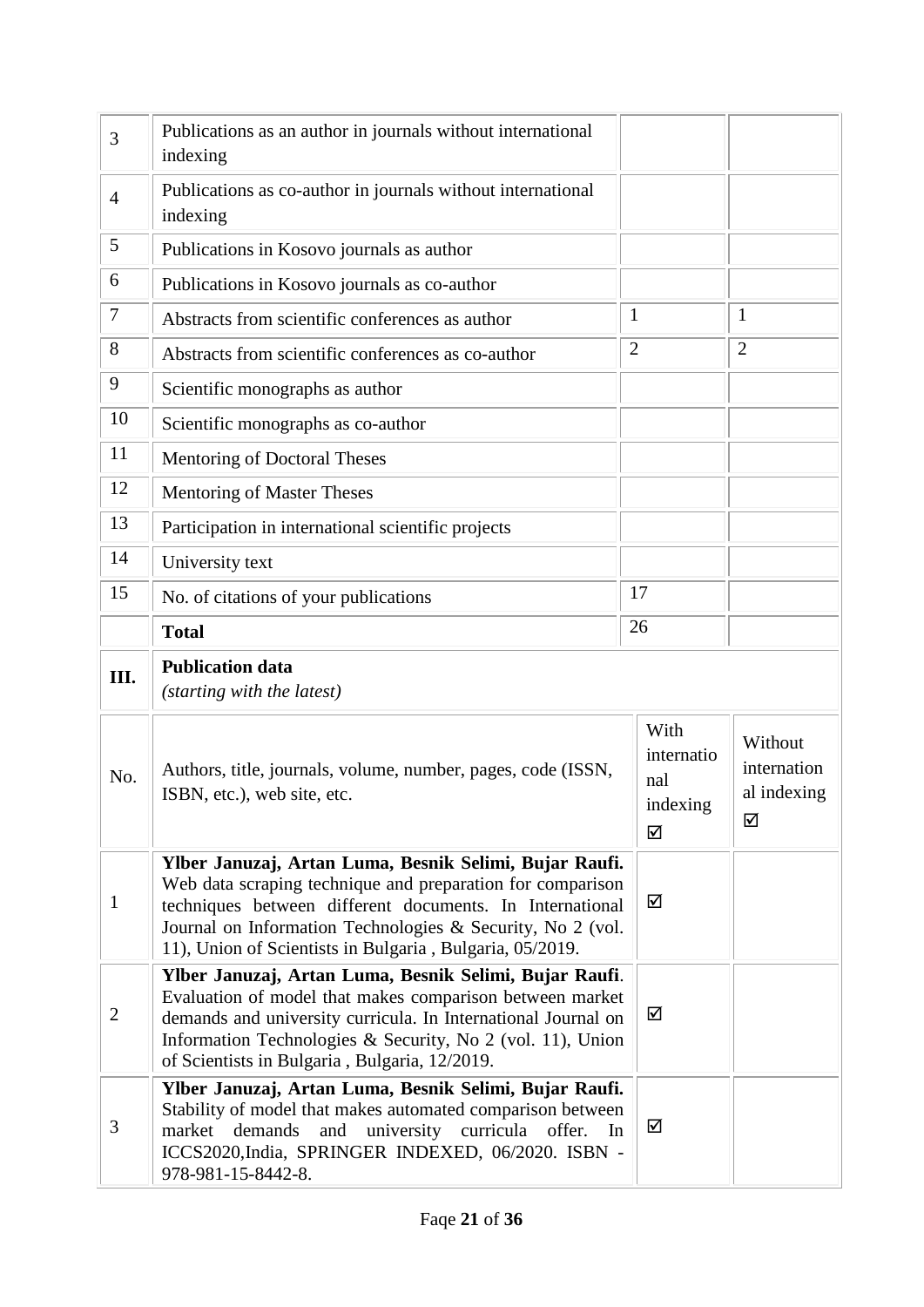| 4.  | Ylber Januzaj, Artan Luma, Besnik Selimi, Azir Aliu,<br>Halil Snopce, Vehbi Ramaj. "Using data mining techniques<br>to create an automated model that makes comparisons between<br>market demands and university curricula". In<br>20th<br>International Workshop on Computer Science and Information<br>Technologies. Varna, Bulgaria, 9/2018.                                                                              |                               | ☑                               |                       |
|-----|------------------------------------------------------------------------------------------------------------------------------------------------------------------------------------------------------------------------------------------------------------------------------------------------------------------------------------------------------------------------------------------------------------------------------|-------------------------------|---------------------------------|-----------------------|
| 5.  | Ylber Januzaj, Artan Luma, Besnik Selimi, Azir Aliu,<br>Bujar Raufi and Halil Snopce. "A model for automated<br>matching between job market demand and university<br>curricula offer". In SEEU Review, pp. 188-217. De<br>Gruyter Open, Bogumiła Zuga 32A Str. 01-811 Warsaw,<br>Poland, 5 / 2018. ISBN 1857-8462.                                                                                                           |                               | ☑                               |                       |
| 6.  | Vehbi<br>Ramaj,<br>Halil<br>Kukaj,<br><b>Ylber</b><br>Januzaj.<br>"Information systems management at kosovo energy<br>corporation (KEK)". In Journal of Management,<br>Marketing and Logistics - (JMML), ISSN: 2148-<br>6670, http://www.pressacademia.org/journals/jmml.                                                                                                                                                    |                               | ☑                               |                       |
| IV. | Presentation/Participation in conferences, congresses, symposiums, etc.<br>(starting with the latest)                                                                                                                                                                                                                                                                                                                        |                               |                                 |                       |
| No. | Authors, title, journals, volume, number, pages,<br>code (ISSN, ISBN, etc.), web site, etc.                                                                                                                                                                                                                                                                                                                                  | Oral<br>presentat<br>ion<br>☑ | Poster<br>presentati<br>on<br>☑ | Participa<br>nts<br>☑ |
| 1.  | Artan Luma, Blerton Abazi, Azir Aliu, Halil<br>Snopce and Ylber Januzaj. The implemention of<br>the new encryption matematical model<br>for<br>cryptosystems. In International Conference on<br>Engineering Technologies (ICENTE'21), pp. 12-16.<br>Selcuk University, Konya, TURKEY, 11 / 2021.<br>ISBN 978-625-44427-7-3                                                                                                   | ☑                             |                                 | ☑                     |
| 2.  | Artan Luma, Blerton Abazi, Azir Aliu, Halil<br>Januzaj. Cybersecurity<br>and Ylber<br>Snopce<br>challenges for organizations. In International<br>Conference<br>Engineering<br>Technologies<br>on<br>(ICENTE'21), pp. 17-20. Selcuk University, Konya,<br>TURKEY, 11 / 2021. ISBN 978-625-44427-7-3                                                                                                                          | ☑                             |                                 | ☑                     |
| 3.  | Ylber Januzaj, Artan Luma, Besnik Selimi, Azir<br>Aliu, Halil Snopce. "The need for an automated<br>model which makes matching between job market<br>demand and University Curricula: Analysis of the<br>education<br>curriculum<br>actual<br>technology<br>of<br>Universities and job market demands in sector of<br>technology". In 15th International Conference on<br>Informatics<br>Information<br>and<br>Technologies. | ☑                             |                                 | ☑                     |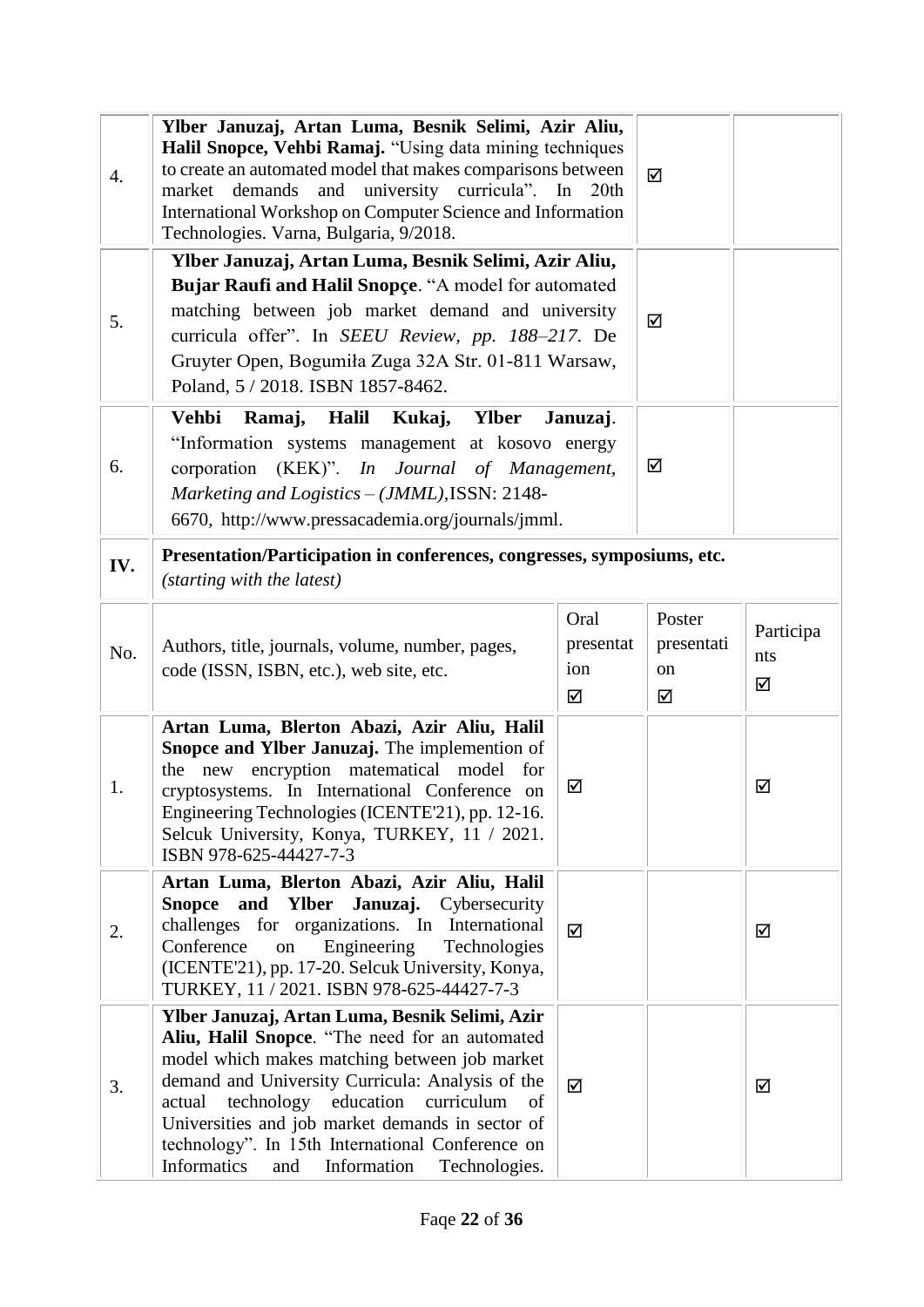|     | Mavrovo, Macedonia, 5/2018.                                |
|-----|------------------------------------------------------------|
| V.  | University texts / publications                            |
|     | (starting with the latest)                                 |
| No. | Authors, book title, year of publication, pages, ISBN code |
|     |                                                            |

## **Filloreta Kunoviku Demiri**

| I.             | <b>General Information:</b>                                             |                                                                                                          |                           |                                                                                |  |
|----------------|-------------------------------------------------------------------------|----------------------------------------------------------------------------------------------------------|---------------------------|--------------------------------------------------------------------------------|--|
| 1.             | Name and surname                                                        |                                                                                                          | Filloreta Kunoviku Demiri |                                                                                |  |
| 2.             | Scientific degree                                                       | Dr.sc.                                                                                                   |                           |                                                                                |  |
| 3.             | Academic title                                                          | <b>Profesor Asistent</b>                                                                                 |                           |                                                                                |  |
| Π.             | <b>Scientific activity</b>                                              |                                                                                                          |                           |                                                                                |  |
|                |                                                                         |                                                                                                          | Number of publications    |                                                                                |  |
| No.            | Specifications                                                          | s on<br>Publicatio<br>ns during<br>the 4 year<br>to the<br>period<br>$(2018 -$<br>on<br>2021)<br>and AI- |                           | Publication<br>platform<br>according<br>regulation<br>promotion<br><b>MEST</b> |  |
| $\mathbf{1}$   | Publications as an author in international indexed<br>journals          |                                                                                                          | $\mathbf{1}$              |                                                                                |  |
| $\overline{2}$ | Co-authored publications in international indexed<br>journals           |                                                                                                          | $\overline{2}$            |                                                                                |  |
| 3              | Publications as an author in journals without<br>international indexing |                                                                                                          |                           |                                                                                |  |
| $\overline{4}$ | Publications as co-author in journals without<br>international indexing |                                                                                                          |                           |                                                                                |  |
| 5              | Publications in Kosovo journals as author                               |                                                                                                          |                           |                                                                                |  |
| 6              | Publications in Kosovo journals as co-author                            |                                                                                                          |                           |                                                                                |  |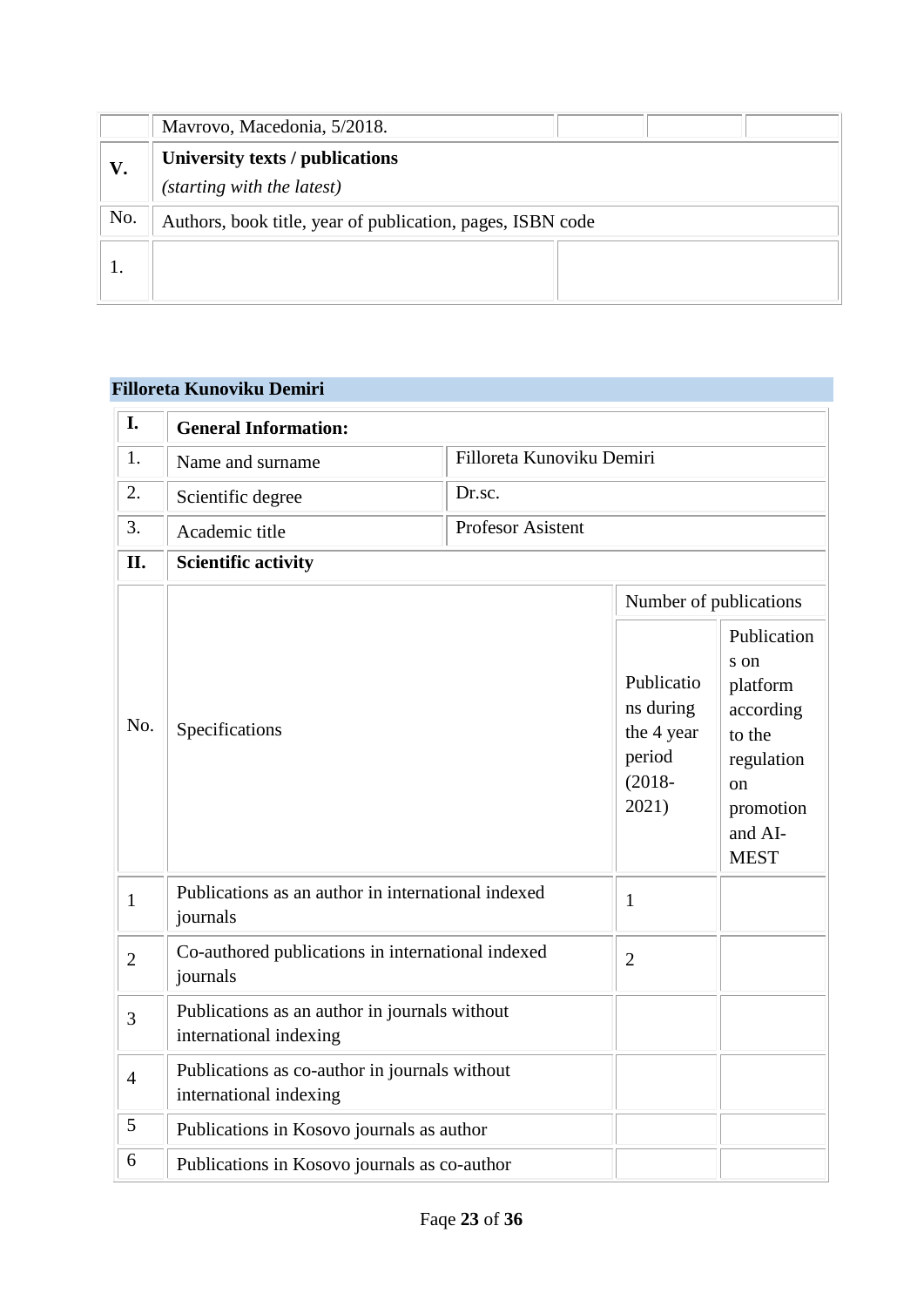| 7              | Abstracts from scientific conferences as author                                                                                                                                                                                                                                                                                                                                                                                                                                                                                                                                | $\mathbf{1}$                               |                                               |
|----------------|--------------------------------------------------------------------------------------------------------------------------------------------------------------------------------------------------------------------------------------------------------------------------------------------------------------------------------------------------------------------------------------------------------------------------------------------------------------------------------------------------------------------------------------------------------------------------------|--------------------------------------------|-----------------------------------------------|
| 8              | Abstracts from scientific conferences as co-author                                                                                                                                                                                                                                                                                                                                                                                                                                                                                                                             | 1                                          |                                               |
| 9              | Scientific monographs as author                                                                                                                                                                                                                                                                                                                                                                                                                                                                                                                                                | $\mathbf{1}$                               |                                               |
| 10             | Scientific monographs as co-author                                                                                                                                                                                                                                                                                                                                                                                                                                                                                                                                             |                                            |                                               |
| 11             | Mentoring of Doctoral Theses                                                                                                                                                                                                                                                                                                                                                                                                                                                                                                                                                   |                                            |                                               |
| 12             | Mentoring of Master Theses                                                                                                                                                                                                                                                                                                                                                                                                                                                                                                                                                     |                                            |                                               |
| 13             | Participation in international scientific projects                                                                                                                                                                                                                                                                                                                                                                                                                                                                                                                             |                                            |                                               |
| 14             | University text                                                                                                                                                                                                                                                                                                                                                                                                                                                                                                                                                                |                                            |                                               |
| 15             | No. of citations of your publications                                                                                                                                                                                                                                                                                                                                                                                                                                                                                                                                          | 3                                          |                                               |
|                | <b>Total</b>                                                                                                                                                                                                                                                                                                                                                                                                                                                                                                                                                                   | 9                                          |                                               |
| III.           | <b>Publication data</b><br>(starting with the latest)                                                                                                                                                                                                                                                                                                                                                                                                                                                                                                                          |                                            |                                               |
| No.            | Authors, title, journals, volume, number, pages, code<br>(ISSN, ISBN, etc.), web site, etc.                                                                                                                                                                                                                                                                                                                                                                                                                                                                                    | With<br>internati<br>onal<br>indexing<br>☑ | Without<br>internation<br>al<br>indexing<br>☑ |
| 1              | Esat Durguti, Emine Gashi, Filloreta Kunoviku Demiri,<br>Milaim Mehmeti: Evaluation of Economic Indicators<br><b>Balkans</b><br>for<br><b>Countries:</b><br>Western<br><b>Policy</b><br>Recommendations for the Financial and Economic<br>Growth, International Journal of Finance & Banking<br>Studies, Vol 9 No 1, 2020; ISSN: 2147-4486<br>https://d oaj.org/s earch/art icles?ref = homepa ge-<br>box & sou rce=%7 B%22query%22 %3A%7 B%22qu<br>ery_strin g%22%3A%7B% 22query %22%3 A%22fill<br>oreta%2 0demiri %22%2 C%22default_op erator%2<br>2%3A% 22AND %22%7 D%7D%7D |                                            |                                               |
| $\overline{2}$ | Filloreta Kunoviku Demiri, Qazim Tmava, Esat Durguti:<br>Analyzing the variabiles that influence Access to<br><b>Bank Financing for SMEs in Kosovo and North</b><br>Macedonia, Journal of Liberty and International<br>Affairs, Vol 7 No 3, 2021; eISSN: 1857 – 9760, pg: 12-<br>32<br>https://e-jlia.com/index.php/jlia/article/view/315/231                                                                                                                                                                                                                                  |                                            |                                               |
| 3.             | Esat Durguti, Qazim Tmava, Filloreta Kunoviku Demiri:<br><b>Panel Estimating Effects of Macroeconomic</b>                                                                                                                                                                                                                                                                                                                                                                                                                                                                      |                                            | ☑                                             |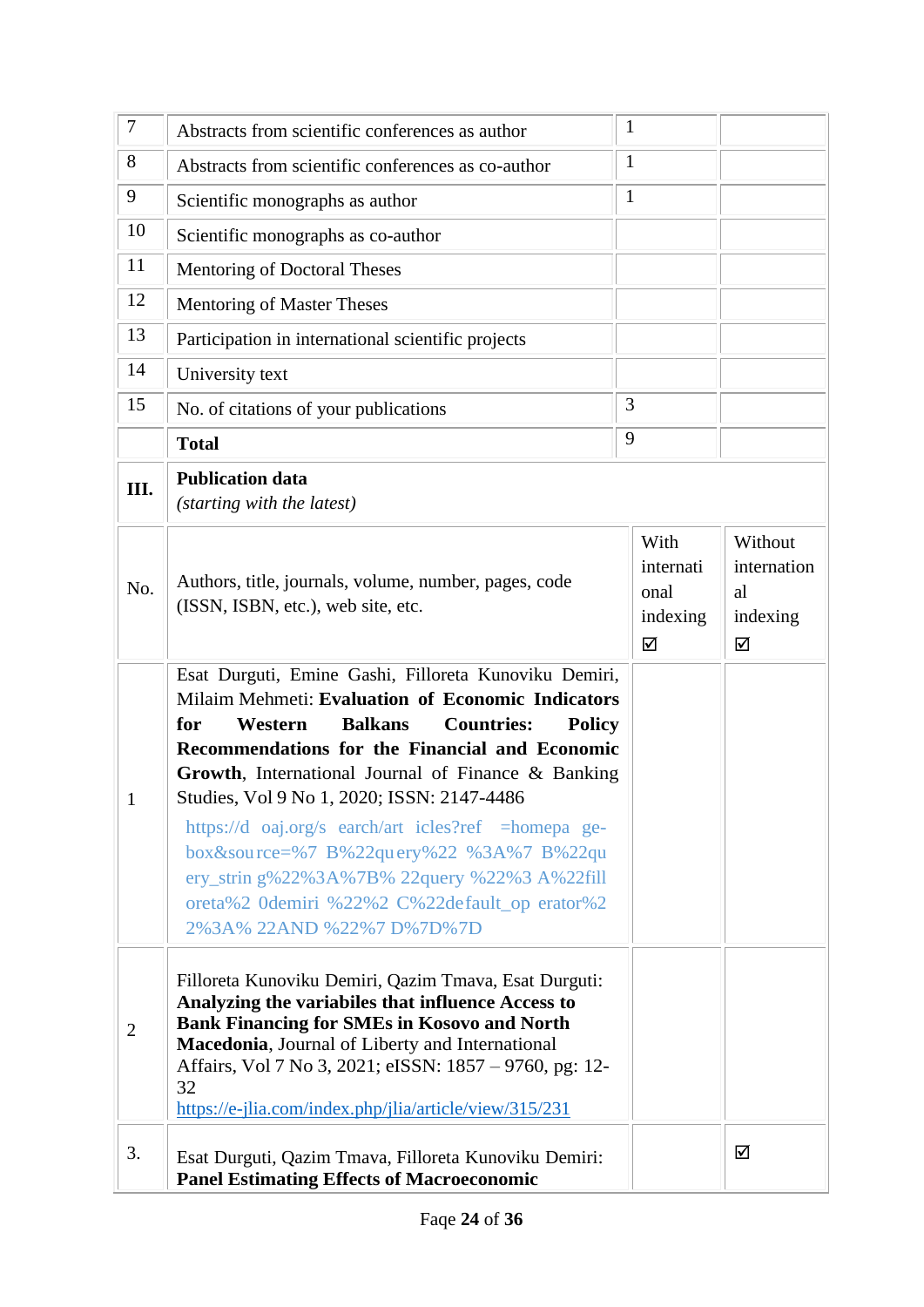|     | <b>Determinants on Inflation: Evidence of Western</b><br>Balkan, Cogent Economics & Finance, Taylor and<br>Francis, 2021.<br>https://www.tandfonline.com/doi/full/10.1080/23322039.2<br>021.1942601                                                                                                                                                                            |                               |                                 |                       |
|-----|--------------------------------------------------------------------------------------------------------------------------------------------------------------------------------------------------------------------------------------------------------------------------------------------------------------------------------------------------------------------------------|-------------------------------|---------------------------------|-----------------------|
| IV. | Presentation/Participation in conferences, congresses, symposiums, etc.<br>(starting with the latest)                                                                                                                                                                                                                                                                          |                               |                                 |                       |
| No. | Authors, title, journals, volume, number, pages,<br>code (ISSN, ISBN, etc.), web site, etc.                                                                                                                                                                                                                                                                                    | Oral<br>presenta<br>tion<br>☑ | Poster<br>presentat<br>ion<br>☑ | Participa<br>nts<br>☑ |
| 1.  | Consumer Decision Making-A literature review,<br>PhD Ajtene Avdullahi, PhD Vjosa Fejza Ademi,<br>PhD Candidate Filloreta Kunoviku Demiri;<br><b>International Conference on Enhancing</b><br>Consumer Awareness; Katowice, Poland June<br>16-18, 2019.                                                                                                                         | ☑                             |                                 | ☑                     |
| 2.  | Comparative analysis of the interest rates of<br>Bank loans for SMEs: Evidence from Kosovo<br>and North Macedonia / Dr. Sc. Filloreta<br>Kunoviku Demiri, PhDc Besë Sadikaj, Prof.<br>Asoc. Dr/ Qazim Tmava dhe Prof. Ass. Dr.<br>Ajtene Avdullahi; "International Conference on<br>Global Competition and Innovation<br>Management", 16-19 Shtator, 2021, Istanbul,<br>Turkey | ☑                             |                                 | ☑                     |
| V.  | University texts / publications<br>(starting with the latest)                                                                                                                                                                                                                                                                                                                  |                               |                                 |                       |
| No. | Authors, book title, year of publication, pages, ISBN code                                                                                                                                                                                                                                                                                                                     |                               |                                 |                       |
| 1.  | Strattegjitë e rritjes dhe implementimi i tyre në<br>korporata – Rast studimi Posta dhe Telekomi i<br>ISBN: 978-9951-27-624-5<br>Kosovës / Dr. Sc. Filloreta Kunoviku Demiri;<br>Lena; Tetor, 2021, Kosovë                                                                                                                                                                     |                               |                                 |                       |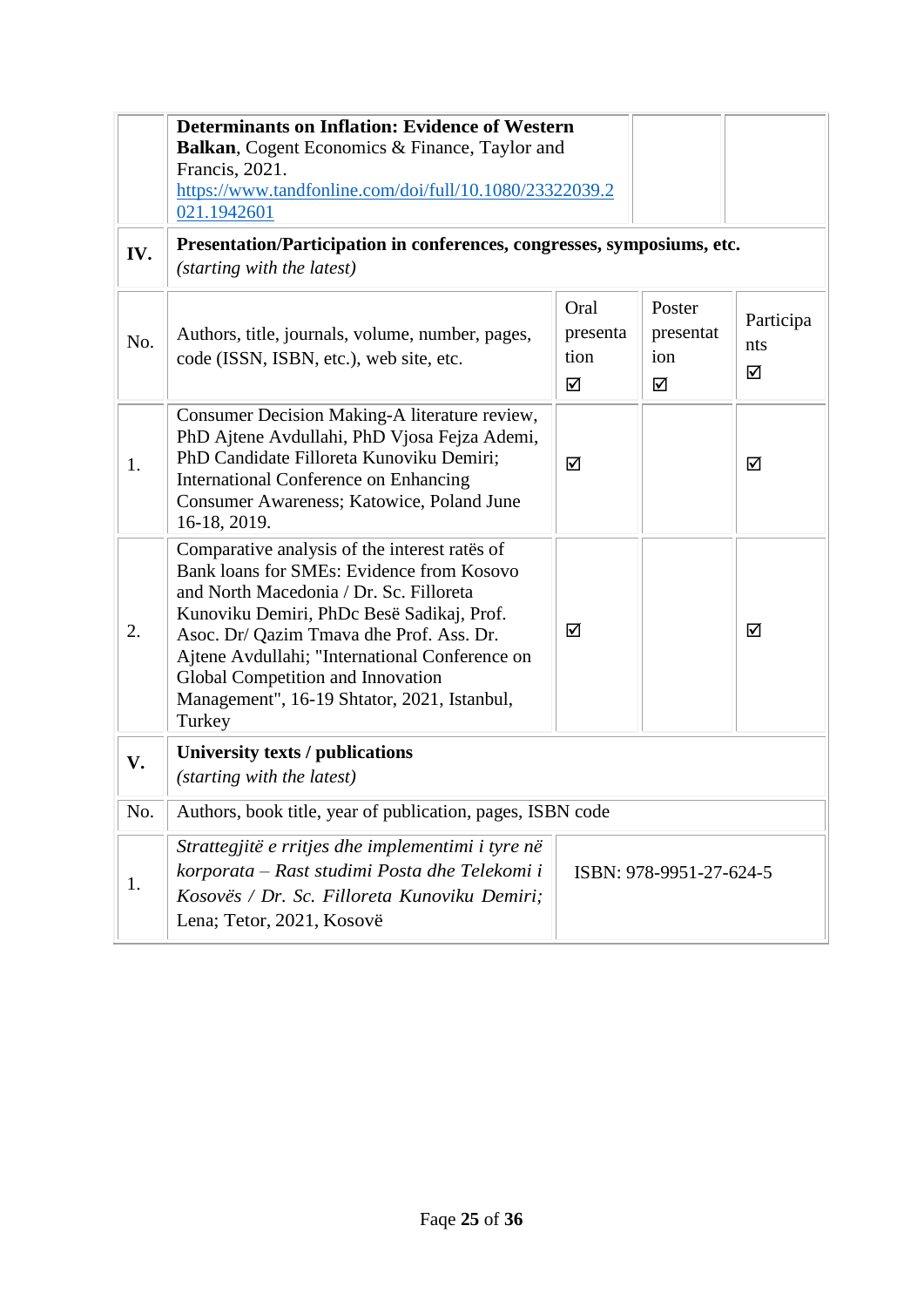## **Besart Hajrizi**

| I.             | <b>General Information:</b>                                             |                |                                                                       |                                                                                                                                   |  |
|----------------|-------------------------------------------------------------------------|----------------|-----------------------------------------------------------------------|-----------------------------------------------------------------------------------------------------------------------------------|--|
| 1.             | Name and surname                                                        | Besart Hajrizi |                                                                       |                                                                                                                                   |  |
| 2.             | Scientific degree                                                       | PhD cand       |                                                                       |                                                                                                                                   |  |
| 3.             | Academic title                                                          | Assistant      |                                                                       |                                                                                                                                   |  |
| II.            | <b>Scientific activity</b>                                              |                |                                                                       |                                                                                                                                   |  |
|                |                                                                         |                | Number of publications                                                |                                                                                                                                   |  |
| No.            | Specifications                                                          |                | Publication<br>s during the<br>4 year<br>period<br>$(2018 -$<br>2021) | Publications<br>in the<br>platform<br>according to<br>the<br>regulation<br><sub>on</sub><br>promotions<br>and AI -<br><b>MEST</b> |  |
| $\mathbf{1}$   | Publications as an author in international indexed journals             |                |                                                                       |                                                                                                                                   |  |
| $\overline{2}$ | Co-authored publications in international indexed journals              |                |                                                                       |                                                                                                                                   |  |
| 3              | Publications as an author in journals without international<br>indexing |                |                                                                       |                                                                                                                                   |  |
| $\overline{4}$ | Publications as co-author in journals without international<br>indexing |                |                                                                       |                                                                                                                                   |  |
| 5              | Publications in Kosovo journals as author                               |                |                                                                       |                                                                                                                                   |  |
| 6              | Publications in Kosovo journals as co-author                            |                |                                                                       |                                                                                                                                   |  |
| $\tau$         | Abstracts from scientific conferences as author                         |                |                                                                       |                                                                                                                                   |  |
| $8\,$          | Abstracts from scientific conferences as co-author                      |                |                                                                       |                                                                                                                                   |  |
| 9              | Scientific monographs as author                                         |                |                                                                       |                                                                                                                                   |  |
| 10             | Scientific monographs as co-author                                      |                |                                                                       |                                                                                                                                   |  |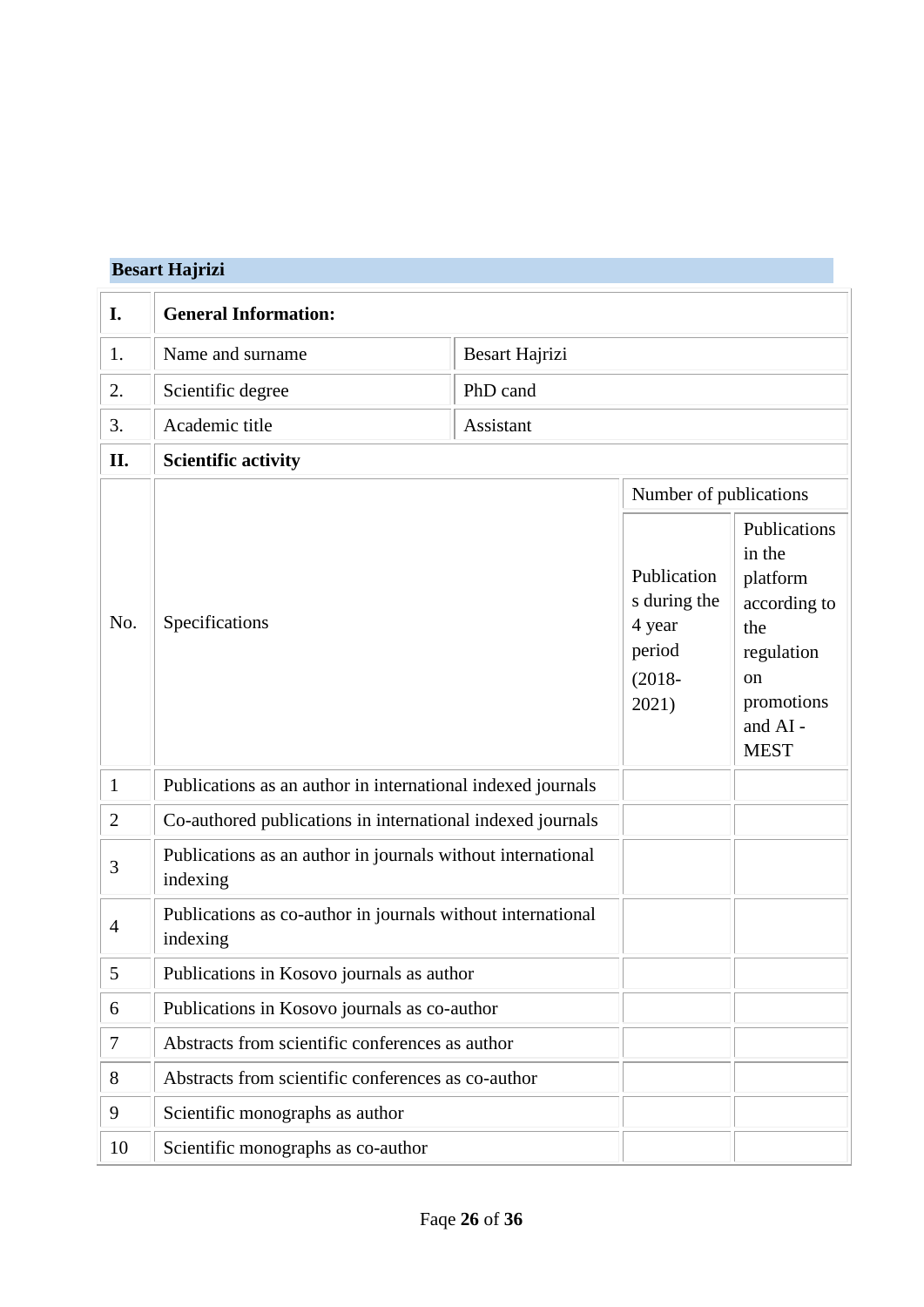| 11           | Mentoring of Doctoral Theses                                                                          |                               |  |                                            |                                                                      |
|--------------|-------------------------------------------------------------------------------------------------------|-------------------------------|--|--------------------------------------------|----------------------------------------------------------------------|
| 12           | Mentoring of Master Theses                                                                            |                               |  |                                            |                                                                      |
| 13           | Participation in international scientific projects                                                    |                               |  |                                            |                                                                      |
| 14           | University textbooks                                                                                  |                               |  |                                            |                                                                      |
| 15           | No. of citations of your publications                                                                 |                               |  |                                            |                                                                      |
|              | <b>Total</b>                                                                                          |                               |  |                                            |                                                                      |
| Ш.           | <b>Publication data</b><br>(starting with the latest)                                                 |                               |  |                                            |                                                                      |
| No.          | Authors, title, journals, volume, number, pages, code (ISSN,<br>ISBN, etc.), web site, etc.           |                               |  | With<br>internation<br>al<br>indexing<br>☑ | With<br>out<br>intern<br>ationa<br>$\mathbf{I}$<br>index<br>ing<br>☑ |
| $\mathbf{1}$ |                                                                                                       |                               |  |                                            |                                                                      |
| IV.          | Presentation/Participation in conferences, congresses, symposiums, etc.<br>(starting with the latest) |                               |  |                                            |                                                                      |
| No.          | Authors, title, journals, volume, number, pages, code<br>(ISSN, ISBN, etc.), web site, etc.           | Oral<br>presentat<br>ion<br>☑ |  | Poster<br>presentati<br>on<br>☑            | Particip<br>ants<br>☑                                                |
| 1.           |                                                                                                       | ☑                             |  |                                            | ☑                                                                    |
| V.           | University texts / publications<br>(starting with the latest)                                         |                               |  |                                            |                                                                      |
| No.          | Authors, book title, year of publication, pages, ISBN code                                            |                               |  |                                            |                                                                      |
| 1.           |                                                                                                       |                               |  |                                            |                                                                      |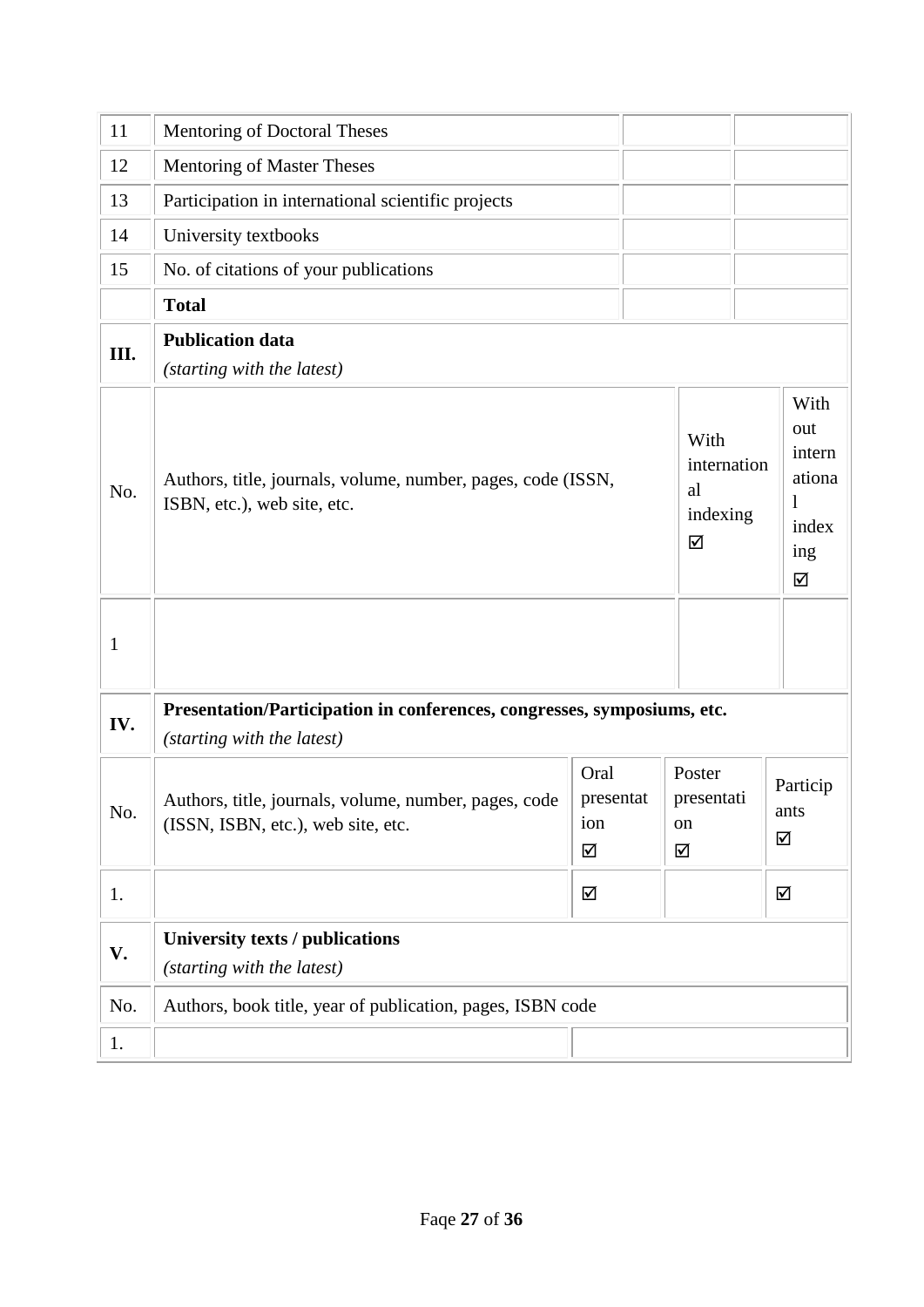#### **Milaim Mehmeti**

| I.             | <b>General Information:</b>                                             |                |                                                                       |                                                                                                                          |
|----------------|-------------------------------------------------------------------------|----------------|-----------------------------------------------------------------------|--------------------------------------------------------------------------------------------------------------------------|
| 1.             | Name and surname                                                        | Milaim Mehmeti |                                                                       |                                                                                                                          |
| 2.             | Scientific degree                                                       | PhDc.          |                                                                       |                                                                                                                          |
| 3.             | Academic title                                                          | Assistant      |                                                                       |                                                                                                                          |
| II.            | <b>Scientific activity</b>                                              |                |                                                                       |                                                                                                                          |
|                |                                                                         |                | Number of publications                                                |                                                                                                                          |
| No.            | Specifications                                                          |                | Publication<br>s during<br>the 4 year<br>period<br>$(2018 -$<br>2021) | Publications<br>on platform<br>according to<br>the<br>regulation<br><sub>on</sub><br>promotion<br>and AI-<br><b>MEST</b> |
| $\mathbf{1}$   | Publications as an author in international indexed journals             |                |                                                                       |                                                                                                                          |
| $\overline{2}$ | Co-authored publications in international indexed journals              |                | $\overline{2}$                                                        |                                                                                                                          |
| 3              | Publications as an author in journals without international<br>indexing |                |                                                                       |                                                                                                                          |
| $\overline{4}$ | Publications as co-author in journals without international<br>indexing |                |                                                                       |                                                                                                                          |
| 5              | Publications in Kosovo journals as author                               |                |                                                                       |                                                                                                                          |
| 6              | Publications in Kosovo journals as co-author                            |                |                                                                       |                                                                                                                          |
| 7              | Abstracts from scientific conferences as author                         |                |                                                                       |                                                                                                                          |
| 8              | Abstracts from scientific conferences as co-author                      |                |                                                                       |                                                                                                                          |
| 9              | Scientific monographs as author                                         |                |                                                                       |                                                                                                                          |
| 10             | Scientific monographs as co-author                                      |                |                                                                       |                                                                                                                          |
| 11             | Mentoring of Doctoral Theses                                            |                |                                                                       |                                                                                                                          |
| 12             | <b>Mentoring of Master Theses</b>                                       |                |                                                                       |                                                                                                                          |
| 13             | Participation in international scientific projects                      |                |                                                                       |                                                                                                                          |
| 014            | University text                                                         |                |                                                                       |                                                                                                                          |
| 15             | No. of citations of your publications                                   |                |                                                                       |                                                                                                                          |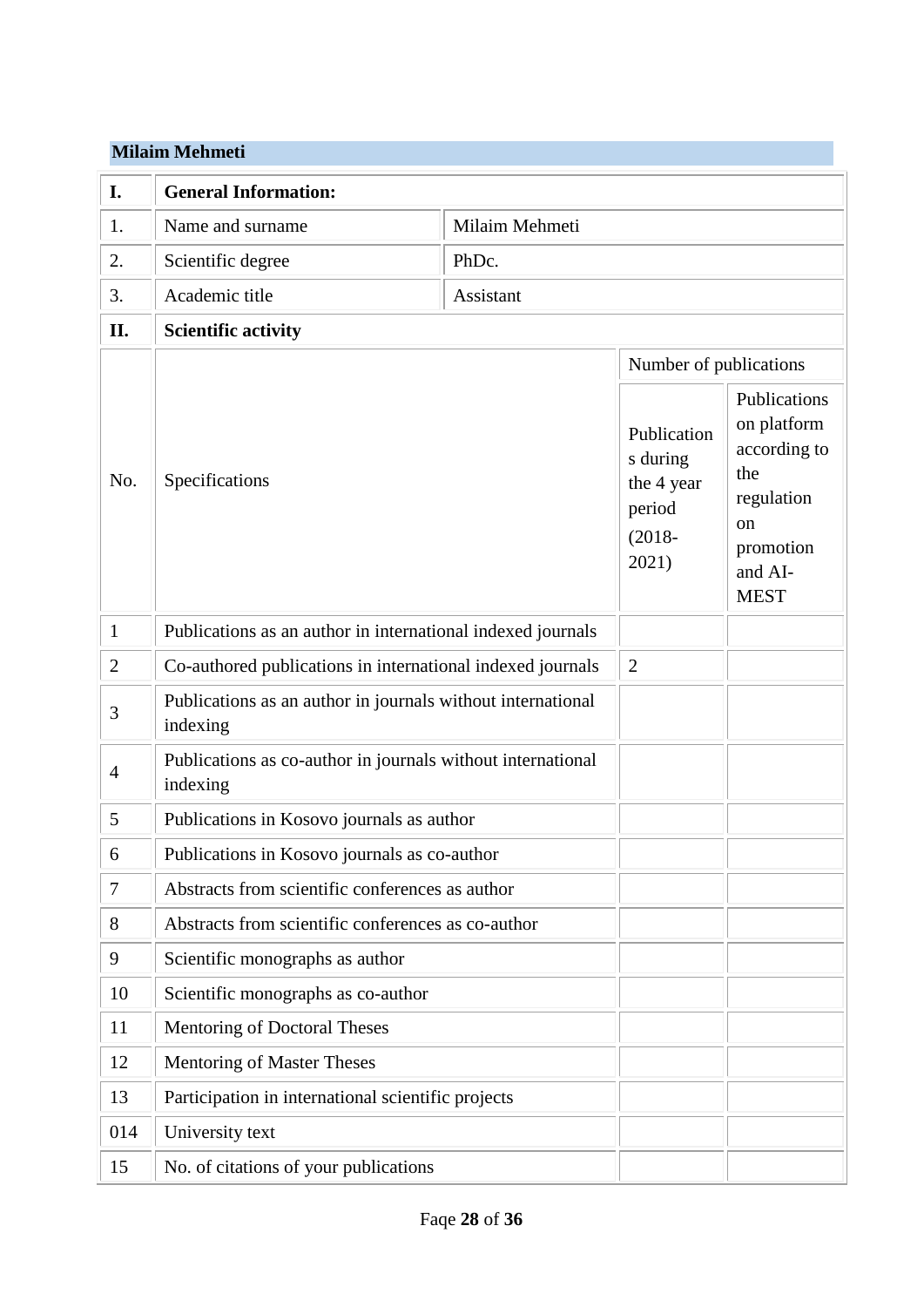|     | <b>Total</b>                                                                                                                                                                                                                                                                                                                                    | $\overline{2}$ |                                            |                                            |
|-----|-------------------------------------------------------------------------------------------------------------------------------------------------------------------------------------------------------------------------------------------------------------------------------------------------------------------------------------------------|----------------|--------------------------------------------|--------------------------------------------|
| Ш.  | <b>Publication data</b>                                                                                                                                                                                                                                                                                                                         |                |                                            |                                            |
|     | (starting with the latest)                                                                                                                                                                                                                                                                                                                      |                |                                            |                                            |
| No. | Authors, title, journals, volume, number, pages, code (ISSN,<br>ISBN, etc.), web site, etc.                                                                                                                                                                                                                                                     |                | With<br>internatio<br>nal<br>indexing<br>☑ | Without<br>internationa<br>1 indexing<br>☑ |
| 1.  | <b>COMPARATIVE ANALYSIS OF BANKING SYSTEM</b><br>PROFITABILITY IN WESTERN BALKAN COUNTRIES,<br>Prof.Ass.Dr.Qazim Tmava, Lecturer Fahredin<br>Berisha &MSc.Milaim Mehmeti<br>Journal of Economics and Management Sciences;<br><i>Vol.2, No. 2;</i><br>2019ISSN:2576-<br>3008 E-<br>ISSN2576-3016                                                 | ☑              |                                            |                                            |
| 2.  | <b>Evaluation of Economic Indicators for Western Balkans</b><br>Countries: Policy Recommendations for the Financial and<br><b>Economic Growth</b><br>Esat Durguti, Corresponding Author;<br>Emine Gashi, Filloreta Kunoviku-Demir, Milaim Mehmeti<br>International Journal of Finance & Banking Studies,<br>Vol 9 No 1, 2020<br>ISSN: 2147-4486 |                | ☑                                          |                                            |
|     | Presentation/Participation in conferences, congresses, symposiums, etc.                                                                                                                                                                                                                                                                         |                |                                            |                                            |
| IV. | (starting with the latest)                                                                                                                                                                                                                                                                                                                      |                |                                            |                                            |
| No. | Oral<br>Authors, title, journals, volume, number, pages,<br>presentat<br>code (ISSN, ISBN, etc.), web site, etc.<br>ion<br>☑                                                                                                                                                                                                                    |                | Poster<br>presentat<br>ion<br>☑            | Participant<br>S<br>☑                      |
| 1.  |                                                                                                                                                                                                                                                                                                                                                 |                |                                            |                                            |
| V.  | University texts / publications<br>(starting with the latest)                                                                                                                                                                                                                                                                                   |                |                                            |                                            |
| No. | Authors, book title, year of publication, pages, ISBN code                                                                                                                                                                                                                                                                                      |                |                                            |                                            |
| 1.  |                                                                                                                                                                                                                                                                                                                                                 |                |                                            |                                            |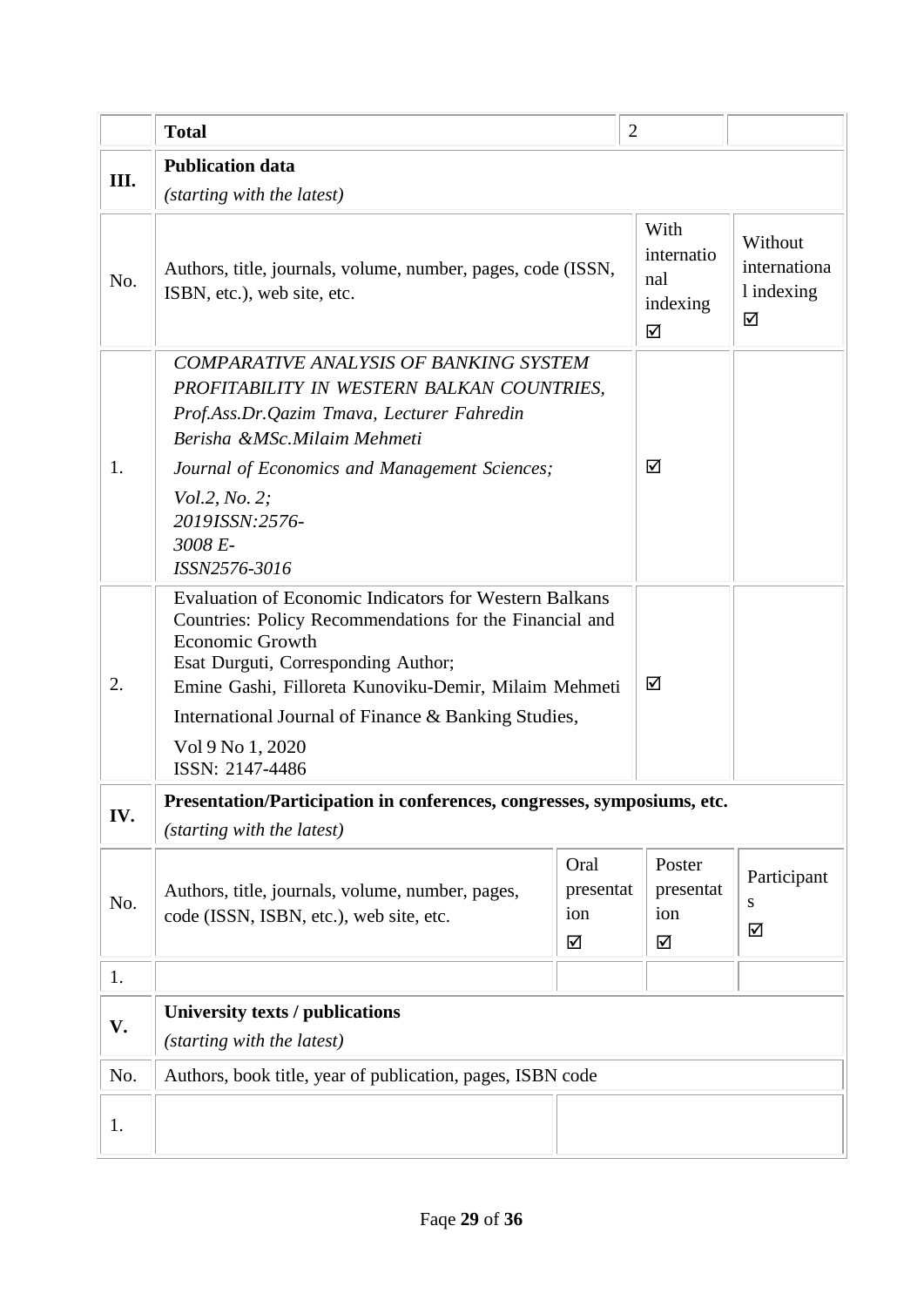|                | <b>Besë Sadikaj</b>                                                     |              |                                                                                                 |                                                                                                                          |
|----------------|-------------------------------------------------------------------------|--------------|-------------------------------------------------------------------------------------------------|--------------------------------------------------------------------------------------------------------------------------|
| I.             | <b>General Information:</b>                                             |              |                                                                                                 |                                                                                                                          |
| 1.             | Name and surname                                                        | Besë Sadikaj |                                                                                                 |                                                                                                                          |
| 2.             | Scientific degree                                                       | PhD cand     |                                                                                                 |                                                                                                                          |
| 3.             | Academic title                                                          | Asistent     |                                                                                                 |                                                                                                                          |
| II.            | <b>Scientific activity</b>                                              |              |                                                                                                 |                                                                                                                          |
| No.            | Specifications                                                          |              | Number of publications<br>Publication<br>s during<br>the 4 year<br>period<br>$(2018 -$<br>2021) | Publications<br>on platform<br>according to<br>the<br>regulation<br><sub>on</sub><br>promotion<br>and AI-<br><b>MEST</b> |
| $\mathbf{1}$   | Publications as an author in international indexed journals             |              |                                                                                                 |                                                                                                                          |
| $\overline{2}$ | Co-authored publications in international indexed journals              |              | $\overline{2}$                                                                                  |                                                                                                                          |
| 3              | Publications as an author in journals without international<br>indexing |              |                                                                                                 |                                                                                                                          |
| $\overline{4}$ | Publications as co-author in journals without international<br>indexing |              |                                                                                                 |                                                                                                                          |
| 5              | Publications in Kosovo journals as author                               |              |                                                                                                 |                                                                                                                          |
| 6              | Publications in Kosovo journals as co-author                            |              |                                                                                                 |                                                                                                                          |
| 7              | Abstracts from scientific conferences as author                         |              |                                                                                                 |                                                                                                                          |
| 8              | Abstracts from scientific conferences as co-author                      |              | $\mathbf{1}$                                                                                    |                                                                                                                          |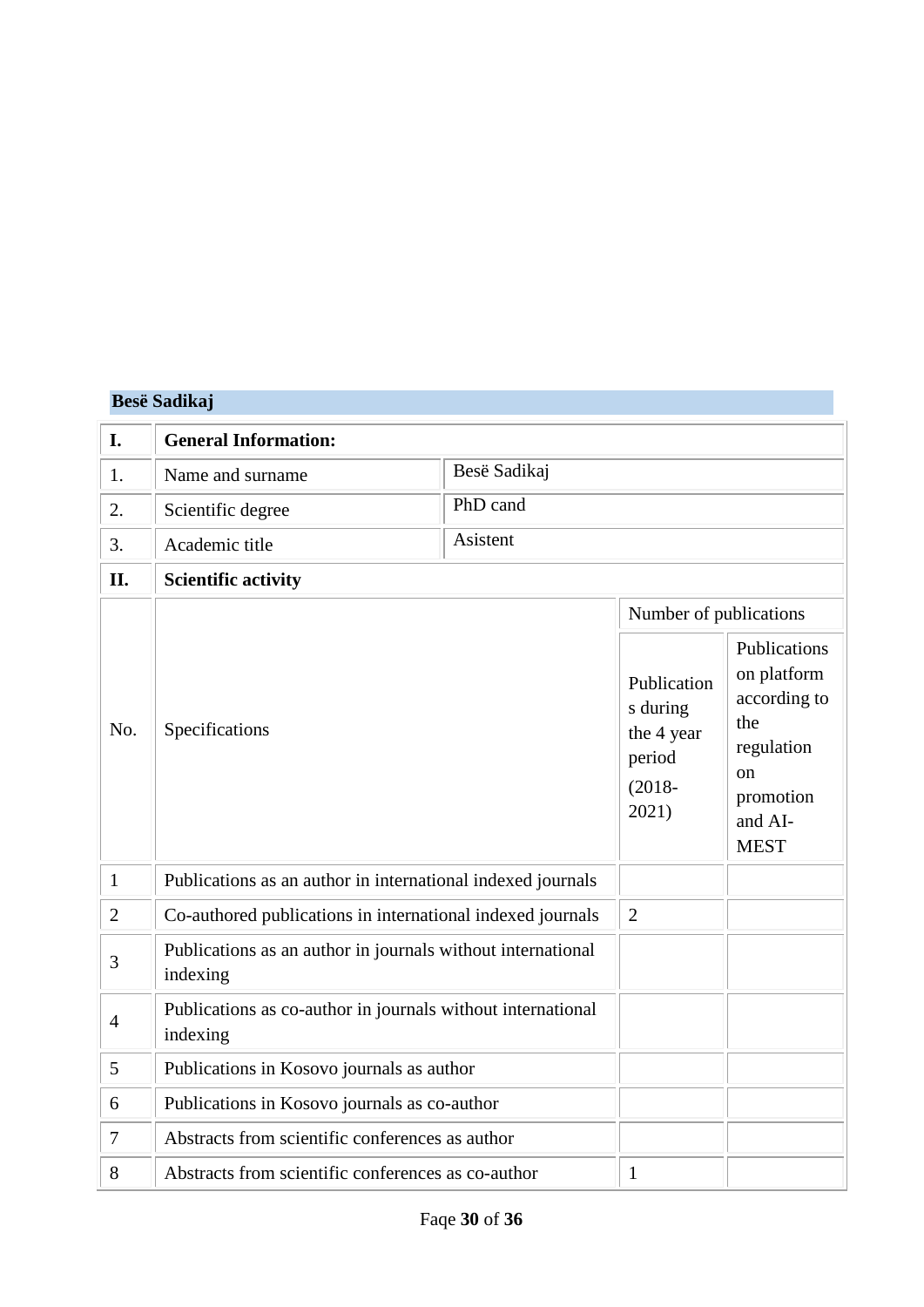| 9    | Scientific monographs as author                                                                                                                                                                                                                                                                                                                                                                                                          |                                            |                                            |
|------|------------------------------------------------------------------------------------------------------------------------------------------------------------------------------------------------------------------------------------------------------------------------------------------------------------------------------------------------------------------------------------------------------------------------------------------|--------------------------------------------|--------------------------------------------|
| 10   | Scientific monographs as co-author                                                                                                                                                                                                                                                                                                                                                                                                       |                                            |                                            |
| 11   | Mentoring of Doctoral Theses                                                                                                                                                                                                                                                                                                                                                                                                             |                                            |                                            |
| 12   | <b>Mentoring of Master Theses</b>                                                                                                                                                                                                                                                                                                                                                                                                        |                                            |                                            |
| 13   | Participation in international scientific projects                                                                                                                                                                                                                                                                                                                                                                                       |                                            |                                            |
| 014  | University text                                                                                                                                                                                                                                                                                                                                                                                                                          |                                            |                                            |
| 15   | No. of citations of your publications                                                                                                                                                                                                                                                                                                                                                                                                    |                                            |                                            |
|      | <b>Total</b>                                                                                                                                                                                                                                                                                                                                                                                                                             | 3                                          |                                            |
| III. | <b>Publication data</b>                                                                                                                                                                                                                                                                                                                                                                                                                  |                                            |                                            |
|      | (starting with the latest)                                                                                                                                                                                                                                                                                                                                                                                                               |                                            |                                            |
| No.  |                                                                                                                                                                                                                                                                                                                                                                                                                                          | With<br>internatio<br>nal<br>indexing<br>☑ | Without<br>internationa<br>1 indexing<br>☑ |
| 1.   | MSc. Besë Sadikaj PhDc; Prof. Dr. Skender Ahmeti; Prof.<br>Asoc. Muhamet Aliu; Prof. Dr. Hysen Ismaili<br>Title: Professional and practical challenges during the<br>transition period from Kosovo Accounting Standards (KAS)<br>to IFRS.<br>Journal of Accounting, Finance and Auditing Studies<br>2020, Vol 6, Issue 4, ISSN: 2149 - 0996.<br>Doi: 10.32602/jafas.2020.028<br>Web: https://jafas.org/articles/2020-6-4/4_FULL_TEXT.pdf | ☑                                          |                                            |
| 2.   | Prof. Asoc. Dr. Qazim TMAVA<br>Prof. Ass. Dr. Ajtene Avdullahi; MSc. Besë Sadikaj PhDc<br>Title: "Public-private wage gap: Loan portfolio and<br>nonperforming loans in Western Balkan Countries"<br>International Journal of Finance & Banking Studies (2147-<br>4486) 7(4):10-20, Vol. 7 No. 4 (2018): October<br>DOI: 10.20525/ijfbs.v7i4.203<br>Web:<br>https://www.ssbfnet.com/ojs/index.php/ijfbs/article/view/203                 | ☑                                          |                                            |
| IV.  | Presentation/Participation in conferences, congresses, symposiums, etc.<br>(starting with the latest)                                                                                                                                                                                                                                                                                                                                    |                                            |                                            |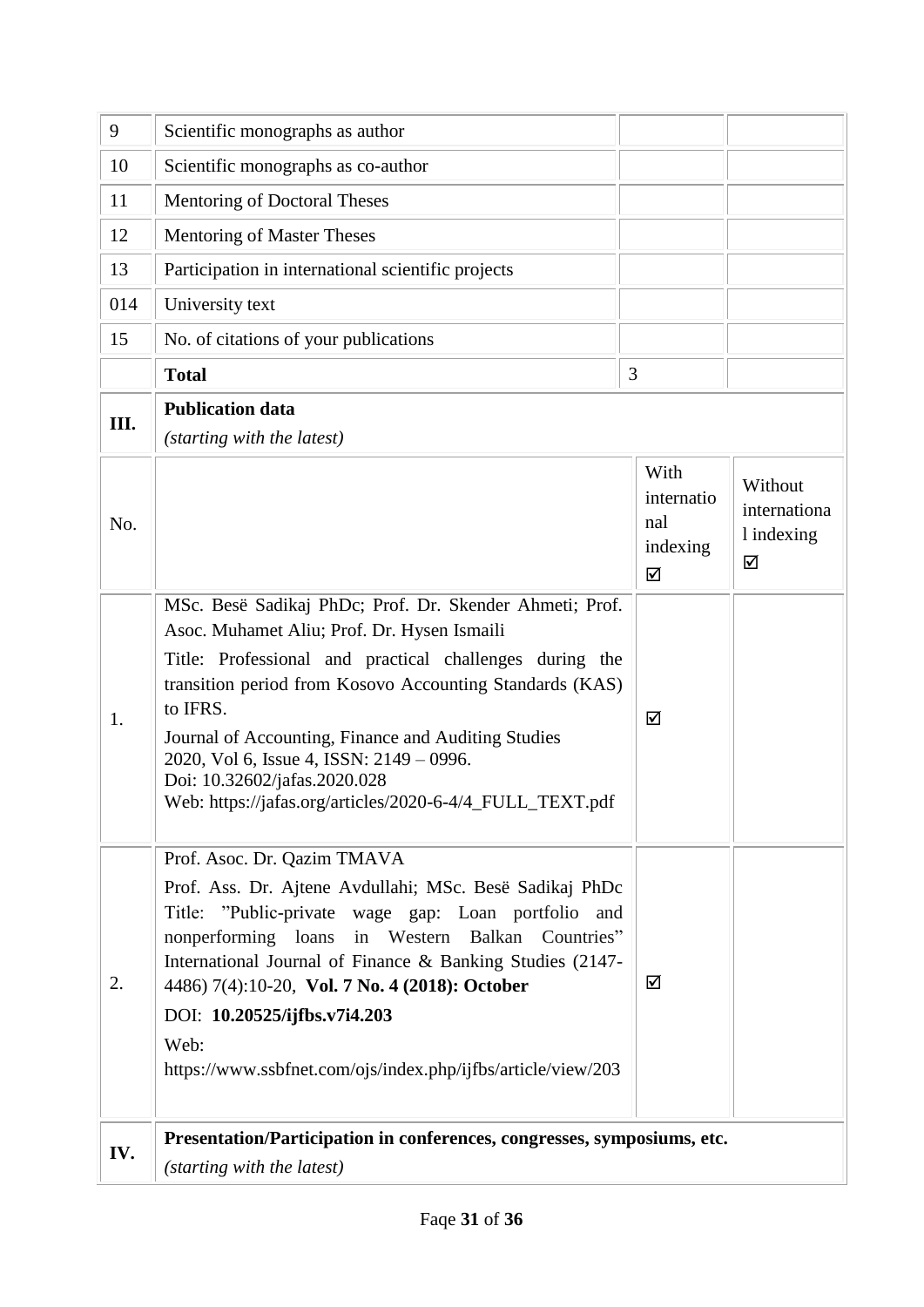| No. | Authors, title, journals, volume, number, pages,<br>code (ISSN, ISBN, etc.), web site, etc.                                                                                                                                                                                                                                                                                           | Oral<br>presentat<br>ion<br>☑ | Poster<br>presentat<br>ion<br>☑ | Participant<br>S<br>☑ |
|-----|---------------------------------------------------------------------------------------------------------------------------------------------------------------------------------------------------------------------------------------------------------------------------------------------------------------------------------------------------------------------------------------|-------------------------------|---------------------------------|-----------------------|
| 1.  | Comparative analysis of the interest rates of<br><b>Bank loans for SMEs: Evidence from Kosovo</b><br>and North Macedonia / Dr. Sc. Filloreta<br>Kunoviku Demiri, PhDc Besë Sadikaj, Prof.<br>Asoc. Dr/ Qazim Tmava dhe Prof. Ass. Dr.<br>Ajtene Avdullahi; "International Conference on<br>Global Competition and Innovation<br>Management", 16-19 Shtator, 2021, Istanbul,<br>Turkey | ☑                             |                                 | ☑                     |
| V.  | University texts / publications<br>(starting with the latest)                                                                                                                                                                                                                                                                                                                         |                               |                                 |                       |
| No. | Authors, book title, year of publication, pages, ISBN code                                                                                                                                                                                                                                                                                                                            |                               |                                 |                       |
| 1.  |                                                                                                                                                                                                                                                                                                                                                                                       |                               |                                 |                       |

# **Arif Krasniqi**

| I.           | <b>General Information:</b>                                 |               |                                                                                                 |                                                                                                                          |
|--------------|-------------------------------------------------------------|---------------|-------------------------------------------------------------------------------------------------|--------------------------------------------------------------------------------------------------------------------------|
| 1.           | Name and surname                                            | Arif Krasniqi |                                                                                                 |                                                                                                                          |
| 2.           | PhD cand<br>Scientific degree                               |               |                                                                                                 |                                                                                                                          |
| 3.           | Asistent<br>Academic title                                  |               |                                                                                                 |                                                                                                                          |
| II.          | <b>Scientific activity</b>                                  |               |                                                                                                 |                                                                                                                          |
| No.          | Specifications                                              |               | Number of publications<br>Publication<br>s during<br>the 4 year<br>period<br>$(2018 -$<br>2021) | Publications<br>on platform<br>according to<br>the<br>regulation<br><sub>on</sub><br>promotion<br>and AI-<br><b>MEST</b> |
| $\mathbf{1}$ | Publications as an author in international indexed journals |               |                                                                                                 |                                                                                                                          |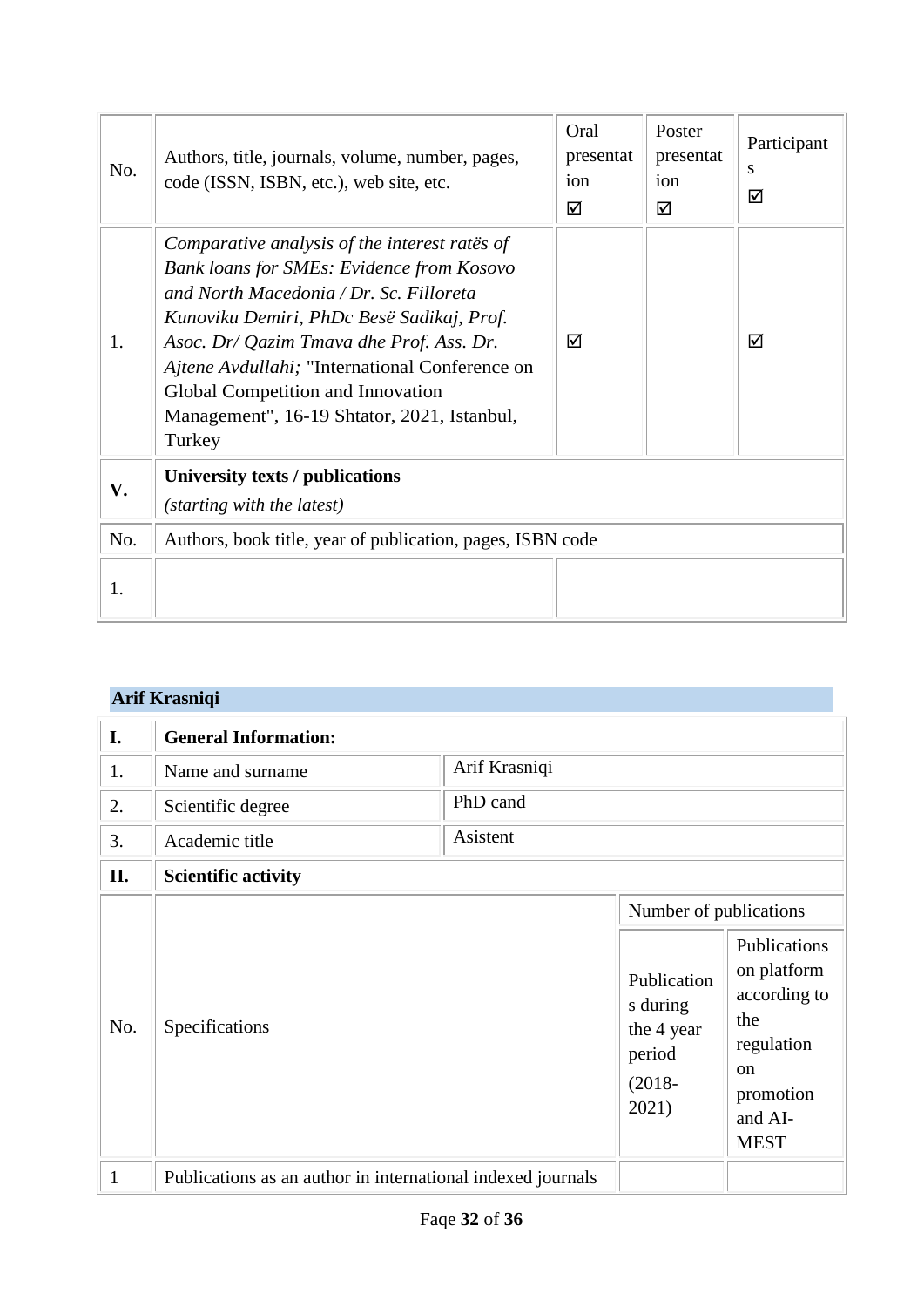| $\overline{2}$ | Co-authored publications in international indexed journals              | $\overline{2}$                     |  |                                 |
|----------------|-------------------------------------------------------------------------|------------------------------------|--|---------------------------------|
| 3              | Publications as an author in journals without international<br>indexing |                                    |  |                                 |
| $\overline{4}$ | Publications as co-author in journals without international<br>indexing |                                    |  |                                 |
| 5              | Publications in Kosovo journals as author                               |                                    |  |                                 |
| 6              | Publications in Kosovo journals as co-author                            |                                    |  |                                 |
| 7              | Abstracts from scientific conferences as author                         |                                    |  |                                 |
| 8              | Abstracts from scientific conferences as co-author                      | $\mathbf{1}$                       |  |                                 |
| 9              | Scientific monographs as author                                         |                                    |  |                                 |
| 10             | Scientific monographs as co-author                                      |                                    |  |                                 |
| 11             | Mentoring of Doctoral Theses                                            |                                    |  |                                 |
| 12             | Mentoring of Master Theses                                              |                                    |  |                                 |
| 13             | Participation in international scientific projects                      |                                    |  |                                 |
| 014            | University text                                                         |                                    |  |                                 |
| 15             | No. of citations of your publications                                   |                                    |  |                                 |
|                | <b>Total</b>                                                            | 3                                  |  |                                 |
| Ш.             | <b>Publication data</b>                                                 |                                    |  |                                 |
|                | (starting with the latest)                                              |                                    |  |                                 |
| No.            |                                                                         | With                               |  | Without                         |
|                |                                                                         | internatio<br>nal<br>indexing<br>☑ |  | internationa<br>1 indexing<br>☑ |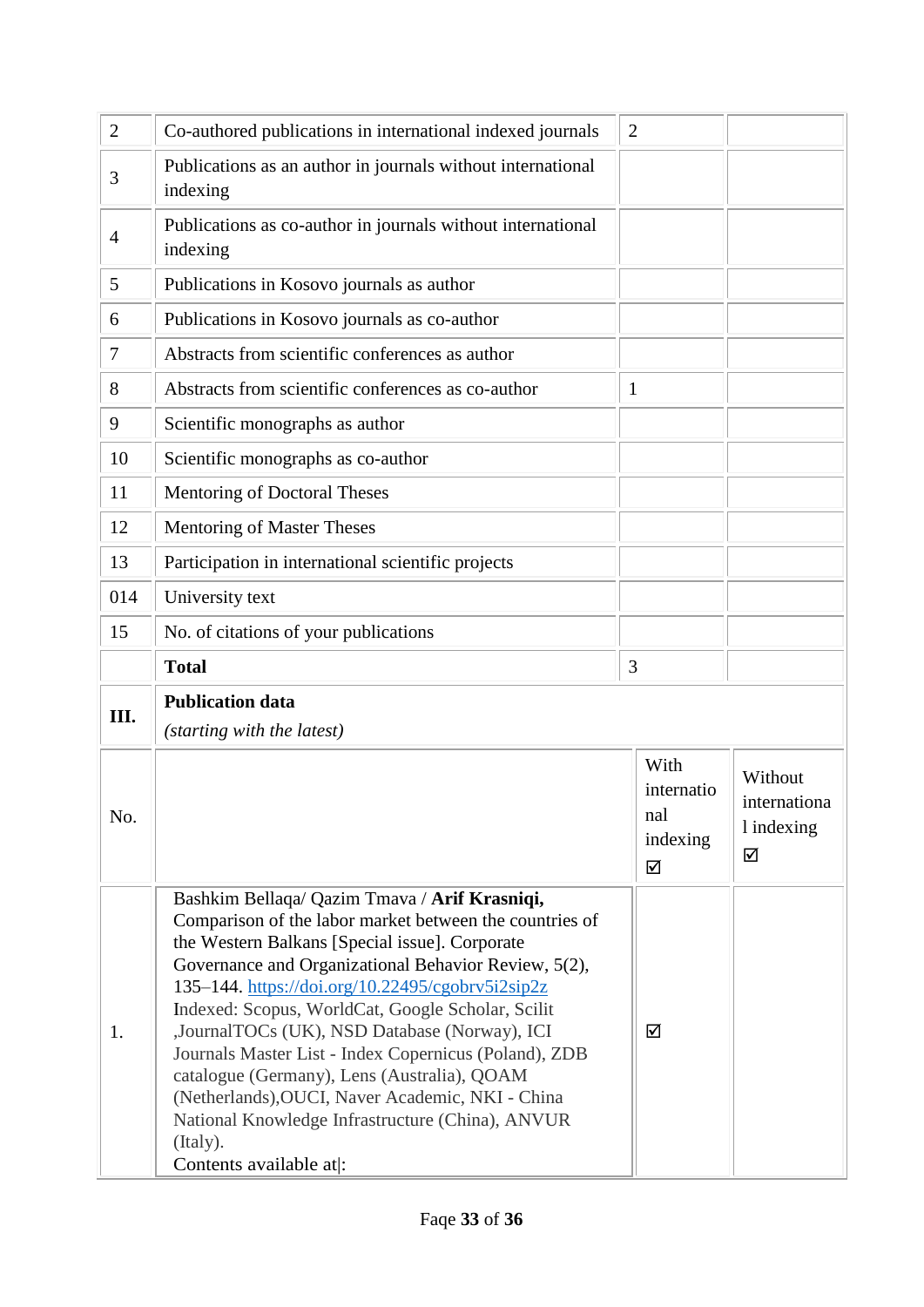|     | https://virtusinterpress.org/IMG/pdf/cgobrv5i2sip2.pdf                                                                                                                                                                                                                                           |                               |                                 |                       |
|-----|--------------------------------------------------------------------------------------------------------------------------------------------------------------------------------------------------------------------------------------------------------------------------------------------------|-------------------------------|---------------------------------|-----------------------|
|     | Bashkim Bellaqa/Arif Krasniqi/Xhavit Shala/Influence<br>of leadership on organizational effectiveness of<br>commercialbanks and political parties - Kosovo case<br>ISSN: 2147-4486<br>https://doi.org/10.20525/ijfbs.v9i3.795.                                                                   |                               |                                 |                       |
| 2.  | International Journal of Finance & Banking<br>StudiesIJFBS, VOL 8 NO 3 ISSN: 2147-4486<br>Indexed: World Cat, DOAJ, BASE, ProQuest, RePEc,<br>IDEAS, EDIRC, EconPapers, ASOS Index, OAISTER,<br>PKP, Google Scholar, Rice Bibliography, AqEcon,<br>WAICENTO, IndexCopernicus, Cabell's Directory |                               | ☑                               |                       |
|     | Contents available at<br>http://www.ssbfnet.com/ojs/index.php/ijfbs/article/view/79<br>5/624                                                                                                                                                                                                     |                               |                                 |                       |
| IV. | Presentation/Participation in conferences, congresses, symposiums, etc.<br>(starting with the latest)                                                                                                                                                                                            |                               |                                 |                       |
| No. | Authors, title, journals, volume, number, pages,<br>code (ISSN, ISBN, etc.), web site, etc.                                                                                                                                                                                                      | Oral<br>presentat<br>ion<br>☑ | Poster<br>presentat<br>ion<br>☑ | Participant<br>S<br>☑ |
| 1.  |                                                                                                                                                                                                                                                                                                  | ☑                             |                                 | ☑                     |
| V.  | University texts / publications<br>(starting with the latest)                                                                                                                                                                                                                                    |                               |                                 |                       |
| No. | Authors, book title, year of publication, pages, ISBN code                                                                                                                                                                                                                                       |                               |                                 |                       |
| 1.  |                                                                                                                                                                                                                                                                                                  |                               |                                 |                       |

## **Isa Tahiri**

| I.  | <b>General Information:</b> |            |                        |
|-----|-----------------------------|------------|------------------------|
| 1.  | Name and surname            | Isa Tahiri |                        |
| 2.  | Scientific degree           | Prof. Dr.  |                        |
| 3.  | Academic title              | Profesor   |                        |
| II. | <b>Scientific activity</b>  |            |                        |
| No. | Specifications              |            | Number of publications |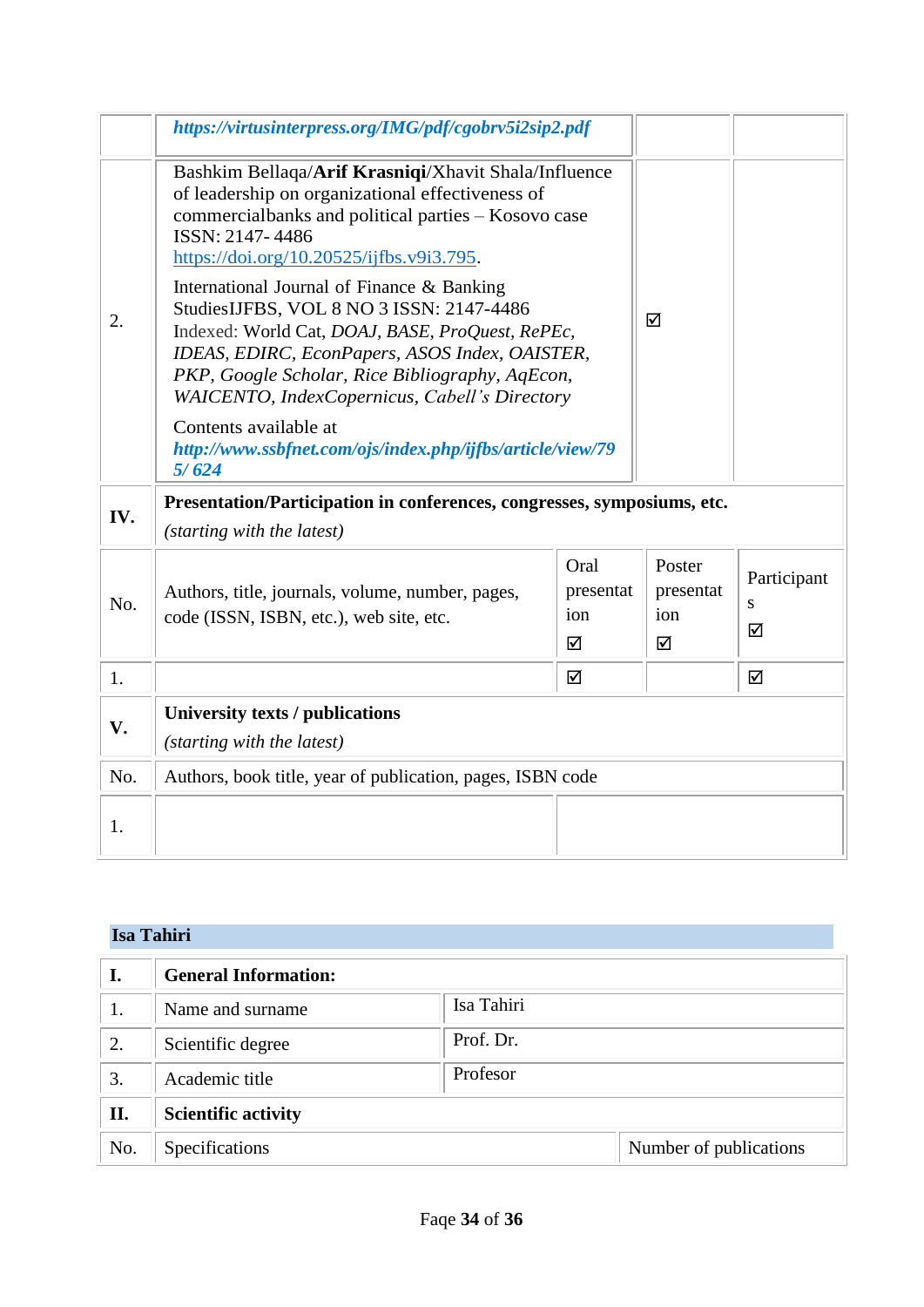|                |                                                                         | Publication<br>s during<br>the 4 year<br>period<br>$(2018 -$<br>2021) | Publications<br>on platform<br>according to<br>the<br>regulation<br><sub>on</sub><br>promotion<br>and AI-<br><b>MEST</b> |  |
|----------------|-------------------------------------------------------------------------|-----------------------------------------------------------------------|--------------------------------------------------------------------------------------------------------------------------|--|
| $\mathbf{1}$   | Publications as an author in international indexed journals             |                                                                       |                                                                                                                          |  |
| $\overline{2}$ | Co-authored publications in international indexed journals              |                                                                       |                                                                                                                          |  |
| 3              | Publications as an author in journals without international<br>indexing |                                                                       |                                                                                                                          |  |
| $\overline{4}$ | Publications as co-author in journals without international<br>indexing |                                                                       |                                                                                                                          |  |
| 5              | Publications in Kosovo journals as author                               |                                                                       |                                                                                                                          |  |
| 6              | Publications in Kosovo journals as co-author                            |                                                                       |                                                                                                                          |  |
| $\tau$         | Abstracts from scientific conferences as author                         |                                                                       |                                                                                                                          |  |
| 8              | Abstracts from scientific conferences as co-author                      |                                                                       |                                                                                                                          |  |
| 9              | Scientific monographs as author                                         |                                                                       |                                                                                                                          |  |
| 10             | Scientific monographs as co-author                                      |                                                                       |                                                                                                                          |  |
| 11             | Mentoring of Doctoral Theses                                            |                                                                       |                                                                                                                          |  |
| 12             | Mentoring of Master Theses                                              |                                                                       |                                                                                                                          |  |
| 13             | Participation in international scientific projects                      |                                                                       |                                                                                                                          |  |
| 014            | University text                                                         |                                                                       |                                                                                                                          |  |
| 15             | No. of citations of your publications                                   |                                                                       |                                                                                                                          |  |
|                | <b>Total</b>                                                            |                                                                       |                                                                                                                          |  |
| Ш.             | <b>Publication data</b>                                                 |                                                                       |                                                                                                                          |  |
|                | (starting with the latest)                                              |                                                                       |                                                                                                                          |  |
| No.            |                                                                         | With<br>internatio<br>nal<br>indexing<br>☑                            | Without<br>internationa<br>l indexing<br>☑                                                                               |  |